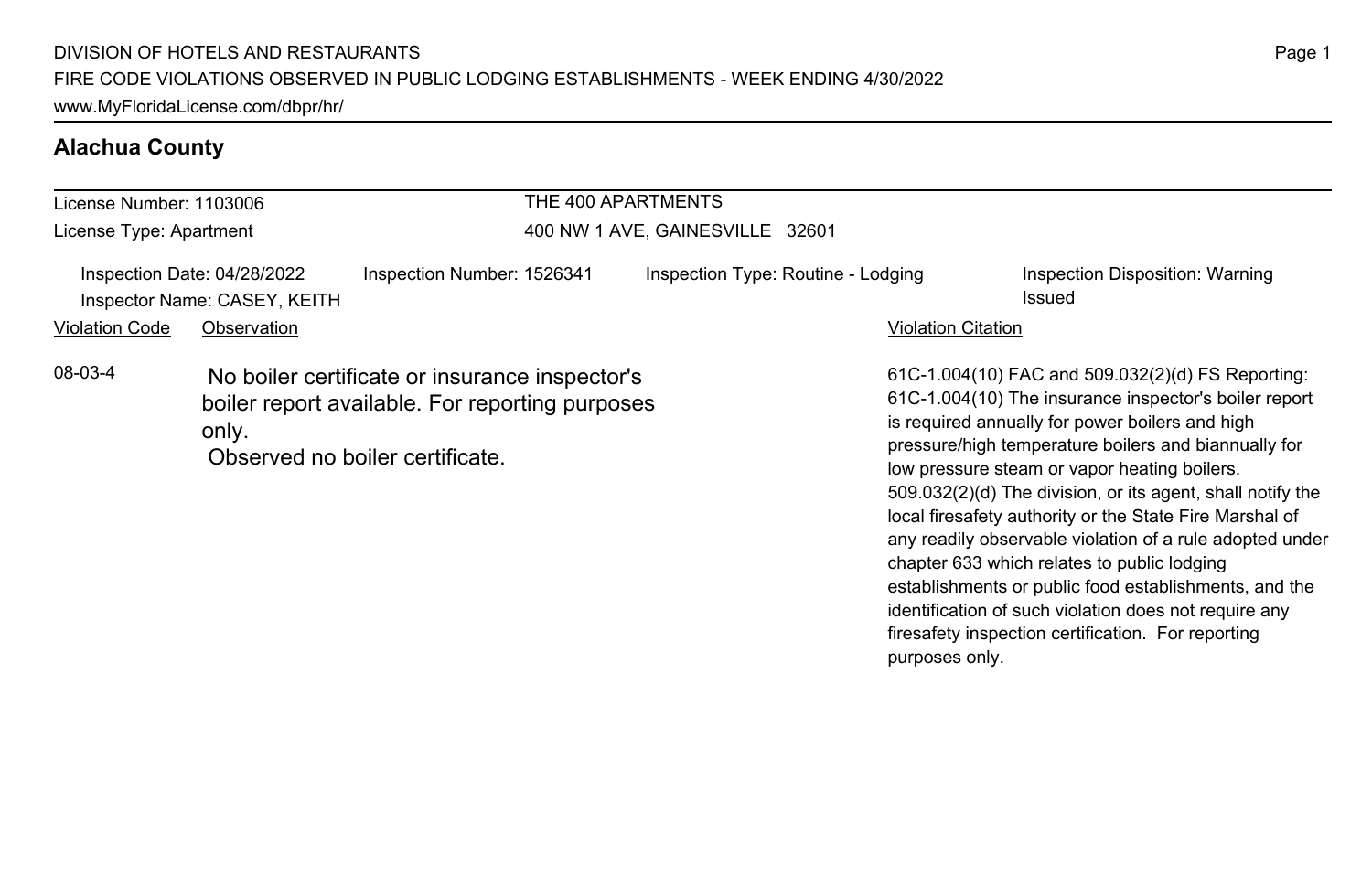# **Bay County**

| License Number: 1305148 |                                                               |                                                                                           | TWEEN BAYS MOTEL                 |                                    |                           |                                                                                                                                                                                                                                       |
|-------------------------|---------------------------------------------------------------|-------------------------------------------------------------------------------------------|----------------------------------|------------------------------------|---------------------------|---------------------------------------------------------------------------------------------------------------------------------------------------------------------------------------------------------------------------------------|
| License Type: Motel     |                                                               |                                                                                           | 4508 W HWY 98, PANAMA CITY 32401 |                                    |                           |                                                                                                                                                                                                                                       |
|                         | Inspection Date: 05/02/2022<br>Inspector Name: LYNN, NICKOLAS | Inspection Number: 1222708                                                                |                                  | Inspection Type: Complaint Partial |                           | Inspection Disposition: Inspection<br>Completed - No Further Action                                                                                                                                                                   |
| <b>Violation Code</b>   | Observation                                                   |                                                                                           |                                  |                                    | <b>Violation Citation</b> |                                                                                                                                                                                                                                       |
| $05-02-5$               | only. **Repeat Violation**                                    | Hearing-impaired smoke detector is not<br>functioning when tested. For reporting purposes |                                  |                                    |                           | 509.032(2)(d) FS Reporting: The division, or its agent<br>shall notify the local firesafety authority or the State<br>Fire Marshal of any readily observable violation of a<br>rule adopted under chapter 633 which relates to public |

509.032(2)(d) FS Reporting: The division, or its agent, rule adopted under chapter 633 which relates to public lodging establishments or public food establishments, and the identification of such violation does not require any firesafety inspection certification. For reporting purposes only.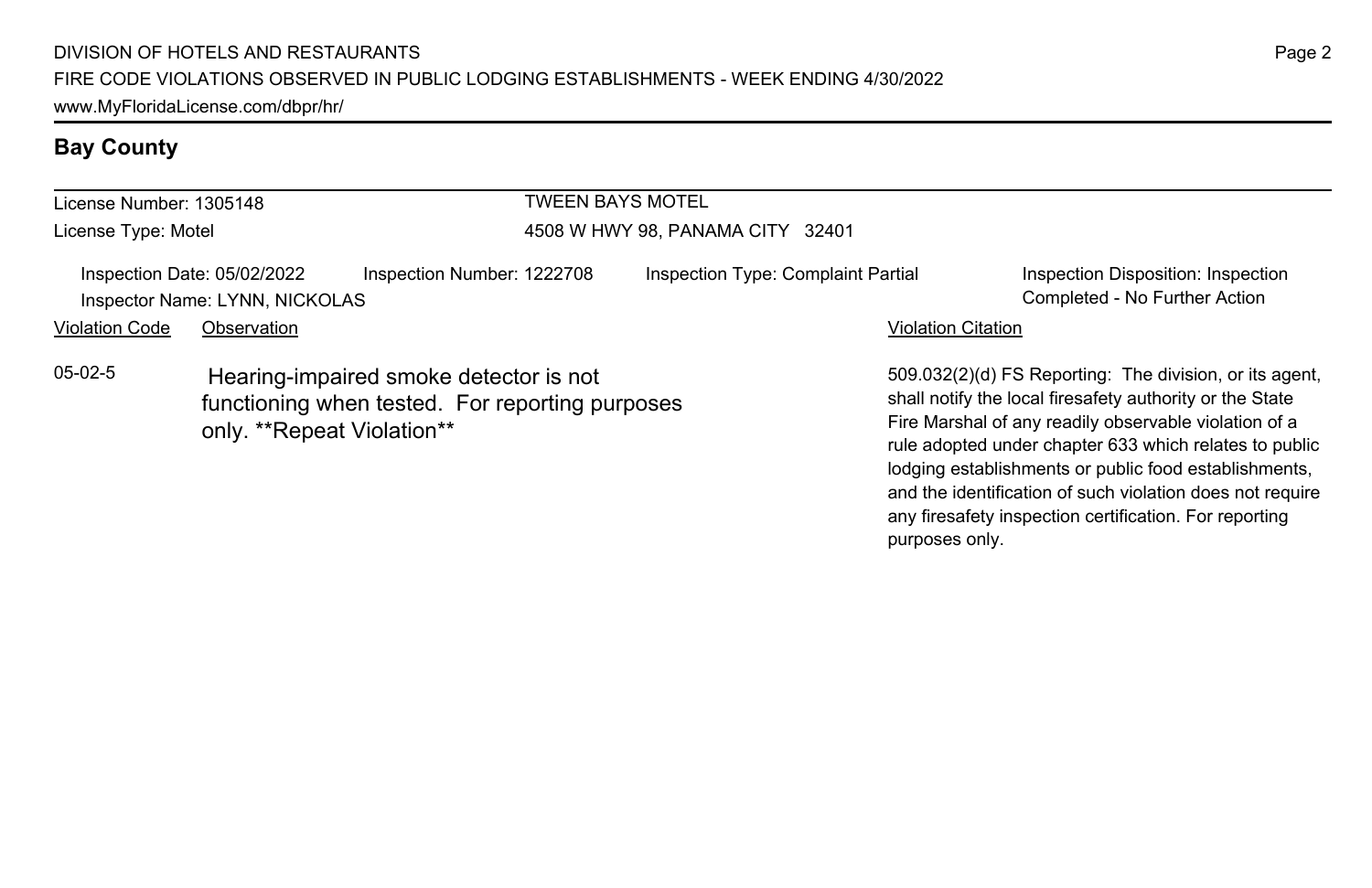# **Brevard County**

| License Number: 1500775 |                                                                |                                                                                                                                              | DIXIE MOTEL APARTMENTS LLC         |                                                                                                                                                                                                                                                                                     |  |  |
|-------------------------|----------------------------------------------------------------|----------------------------------------------------------------------------------------------------------------------------------------------|------------------------------------|-------------------------------------------------------------------------------------------------------------------------------------------------------------------------------------------------------------------------------------------------------------------------------------|--|--|
| License Type: Motel     |                                                                |                                                                                                                                              | 301 FORREST AVE, COCOA 32922       |                                                                                                                                                                                                                                                                                     |  |  |
|                         | Inspection Date: 04/27/2022<br>Inspector Name: SCHUCK, GREGORY | Inspection Number: 1221576                                                                                                                   | Inspection Type: Routine - Lodging | Inspection Disposition: Warning<br>Issued                                                                                                                                                                                                                                           |  |  |
| <b>Violation Code</b>   | Observation                                                    |                                                                                                                                              |                                    | <b>Violation Citation</b>                                                                                                                                                                                                                                                           |  |  |
| $01 - 01 - 4$           | between 121&122                                                | Portable fire extinguisher pressure gauge<br>indicates the extinguisher is overcharged. For<br>reporting purposes only. Extinguisher located |                                    | 509.032(2)(d) FS Reporting: (d) The division, or its<br>agent, shall notify the local firesafety authority or the<br>State Fire Marshal of any readily observable violation of<br>a rule adopted under chapter 633 which relates to<br>public lodging establishments or public food |  |  |

establishments, and the identification of such violation does not require any firesafety inspection certification.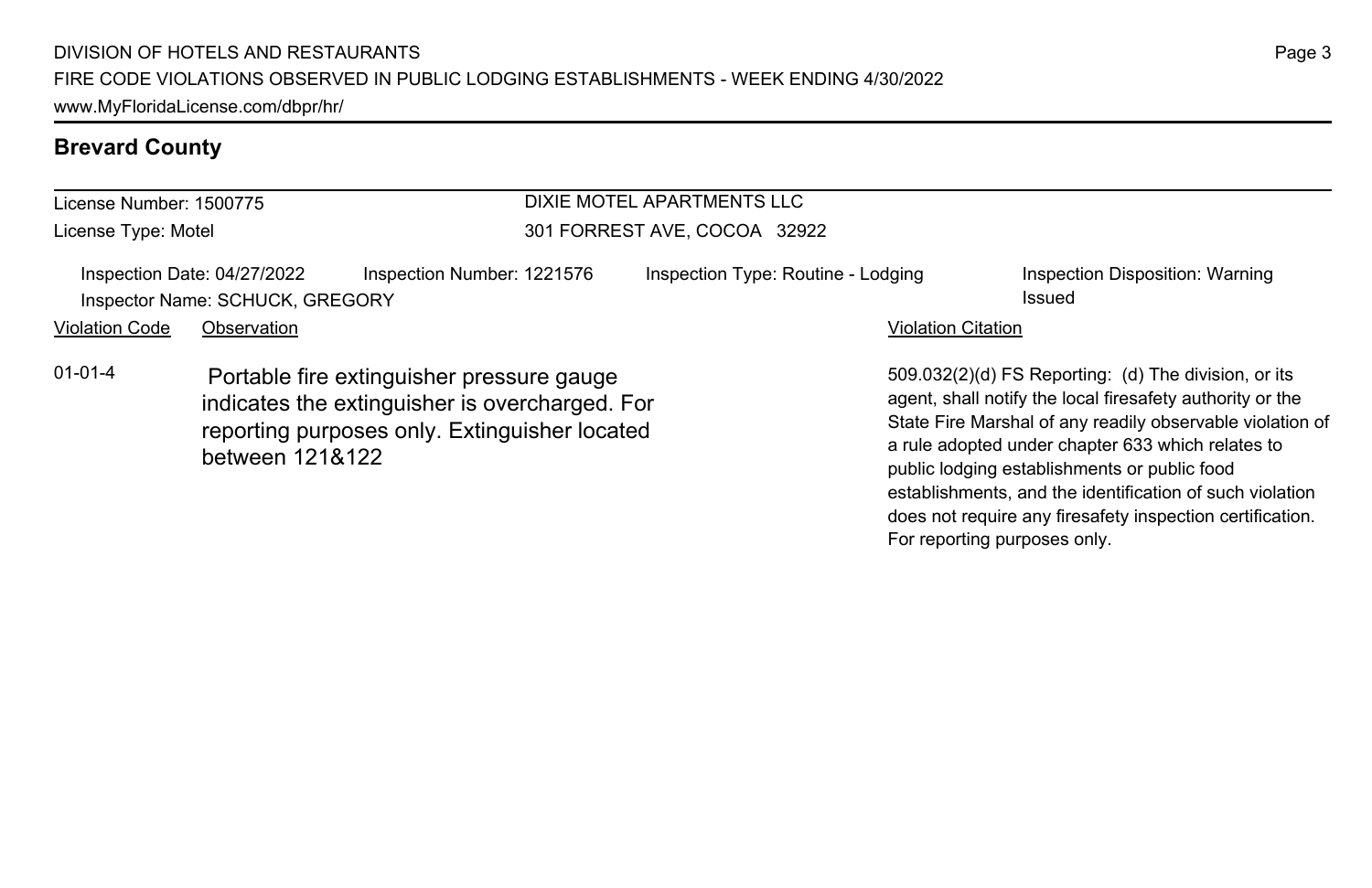# **Broward County**

| License Number: 1605822 |                                                               |                                                                                                                                                                      | <b>HOLLYOAK APARTMENTS LLC</b>     |                           |                                                                                                                                                                                                                                                                                     |  |
|-------------------------|---------------------------------------------------------------|----------------------------------------------------------------------------------------------------------------------------------------------------------------------|------------------------------------|---------------------------|-------------------------------------------------------------------------------------------------------------------------------------------------------------------------------------------------------------------------------------------------------------------------------------|--|
| License Type: Apartment |                                                               |                                                                                                                                                                      | 240 SW 8 ST, POMPANO BEACH 33060   |                           |                                                                                                                                                                                                                                                                                     |  |
|                         | Inspection Date: 04/27/2022<br>Inspector Name: FRANCE, GASTON | Inspection Number: 1534966                                                                                                                                           | Inspection Type: Routine - Lodging |                           | Inspection Disposition: Inspection<br>Completed - No Further Action                                                                                                                                                                                                                 |  |
| <b>Violation Code</b>   | Observation                                                   |                                                                                                                                                                      |                                    | <b>Violation Citation</b> |                                                                                                                                                                                                                                                                                     |  |
| $01-02-4$               |                                                               | Portable fire extinguisher pressure gauge<br>indicates the extinguisher is in need of recharge.<br>For reporting purposes only.<br>At first floor fire extinguisher. |                                    |                           | 509.032(2)(d) FS Reporting: (d) The division, or its<br>agent, shall notify the local firesafety authority or the<br>State Fire Marshal of any readily observable violation of<br>a rule adopted under chapter 633 which relates to<br>public lodging establishments or public food |  |

establishments, and the identification of such violation does not require any firesafety inspection certification.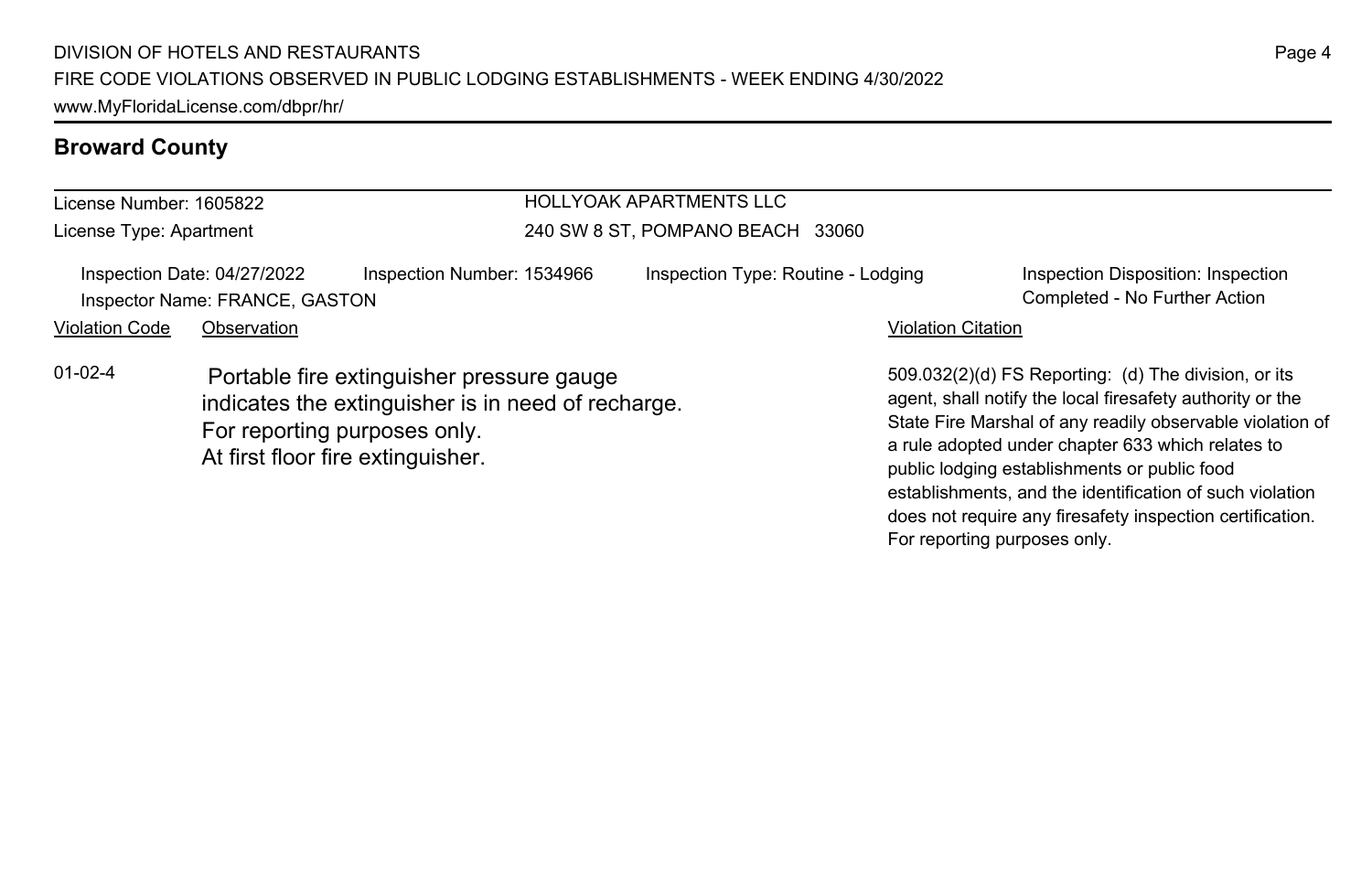# **Broward County**

| License Number: 1620830 |                                                                 |                                                                                                  | <b>BUENA VISTA HOTEL</b>                   |                           |                                                                                                                                                                                                                                                                                                 |  |
|-------------------------|-----------------------------------------------------------------|--------------------------------------------------------------------------------------------------|--------------------------------------------|---------------------------|-------------------------------------------------------------------------------------------------------------------------------------------------------------------------------------------------------------------------------------------------------------------------------------------------|--|
| License Type: Hotel     |                                                                 |                                                                                                  | 4225 EL MAR DR, LAUDERDALE-BY-THE-SE 33308 |                           |                                                                                                                                                                                                                                                                                                 |  |
|                         | Inspection Date: 04/26/2022<br>Inspector Name: GONZALEZ, DENNIS | Inspection Number: 1164021                                                                       | Inspection Type: Routine - Lodging         |                           | Inspection Disposition: Inspection<br>Completed - No Further Action                                                                                                                                                                                                                             |  |
| <b>Violation Code</b>   | Observation                                                     |                                                                                                  |                                            | <b>Violation Citation</b> |                                                                                                                                                                                                                                                                                                 |  |
| $04 - 01 - 4$           | Trouble signal                                                  | Trouble/alarm light illuminated on the fire alarm<br>control panel. For reporting purposes only. |                                            |                           | 509.032(2)(d) FS Reporting: The division, or its agent.<br>shall notify the local firesafety authority or the State<br>Fire Marshal of any readily observable violation of a<br>rule adopted under chapter 633 which relates to public<br>lodging establishments or public food establishments, |  |

Page 5

and the identification of such violation does not require any firesafety inspection certification. For reporting

purposes only.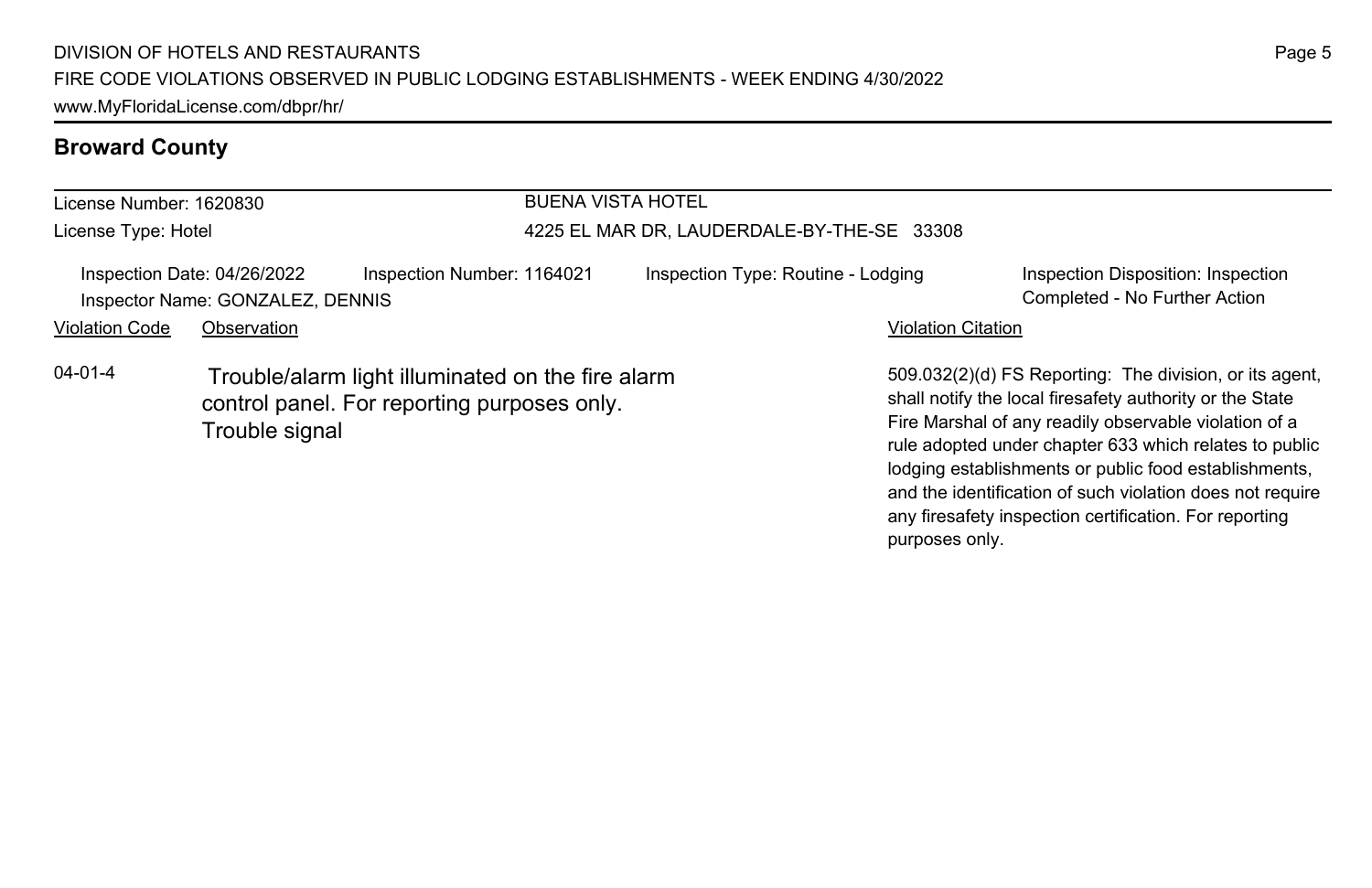# **Broward County**

| License Number: 1603191                                                                                                                                            |                                                                  |                            | 6500 BLDG                                  |                                                                                                                                                                                                                                     |                           |                                                                     |
|--------------------------------------------------------------------------------------------------------------------------------------------------------------------|------------------------------------------------------------------|----------------------------|--------------------------------------------|-------------------------------------------------------------------------------------------------------------------------------------------------------------------------------------------------------------------------------------|---------------------------|---------------------------------------------------------------------|
| License Type: Apartment                                                                                                                                            |                                                                  |                            | 6500 NE 18 AVE, FORT LAUDERDALE 33334-5152 |                                                                                                                                                                                                                                     |                           |                                                                     |
|                                                                                                                                                                    | Inspection Date: 04/26/2022<br>Inspector Name: GOODWIN, NICHOLAS | Inspection Number: 1521128 |                                            | Inspection Type: Routine - Lodging                                                                                                                                                                                                  |                           | Inspection Disposition: Inspection<br>Completed - No Further Action |
| <b>Violation Code</b>                                                                                                                                              | Observation                                                      |                            |                                            |                                                                                                                                                                                                                                     | <b>Violation Citation</b> |                                                                     |
| $01 - 03 - 4$<br>Portable fire extinguisher missing from it's<br>designated location (sign present indicating<br>designated location). For reporting purposes only |                                                                  |                            |                                            | 509.032(2)(d) FS Reporting: (d) The division, or its<br>agent, shall notify the local firesafety authority or the<br>State Fire Marshal of any readily observable violation of<br>a rule adopted under chapter 633 which relates to |                           |                                                                     |

Observed outside of Apt 1

State Fire Marshal of any readily observable violation of a rule adopted under chapter 633 which relates to public lodging establishments or public food establishments, and the identification of such violation does not require any firesafety inspection certification. For reporting purposes only.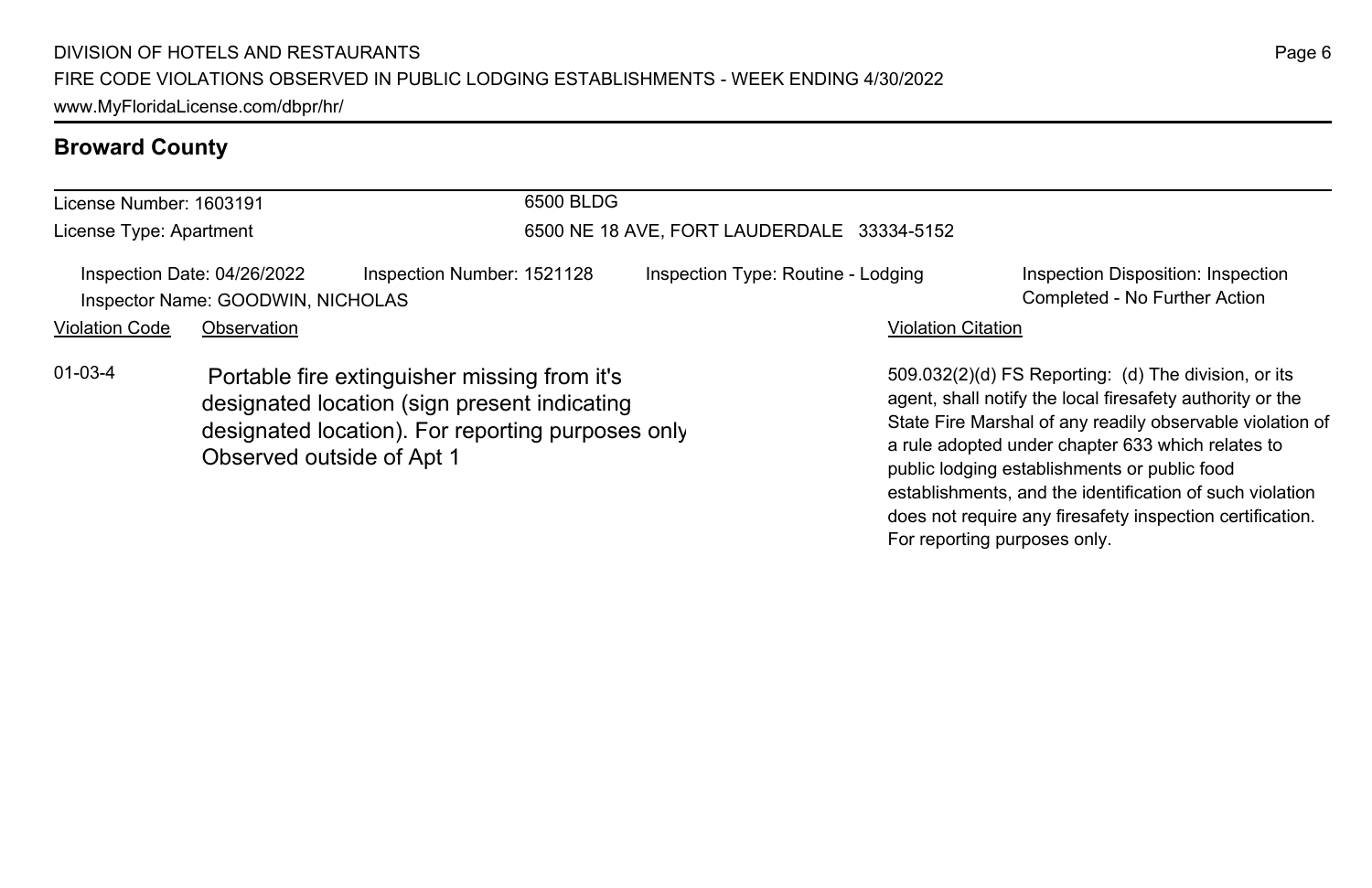| License Number: 2306568<br>License Type: Apartment |                                                               |                                                                                                                                                                                                         | <b>COTTOM APARTMENTS</b>           |                           |                                                                                                                                                                                                                                                                                                                                                 |  |
|----------------------------------------------------|---------------------------------------------------------------|---------------------------------------------------------------------------------------------------------------------------------------------------------------------------------------------------------|------------------------------------|---------------------------|-------------------------------------------------------------------------------------------------------------------------------------------------------------------------------------------------------------------------------------------------------------------------------------------------------------------------------------------------|--|
|                                                    |                                                               |                                                                                                                                                                                                         | 41 E 8 ST. HIALEAH 330104465       |                           |                                                                                                                                                                                                                                                                                                                                                 |  |
|                                                    | Inspection Date: 04/26/2022<br>Inspector Name: VILCHEZ, NABEL | Inspection Number: 1518062                                                                                                                                                                              | Inspection Type: Routine - Lodging |                           | Inspection Disposition: Administrative<br>complaint recommended                                                                                                                                                                                                                                                                                 |  |
| <b>Violation Code</b>                              | Observation                                                   |                                                                                                                                                                                                         |                                    | <b>Violation Citation</b> |                                                                                                                                                                                                                                                                                                                                                 |  |
| $01 - 06 - 4$                                      |                                                               | Portable fire extinguisher locked in a box with no<br>means of access to the fire extinguisher. For<br>reporting purposes only. Between apartments 16<br>and 17, 6 and 7, 2 and 3. **Repeat Violation** |                                    |                           | 509.032(2)(d) FS Reporting: (d) The division, or its<br>agent, shall notify the local firesafety authority or the<br>State Fire Marshal of any readily observable violation of<br>a rule adopted under chapter 633 which relates to<br>public lodging establishments or public food<br>establishments, and the identification of such violation |  |

does not require any firesafety inspection certification.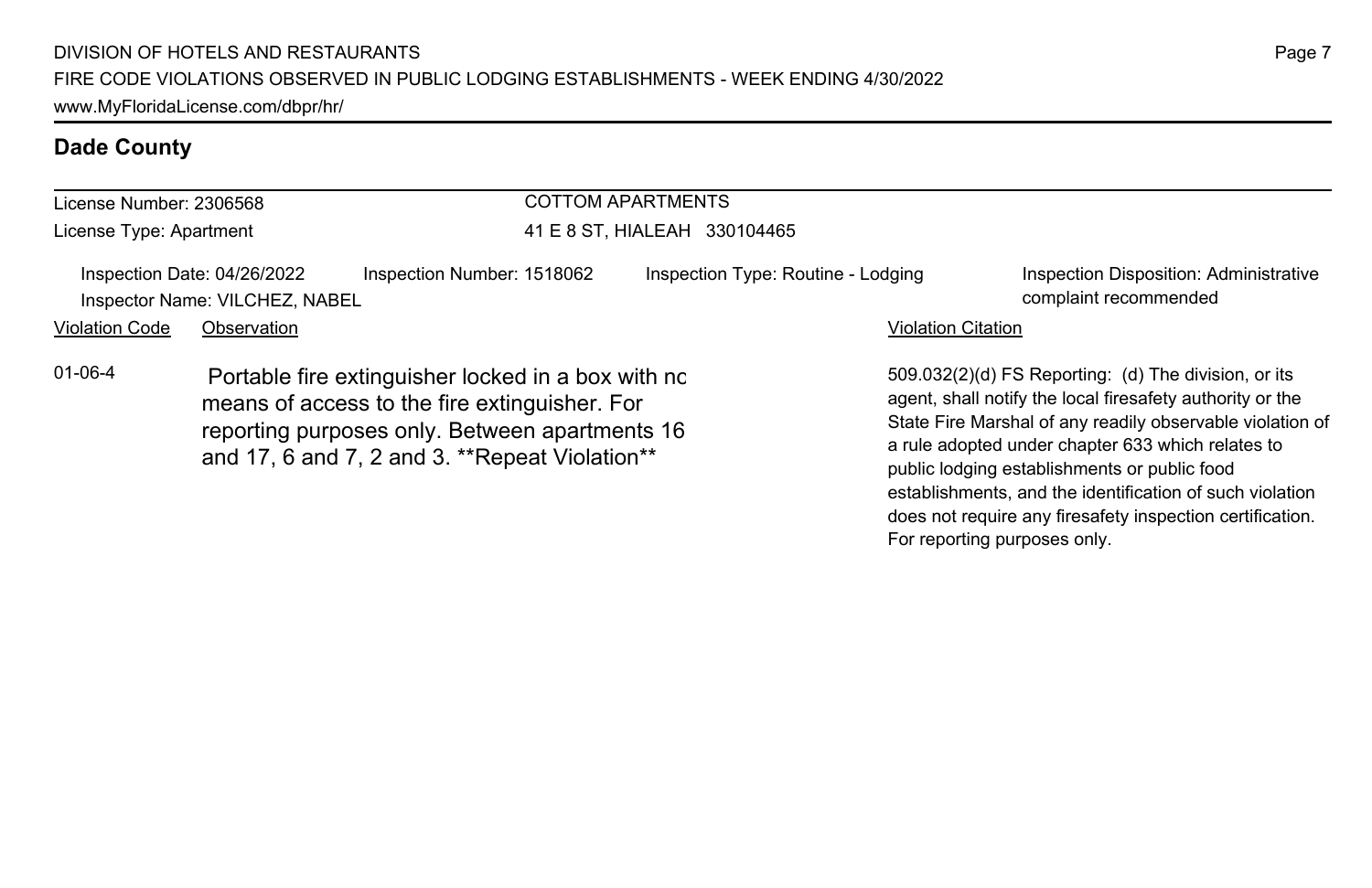| License Number: 2311240 |                                                               |                                                                                                                                                      | <b>FLORIDA BUILDING CORP APTS</b>  |                           |                                                                                                                                                                                                                                                                                                                                                                                                              |
|-------------------------|---------------------------------------------------------------|------------------------------------------------------------------------------------------------------------------------------------------------------|------------------------------------|---------------------------|--------------------------------------------------------------------------------------------------------------------------------------------------------------------------------------------------------------------------------------------------------------------------------------------------------------------------------------------------------------------------------------------------------------|
| License Type: Apartment |                                                               |                                                                                                                                                      | 235 E 8 ST. HIALEAH 330104499      |                           |                                                                                                                                                                                                                                                                                                                                                                                                              |
|                         | Inspection Date: 04/27/2022<br>Inspector Name: VILCHEZ, NABEL | Inspection Number: 1525240                                                                                                                           | Inspection Type: Routine - Lodging |                           | Inspection Disposition: Administrative<br>complaint recommended                                                                                                                                                                                                                                                                                                                                              |
| <b>Violation Code</b>   | Observation                                                   |                                                                                                                                                      |                                    | <b>Violation Citation</b> |                                                                                                                                                                                                                                                                                                                                                                                                              |
| $01 - 06 - 4$           |                                                               | Portable fire extinguisher locked in a box with no<br>means of access to the fire extinguisher. For<br>reporting purposes only. **Repeat Violation** |                                    |                           | 509.032(2)(d) FS Reporting: (d) The division, or its<br>agent, shall notify the local firesafety authority or the<br>State Fire Marshal of any readily observable violation of<br>a rule adopted under chapter 633 which relates to<br>public lodging establishments or public food<br>establishments, and the identification of such violation<br>does not require any firesafety inspection certification. |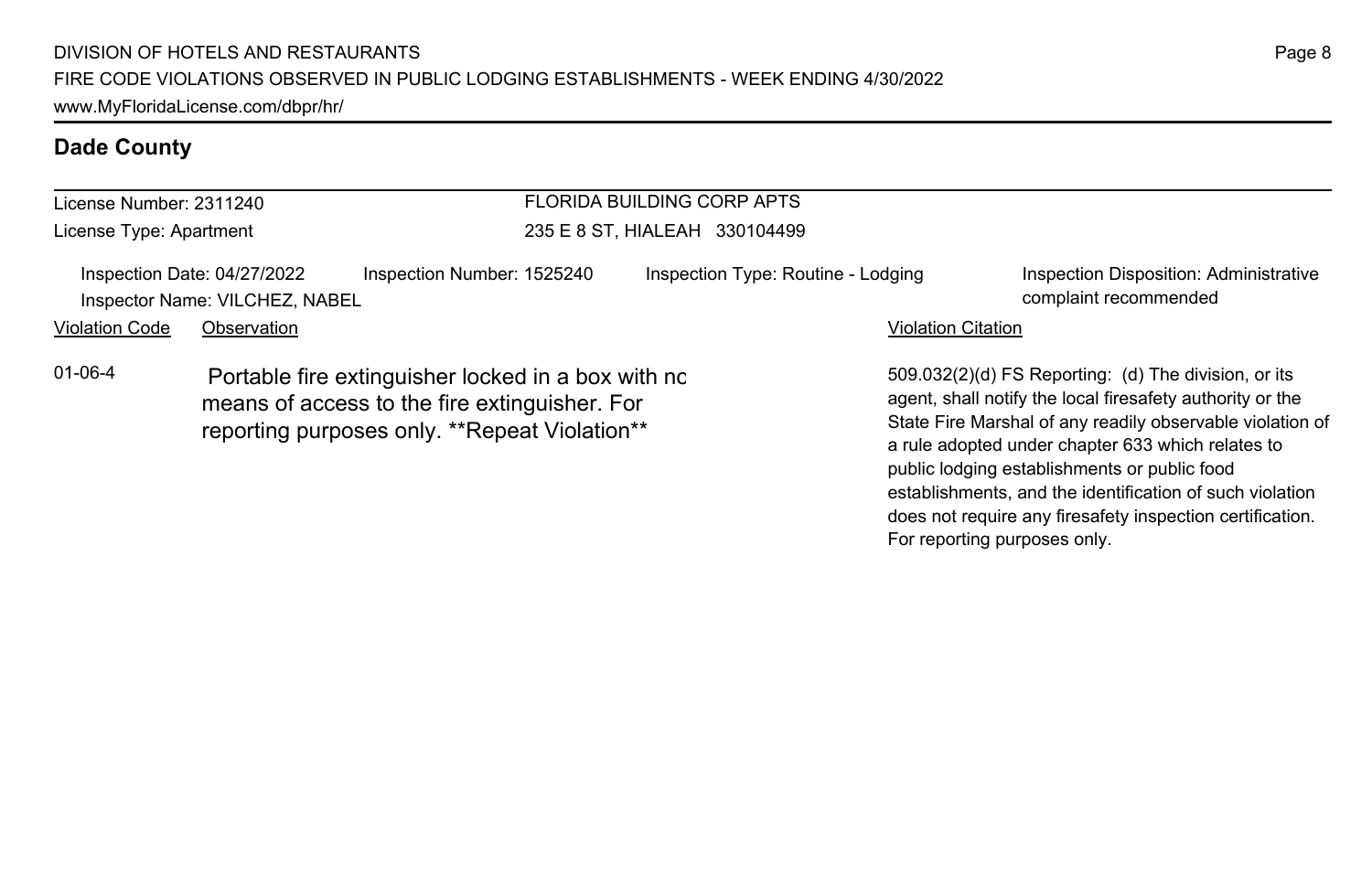| License Number: 2301981 |                                                                      |                                                                                                                                                  | FORTUNE AT HIALEAH LLC             |                           |                                                                                                                                                                                                                                                                                                                                                                                                              |  |  |
|-------------------------|----------------------------------------------------------------------|--------------------------------------------------------------------------------------------------------------------------------------------------|------------------------------------|---------------------------|--------------------------------------------------------------------------------------------------------------------------------------------------------------------------------------------------------------------------------------------------------------------------------------------------------------------------------------------------------------------------------------------------------------|--|--|
| License Type: Apartment |                                                                      |                                                                                                                                                  | 980 W 29 ST, HIALEAH 33012         |                           |                                                                                                                                                                                                                                                                                                                                                                                                              |  |  |
|                         | Inspection Date: 04/28/2022<br>Inspector Name: LODENQUAI, BARRINGTON | Inspection Number: 1516189                                                                                                                       | Inspection Type: Routine - Lodging |                           | Inspection Disposition: Inspection<br>Completed - No Further Action                                                                                                                                                                                                                                                                                                                                          |  |  |
| <b>Violation Code</b>   | Observation                                                          |                                                                                                                                                  |                                    | <b>Violation Citation</b> |                                                                                                                                                                                                                                                                                                                                                                                                              |  |  |
| $01 - 06 - 4$           | reporting purposes only.<br>**Repeat Violation**                     | Portable fire extinguisher locked in a box with no<br>means of access to the fire extinguisher. For<br>Observed for unit located by apartment 2. |                                    |                           | 509.032(2)(d) FS Reporting: (d) The division, or its<br>agent, shall notify the local firesafety authority or the<br>State Fire Marshal of any readily observable violation of<br>a rule adopted under chapter 633 which relates to<br>public lodging establishments or public food<br>establishments, and the identification of such violation<br>does not require any firesafety inspection certification. |  |  |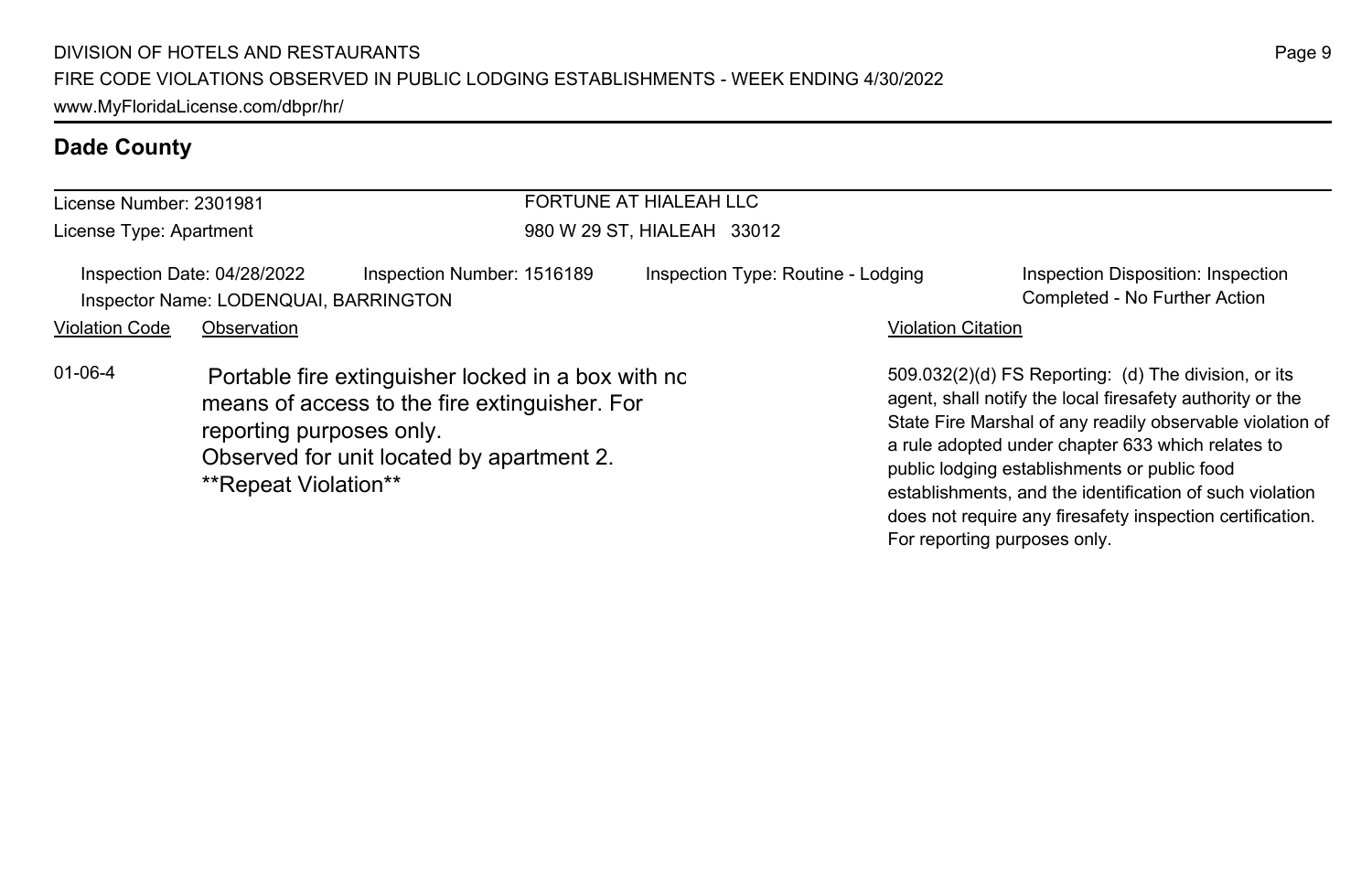| License Number: 2329274 |                                                                                     |                                                                                                                                                         | FORTUNE AT HIALEAH LLC             |                           |                                                                                                                                                                                                                                                                                                                                                 |  |  |
|-------------------------|-------------------------------------------------------------------------------------|---------------------------------------------------------------------------------------------------------------------------------------------------------|------------------------------------|---------------------------|-------------------------------------------------------------------------------------------------------------------------------------------------------------------------------------------------------------------------------------------------------------------------------------------------------------------------------------------------|--|--|
| License Type: Apartment |                                                                                     |                                                                                                                                                         | 940 W 29 ST, HIALEAH 33012         |                           |                                                                                                                                                                                                                                                                                                                                                 |  |  |
| <b>Violation Code</b>   | Inspection Date: 04/28/2022<br>Inspector Name: LODENQUAI, BARRINGTON<br>Observation | Inspection Number: 1520954                                                                                                                              | Inspection Type: Routine - Lodging | <b>Violation Citation</b> | Inspection Disposition: Inspection<br>Completed - No Further Action                                                                                                                                                                                                                                                                             |  |  |
| $01 - 06 - 4$           | reporting purposes only.                                                            | Portable fire extinguisher locked in a box with no<br>means of access to the fire extinguisher. For<br>Observed for units located by apartments 24, 12. |                                    |                           | 509.032(2)(d) FS Reporting: (d) The division, or its<br>agent, shall notify the local firesafety authority or the<br>State Fire Marshal of any readily observable violation of<br>a rule adopted under chapter 633 which relates to<br>public lodging establishments or public food<br>establishments, and the identification of such violation |  |  |

does not require any firesafety inspection certification.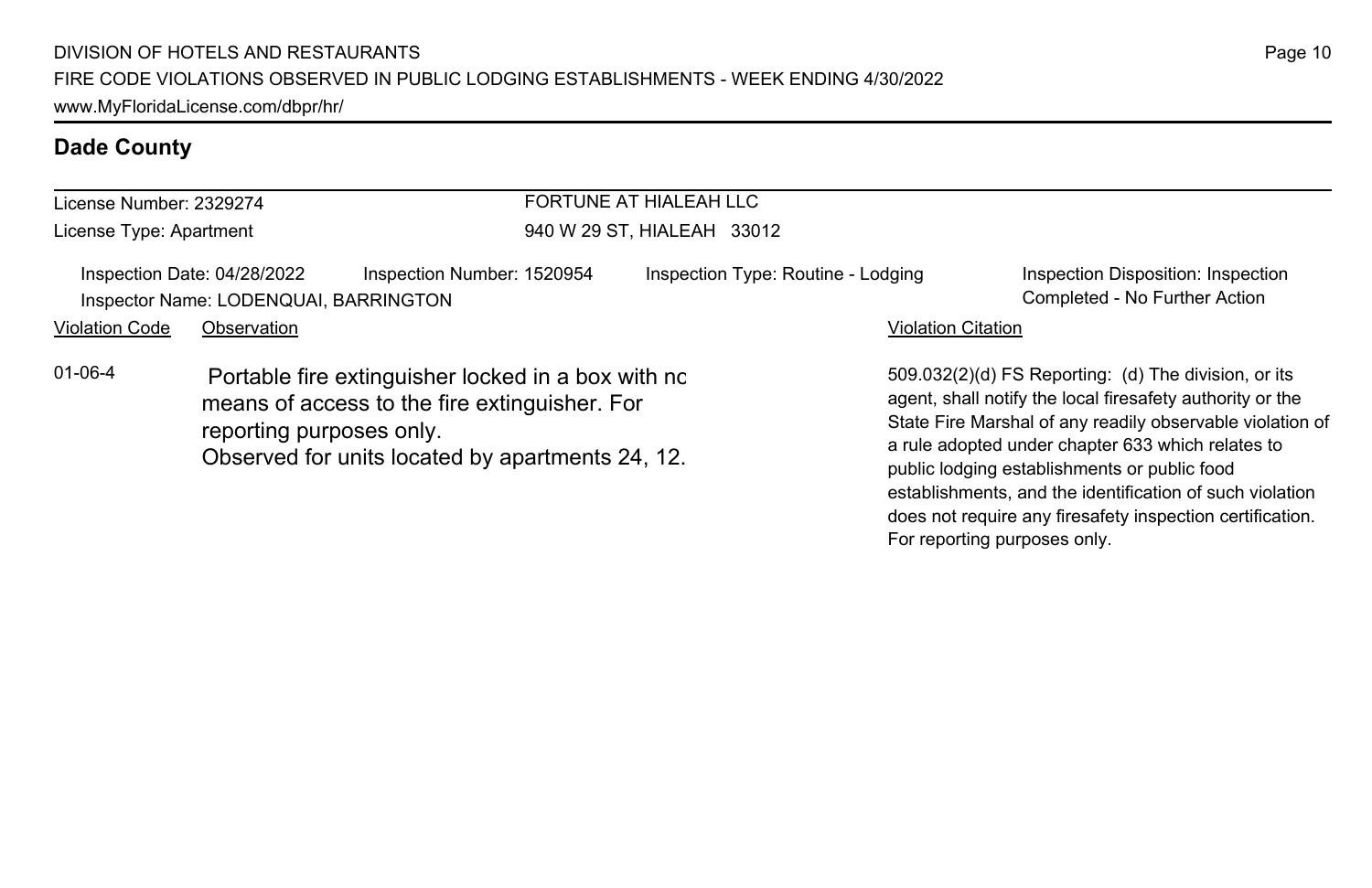| License Number: 2329275 |                                                                      |                                                                                                                                                  | FORTUNE AT HIALEAH LLC             |                           |                                                                                                                                                                                                                                                                                                                                                                                                              |  |  |
|-------------------------|----------------------------------------------------------------------|--------------------------------------------------------------------------------------------------------------------------------------------------|------------------------------------|---------------------------|--------------------------------------------------------------------------------------------------------------------------------------------------------------------------------------------------------------------------------------------------------------------------------------------------------------------------------------------------------------------------------------------------------------|--|--|
| License Type: Apartment |                                                                      |                                                                                                                                                  | 990 W 29 ST, HIALEAH 33012         |                           |                                                                                                                                                                                                                                                                                                                                                                                                              |  |  |
|                         | Inspection Date: 04/28/2022<br>Inspector Name: LODENQUAI, BARRINGTON | Inspection Number: 1523278                                                                                                                       | Inspection Type: Routine - Lodging |                           | Inspection Disposition: Inspection<br>Completed - No Further Action                                                                                                                                                                                                                                                                                                                                          |  |  |
| <b>Violation Code</b>   | Observation                                                          |                                                                                                                                                  |                                    | <b>Violation Citation</b> |                                                                                                                                                                                                                                                                                                                                                                                                              |  |  |
| $01 - 06 - 4$           | reporting purposes only.<br>**Repeat Violation**                     | Portable fire extinguisher locked in a box with no<br>means of access to the fire extinguisher. For<br>Observed for unit located by apartment 18 |                                    |                           | 509.032(2)(d) FS Reporting: (d) The division, or its<br>agent, shall notify the local firesafety authority or the<br>State Fire Marshal of any readily observable violation of<br>a rule adopted under chapter 633 which relates to<br>public lodging establishments or public food<br>establishments, and the identification of such violation<br>does not require any firesafety inspection certification. |  |  |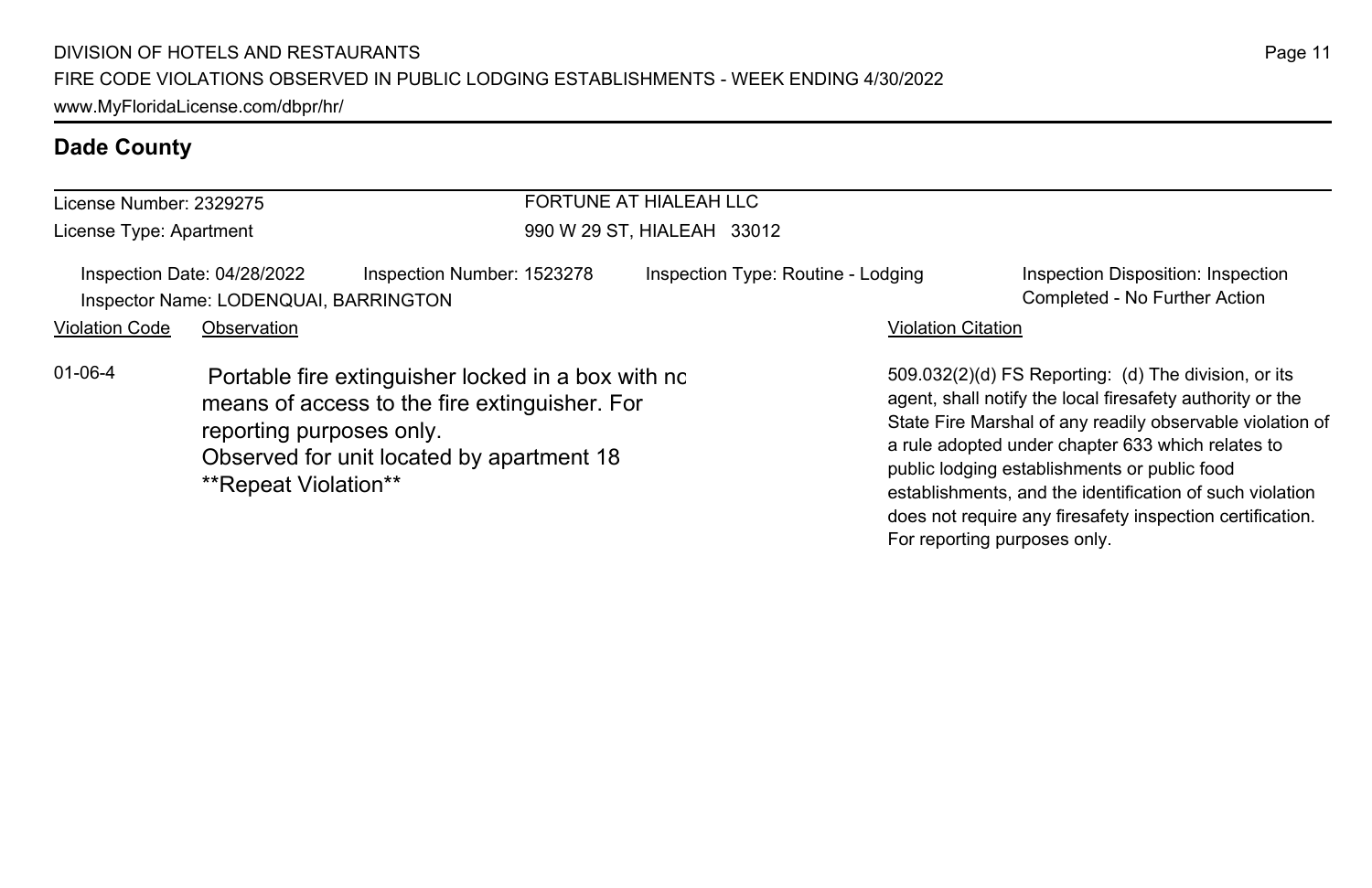#### License Number: 2330334 License Type: Apartment SOPHIA SQUARE APARTMENTS 13710 SW 256TH STREET, HOMESTEAD 33032 Inspection Date: 04/27/2022 Inspection Number: 1527213 Inspection Type: Routine - Lodging Inspection Disposition: Administrative Inspector Name: GONZALEZ, RICARDO complaint recommended Violation Code Observation **Violation Code Observation** Violation Citation Citation Citation Citation Citation Citation Citation Citation Citation Citation Citation Citation Citation Citation Citation Citation Citation Cit 509.032(2)(d) FS Reporting: The division, or its agent, shall notify the local firesafety authority or the State Fire Marshal of any readily observable violation of a 04-01-4 Trouble/alarm light illuminated on the fire alarm control panel. For reporting purposes only.

rule adopted under chapter 633 which relates to public lodging establishments or public food establishments, and the identification of such violation does not require any firesafety inspection certification. For reporting

purposes only.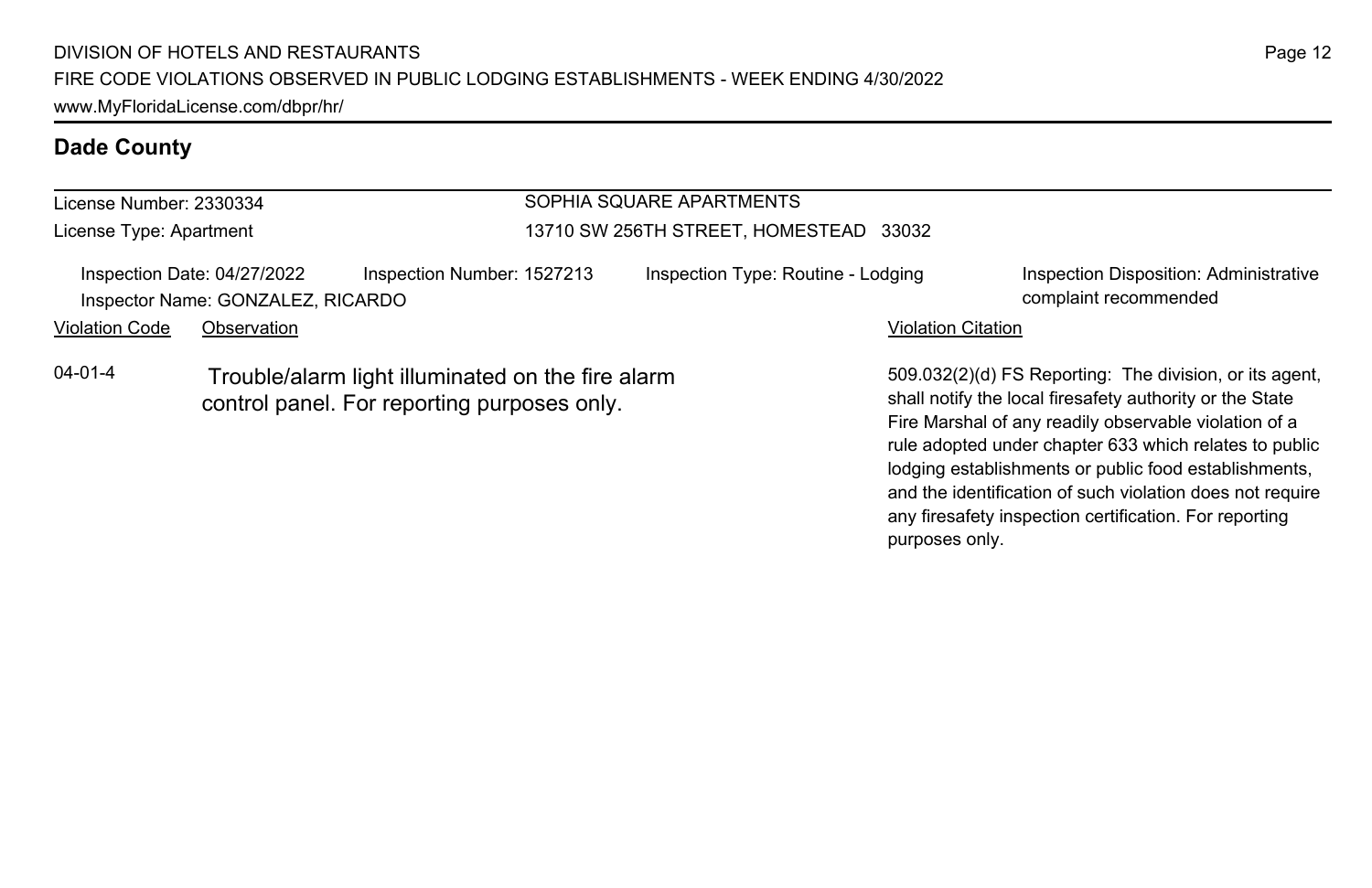| License Number: 2311339 |                                                                  |                                                                                                                                                                                         | ECONOLODGE INN & SUITES            |                                                                                                                                                                                                                                                                                                                                                              |
|-------------------------|------------------------------------------------------------------|-----------------------------------------------------------------------------------------------------------------------------------------------------------------------------------------|------------------------------------|--------------------------------------------------------------------------------------------------------------------------------------------------------------------------------------------------------------------------------------------------------------------------------------------------------------------------------------------------------------|
| License Type: Motel     |                                                                  | 1223 NE 1 AVE, FLORIDA CITY 33034                                                                                                                                                       |                                    |                                                                                                                                                                                                                                                                                                                                                              |
|                         | Inspection Date: 04/25/2022<br>Inspector Name: LEIDECKER, EDILMA | Inspection Number: 1221763                                                                                                                                                              | Inspection Type: Routine - Lodging | Inspection Disposition: Inspection<br>Completed - No Further Action                                                                                                                                                                                                                                                                                          |
| <b>Violation Code</b>   | Observation                                                      |                                                                                                                                                                                         | <b>Violation Citation</b>          |                                                                                                                                                                                                                                                                                                                                                              |
| $04 - 03 - 4$           | 103. **Repeat Violation**                                        | Smoke detector/alarm in guest room/unit<br>damaged as to appear to be inoperable. For<br>reporting purposes only. Observed the smoke<br>detector alarm hanging from the ceiling at room |                                    | 509.032(2)(d) FS Reporting: The division, or its agent,<br>shall notify the local firesafety authority or the State<br>Fire Marshal of any readily observable violation of a<br>rule adopted under chapter 633 which relates to public<br>lodging establishments or public food establishments,<br>and the identification of such violation does not require |

any firesafety inspection certification. For reporting

purposes only.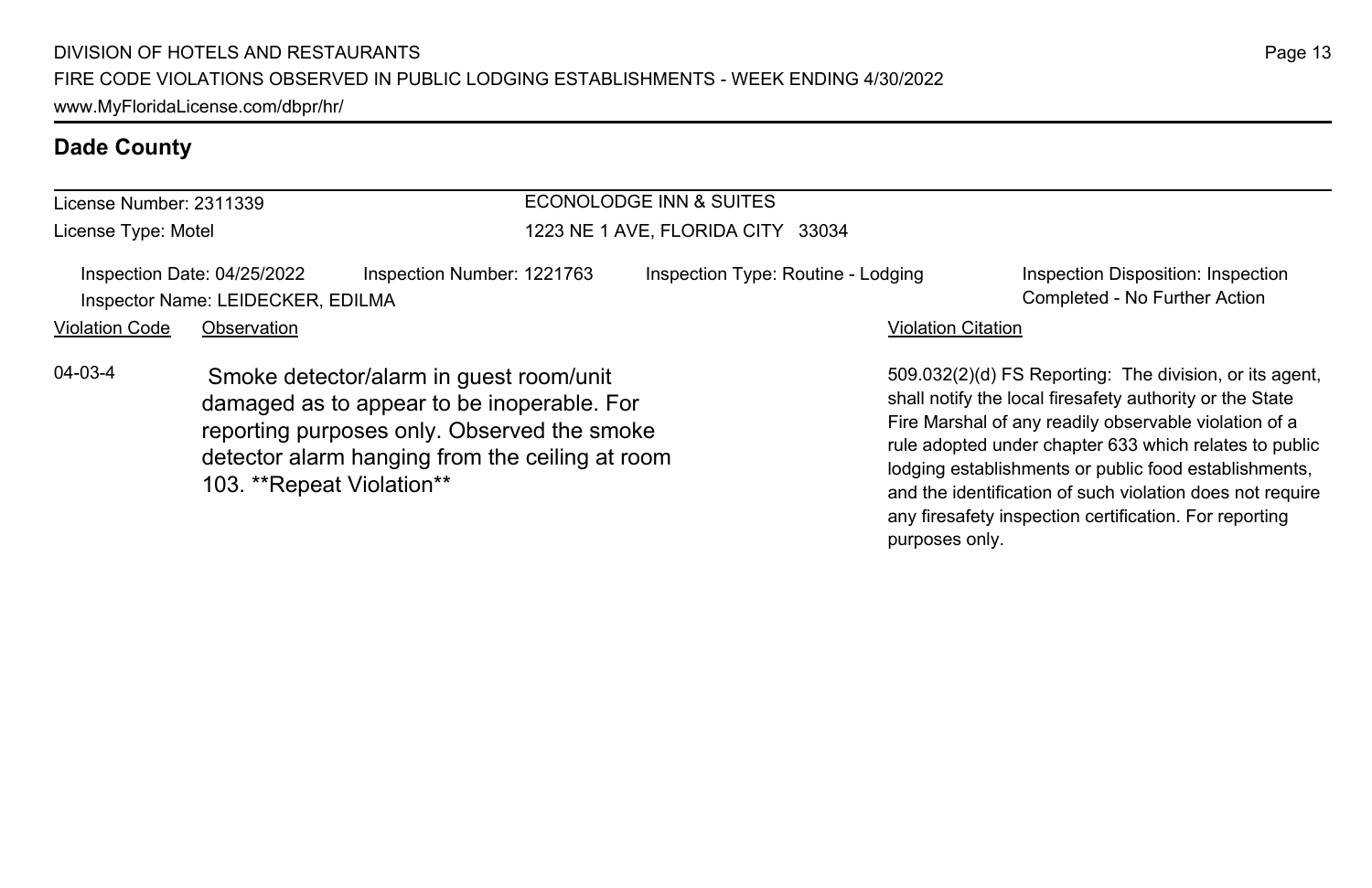#### License Number: 2327953 License Type: Apartment PALM VILLAS NORTH APARTMENTS 726 W PALM DR, FLORIDA CITY 33034 Inspection Date: 04/29/2022 Inspection Number: 1527612 Inspection Type: Routine - Lodging Inspection Disposition: Inspection Inspector Name: LEIDECKER, EDILMA Completed - No Further Action Violation Code Observation **Violation Code** Observation **Violation** Violation Citation Citation Citation Citation 509.032(2)(d) FS Reporting: (d) The division, or its agent, shall notify the local firesafety authority or the State Fire Marshal of any readily observable violation of a rule adopted under chapter 633 which relates to public lodging establishments or public food establishments, and the identification of such violation 01-06-4 Portable fire extinguisher locked in a box with no means of access to the fire extinguisher. For reporting purposes only. One located outside of unit 202. One located outside of unit 501 N. One located outside of unit 702.

does not require any firesafety inspection certification.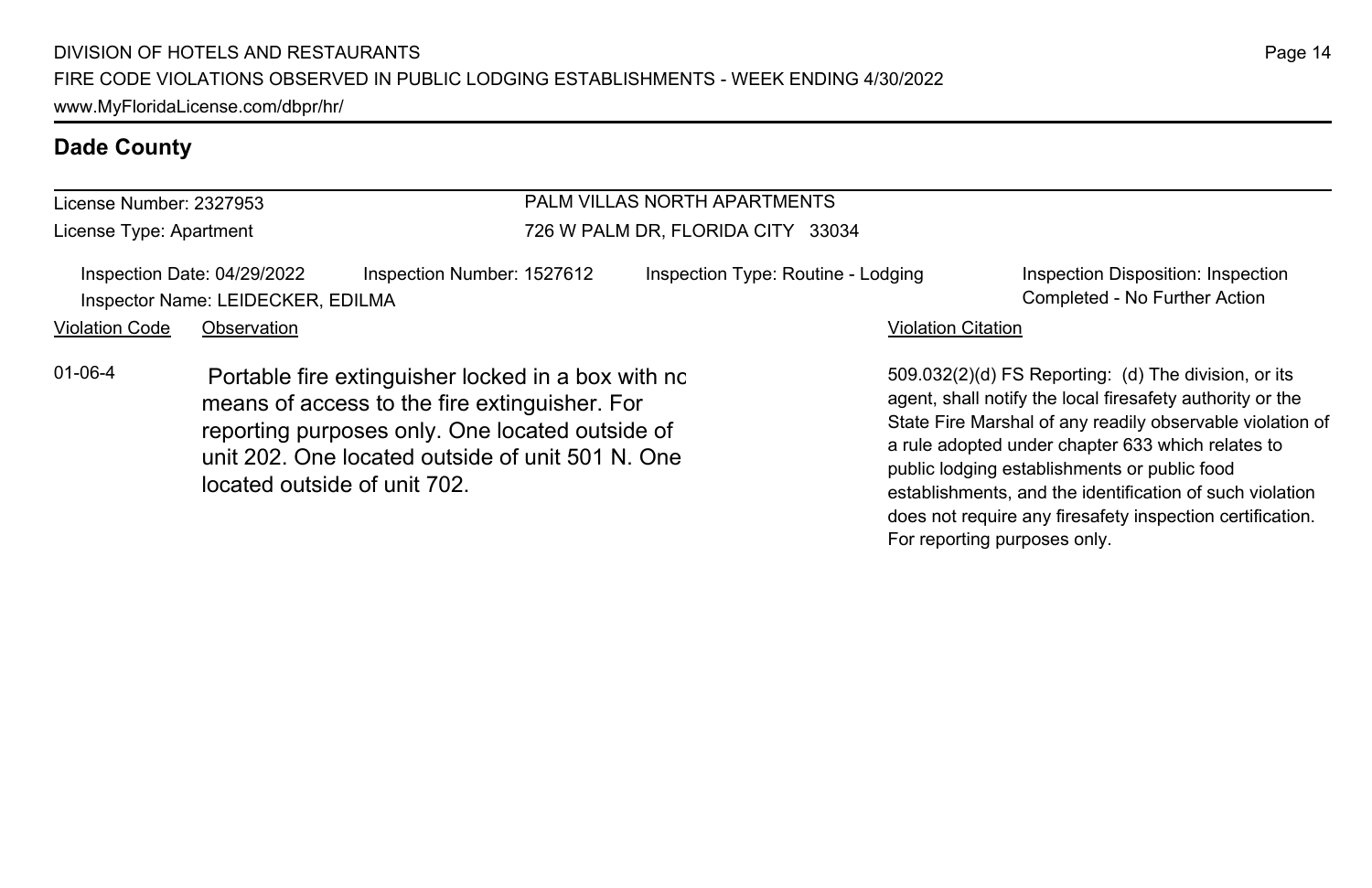| License Number: 2329568 |                                                                  |                                                                                                                                                                                                                                        | <b>CORAL BAY LLC</b>               |                           |                                                                                                                                                                                                                                                                                                                                                 |  |
|-------------------------|------------------------------------------------------------------|----------------------------------------------------------------------------------------------------------------------------------------------------------------------------------------------------------------------------------------|------------------------------------|---------------------------|-------------------------------------------------------------------------------------------------------------------------------------------------------------------------------------------------------------------------------------------------------------------------------------------------------------------------------------------------|--|
| License Type: Apartment |                                                                  |                                                                                                                                                                                                                                        | 1405 NW 2 CT, FLORIDA CITY 33034   |                           |                                                                                                                                                                                                                                                                                                                                                 |  |
|                         | Inspection Date: 04/25/2022<br>Inspector Name: LEIDECKER, EDILMA | Inspection Number: 1520956                                                                                                                                                                                                             | Inspection Type: Routine - Lodging |                           | Inspection Disposition: Warning<br>Issued                                                                                                                                                                                                                                                                                                       |  |
| <b>Violation Code</b>   | Observation                                                      |                                                                                                                                                                                                                                        |                                    | <b>Violation Citation</b> |                                                                                                                                                                                                                                                                                                                                                 |  |
| $01 - 03 - 4$           |                                                                  | Portable fire extinguisher missing from it's<br>designated location (sign present indicating<br>designated location). For reporting purposes only<br>Observed the portable fire extinguishers were<br>missing, first and second floor. |                                    |                           | 509.032(2)(d) FS Reporting: (d) The division, or its<br>agent, shall notify the local firesafety authority or the<br>State Fire Marshal of any readily observable violation of<br>a rule adopted under chapter 633 which relates to<br>public lodging establishments or public food<br>establishments, and the identification of such violation |  |

does not require any firesafety inspection certification.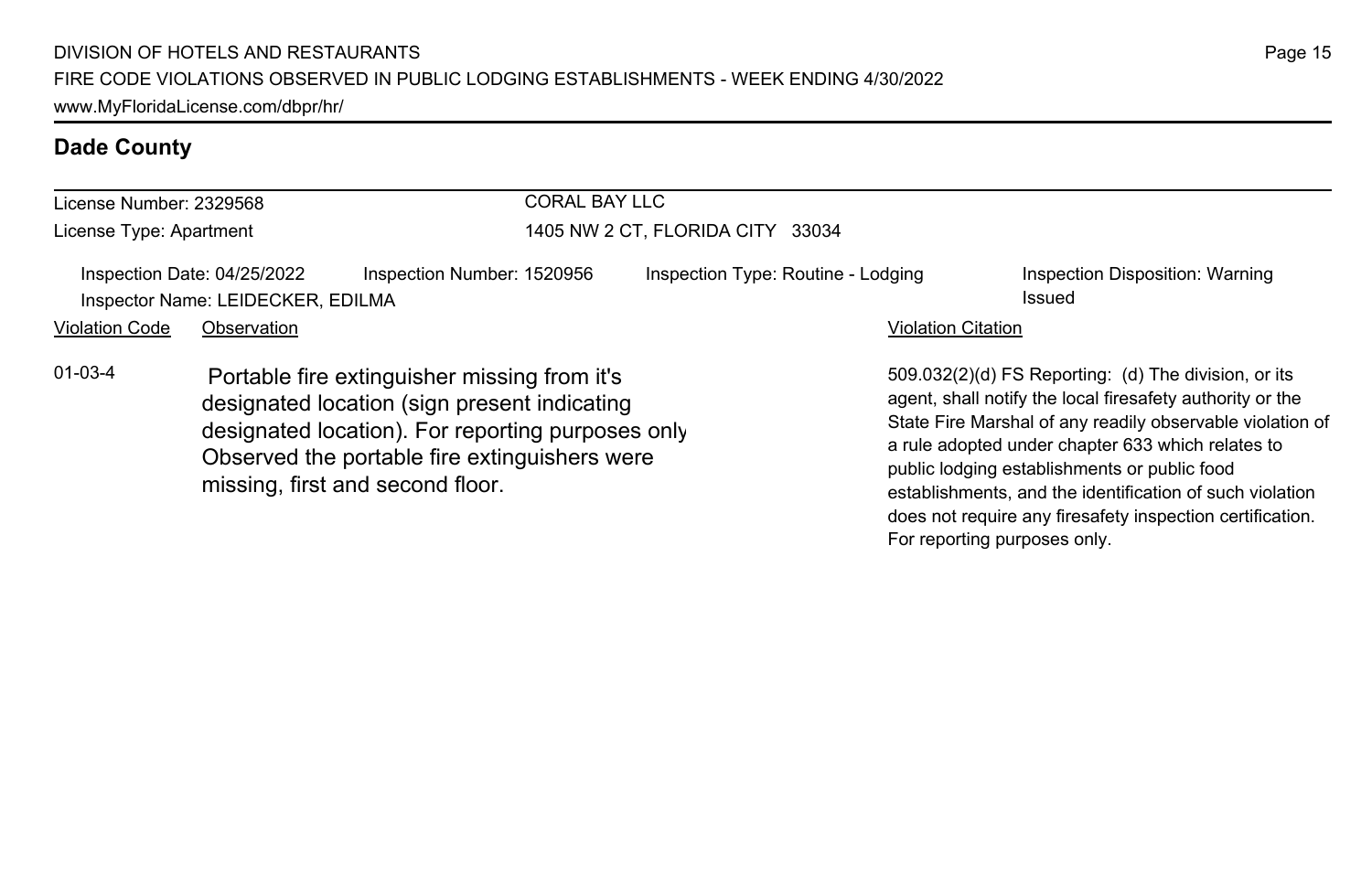| License Number: 2330801                                     |                     |                                                                                                                                                                                                     | <b>VIAN INVESTMENTS LLC</b>                      |                           |                                                                                                                                                                                                                                                                                                                                                                                                                                              |  |  |
|-------------------------------------------------------------|---------------------|-----------------------------------------------------------------------------------------------------------------------------------------------------------------------------------------------------|--------------------------------------------------|---------------------------|----------------------------------------------------------------------------------------------------------------------------------------------------------------------------------------------------------------------------------------------------------------------------------------------------------------------------------------------------------------------------------------------------------------------------------------------|--|--|
| License Type: Apartment                                     |                     |                                                                                                                                                                                                     | 1334 NW 3 ST, MIAMI 33125                        |                           |                                                                                                                                                                                                                                                                                                                                                                                                                                              |  |  |
| Inspection Date: 04/28/2022<br>Inspector Name: SAENZ, HILDA |                     | Inspection Number: 1535096                                                                                                                                                                          | Inspection Type: Lodging-Licensing<br>Inspection |                           | Inspection Disposition: Inspection<br>Completed - No Further Action                                                                                                                                                                                                                                                                                                                                                                          |  |  |
| <b>Violation Code</b>                                       | Observation         |                                                                                                                                                                                                     |                                                  | <b>Violation Citation</b> |                                                                                                                                                                                                                                                                                                                                                                                                                                              |  |  |
| $01 - 06 - 4$                                               | apartment #3 and 4. | Portable fire extinguisher locked in a box with no<br>means of access to the fire extinguisher. For<br>reporting purposes only. Observed no breaking<br>device at fire extinguisher located between |                                                  |                           | 509.032(2)(d) FS Reporting: (d) The division, or its<br>agent, shall notify the local firesafety authority or the<br>State Fire Marshal of any readily observable violation of<br>a rule adopted under chapter 633 which relates to<br>public lodging establishments or public food<br>establishments, and the identification of such violation<br>does not require any firesafety inspection certification.<br>For reporting purposes only. |  |  |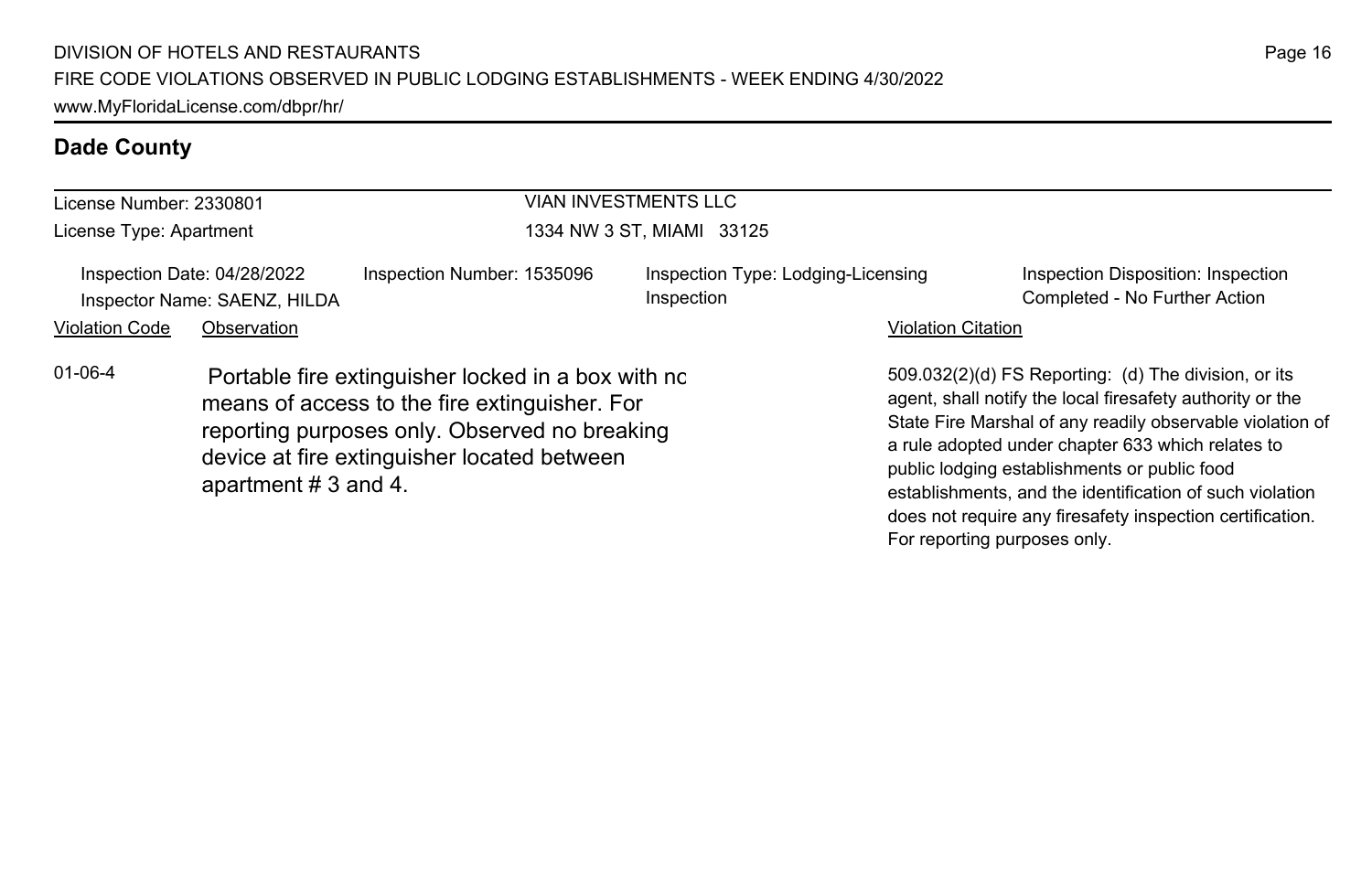| License Number: 2312847 |                                                             |                                                                                                                                                                                                                                                         | <b>POIN APTS</b><br>940 NW 22 AVE, MIAMI 331253347 |                           |                                                                                                                                                                                                                                                                                                                                                                                                              |  |  |
|-------------------------|-------------------------------------------------------------|---------------------------------------------------------------------------------------------------------------------------------------------------------------------------------------------------------------------------------------------------------|----------------------------------------------------|---------------------------|--------------------------------------------------------------------------------------------------------------------------------------------------------------------------------------------------------------------------------------------------------------------------------------------------------------------------------------------------------------------------------------------------------------|--|--|
| License Type: Apartment |                                                             |                                                                                                                                                                                                                                                         |                                                    |                           |                                                                                                                                                                                                                                                                                                                                                                                                              |  |  |
|                         | Inspection Date: 04/26/2022<br>Inspector Name: SAENZ, HILDA | Inspection Number: 1522773                                                                                                                                                                                                                              | Inspection Type: Routine - Lodging                 |                           | Inspection Disposition: Inspection<br>Completed - No Further Action                                                                                                                                                                                                                                                                                                                                          |  |  |
| <b>Violation Code</b>   | Observation                                                 |                                                                                                                                                                                                                                                         |                                                    | <b>Violation Citation</b> |                                                                                                                                                                                                                                                                                                                                                                                                              |  |  |
| $01 - 06 - 4$           |                                                             | Portable fire extinguisher locked in a box with no<br>means of access to the fire extinguisher. For<br>reporting purposes only. Observed no breaking<br>device on fire extinguisher boxes located next to<br>apartment # 2 and #6. **Repeat Violation** |                                                    |                           | 509.032(2)(d) FS Reporting: (d) The division, or its<br>agent, shall notify the local firesafety authority or the<br>State Fire Marshal of any readily observable violation of<br>a rule adopted under chapter 633 which relates to<br>public lodging establishments or public food<br>establishments, and the identification of such violation<br>does not require any firesafety inspection certification. |  |  |

For reporting purposes only.

Page 17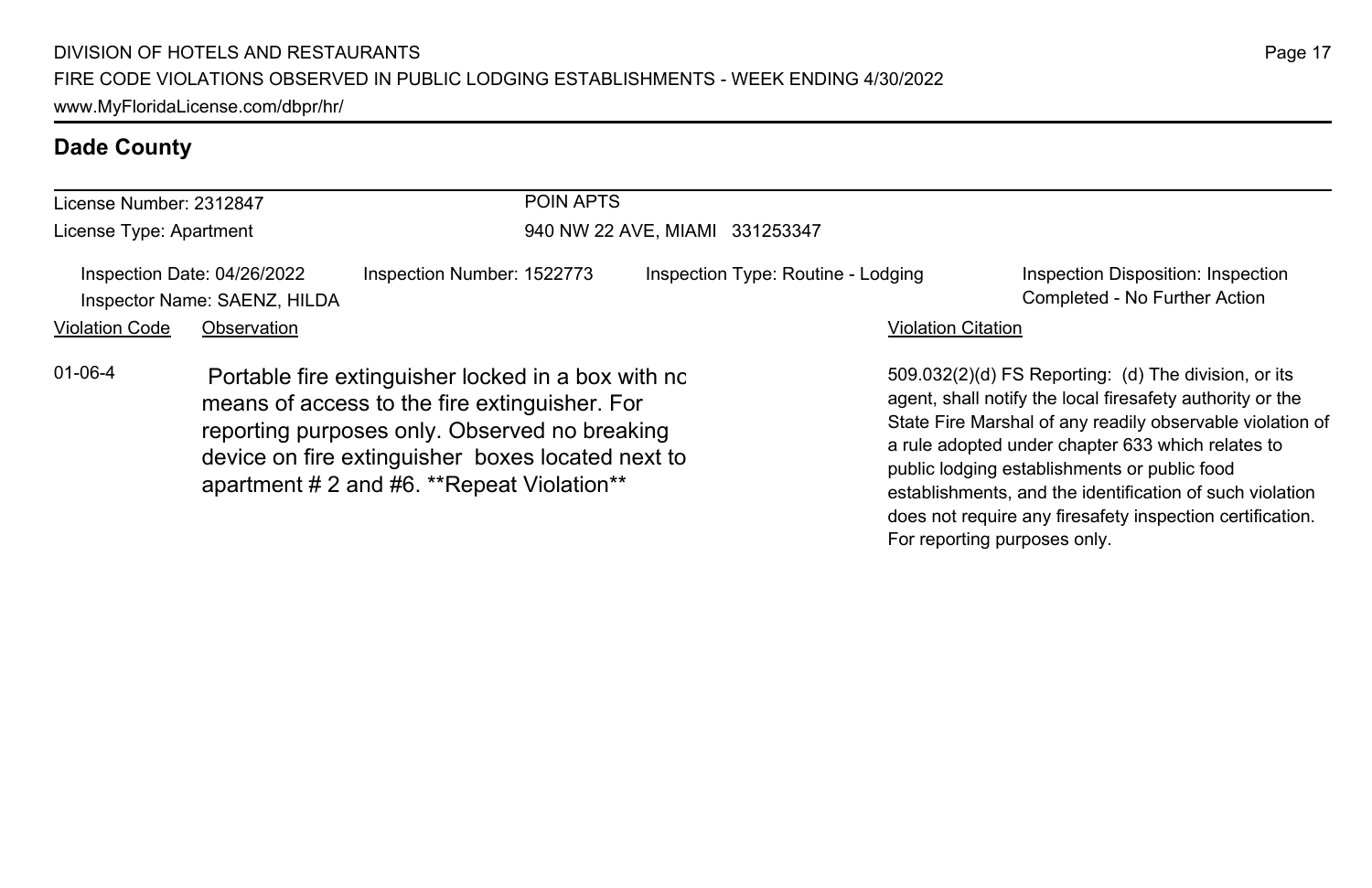| License Number: 2300941 |                                                                | 1269 APTS                                                                                                                                                                                                                                                     |                                    |                           |                                                                                                                                                                                                                                                                                                                                                 |  |  |
|-------------------------|----------------------------------------------------------------|---------------------------------------------------------------------------------------------------------------------------------------------------------------------------------------------------------------------------------------------------------------|------------------------------------|---------------------------|-------------------------------------------------------------------------------------------------------------------------------------------------------------------------------------------------------------------------------------------------------------------------------------------------------------------------------------------------|--|--|
| License Type: Apartment |                                                                |                                                                                                                                                                                                                                                               | 1269 NW 5 ST. MIAMI 331254727      |                           |                                                                                                                                                                                                                                                                                                                                                 |  |  |
|                         | Inspection Date: 04/25/2022<br>Inspector Name: UNZAGA, MILADYS | Inspection Number: 1529852                                                                                                                                                                                                                                    | Inspection Type: Routine - Lodging |                           | Inspection Disposition: Inspection<br>Completed - No Further Action                                                                                                                                                                                                                                                                             |  |  |
| <b>Violation Code</b>   | Observation                                                    |                                                                                                                                                                                                                                                               |                                    | <b>Violation Citation</b> |                                                                                                                                                                                                                                                                                                                                                 |  |  |
| $01 - 06 - 4$           |                                                                | Portable fire extinguisher locked in a box with no<br>means of access to the fire extinguisher. For<br>reporting purposes only. Observed no broken<br>device for fire extinguisher located on the second<br>floor between units 3 and 4. **Repeat Violation** |                                    |                           | 509.032(2)(d) FS Reporting: (d) The division, or its<br>agent, shall notify the local firesafety authority or the<br>State Fire Marshal of any readily observable violation of<br>a rule adopted under chapter 633 which relates to<br>public lodging establishments or public food<br>establishments, and the identification of such violation |  |  |

Page 18

does not require any firesafety inspection certification.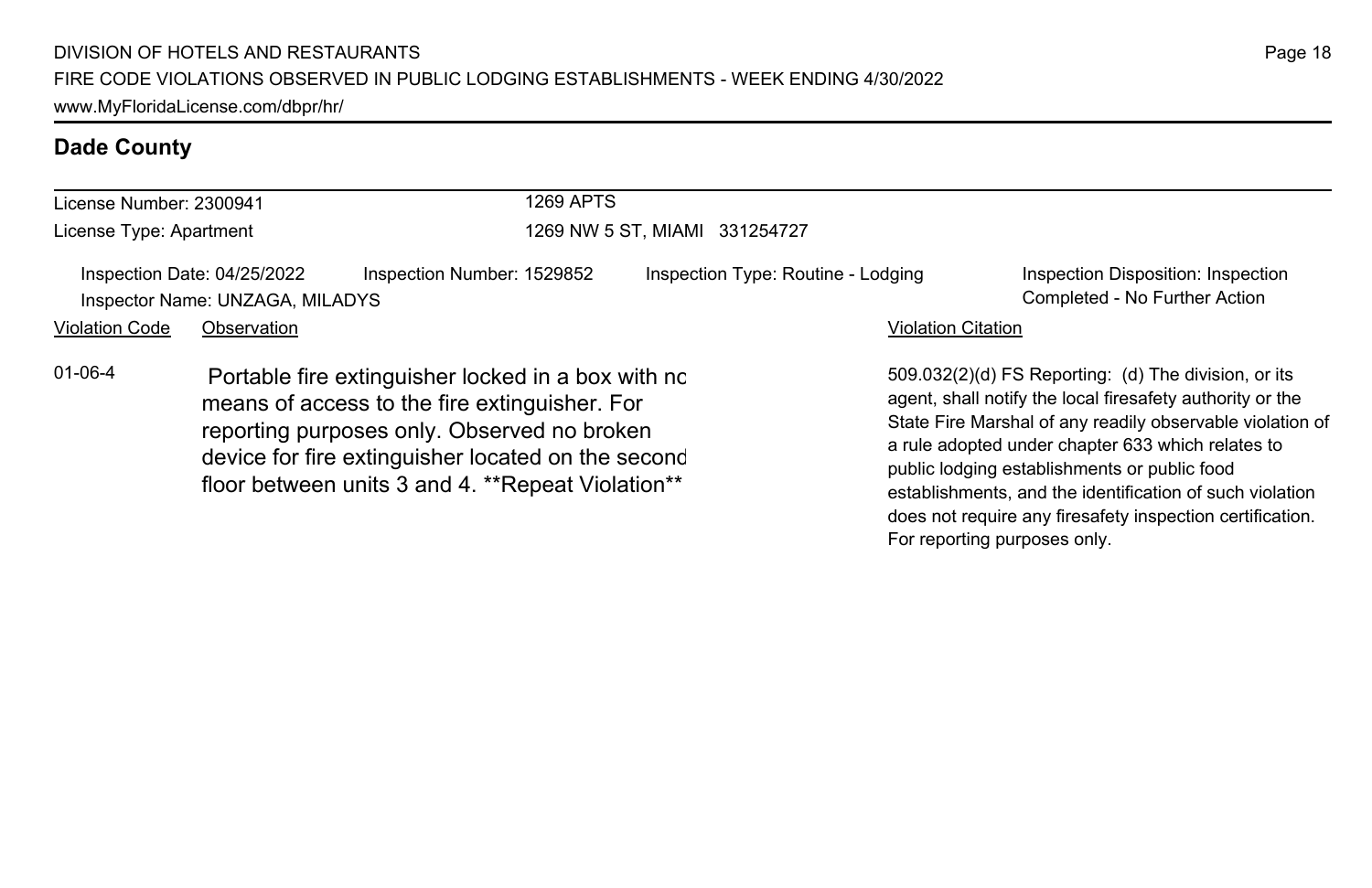| License Number: 2313949 |                                                               |                                                                                                                                                                                                        | <b>SALMA APTS</b>            |                                    |                           |                                                                                                                                                                                                                                                                                                                                                                                                              |  |  |
|-------------------------|---------------------------------------------------------------|--------------------------------------------------------------------------------------------------------------------------------------------------------------------------------------------------------|------------------------------|------------------------------------|---------------------------|--------------------------------------------------------------------------------------------------------------------------------------------------------------------------------------------------------------------------------------------------------------------------------------------------------------------------------------------------------------------------------------------------------------|--|--|
| License Type: Apartment |                                                               |                                                                                                                                                                                                        | 51 NW 17 PL, MIAMI 331255428 |                                    |                           |                                                                                                                                                                                                                                                                                                                                                                                                              |  |  |
|                         | Inspection Date: 05/02/2022<br>Inspector Name: GONZALEZ, ERIK | Inspection Number: 1522872                                                                                                                                                                             |                              | Inspection Type: Routine - Lodging |                           | Inspection Disposition: Inspection<br>Completed - No Further Action                                                                                                                                                                                                                                                                                                                                          |  |  |
| <b>Violation Code</b>   | Observation                                                   |                                                                                                                                                                                                        |                              |                                    | <b>Violation Citation</b> |                                                                                                                                                                                                                                                                                                                                                                                                              |  |  |
| $01 - 06 - 4$           | second floor.                                                 | Portable fire extinguisher locked in a box with no<br>means of access to the fire extinguisher. For<br>reporting purposes only. Observed extinguishers<br>with no braking devices located on first and |                              |                                    |                           | 509.032(2)(d) FS Reporting: (d) The division, or its<br>agent, shall notify the local firesafety authority or the<br>State Fire Marshal of any readily observable violation of<br>a rule adopted under chapter 633 which relates to<br>public lodging establishments or public food<br>establishments, and the identification of such violation<br>does not require any firesafety inspection certification. |  |  |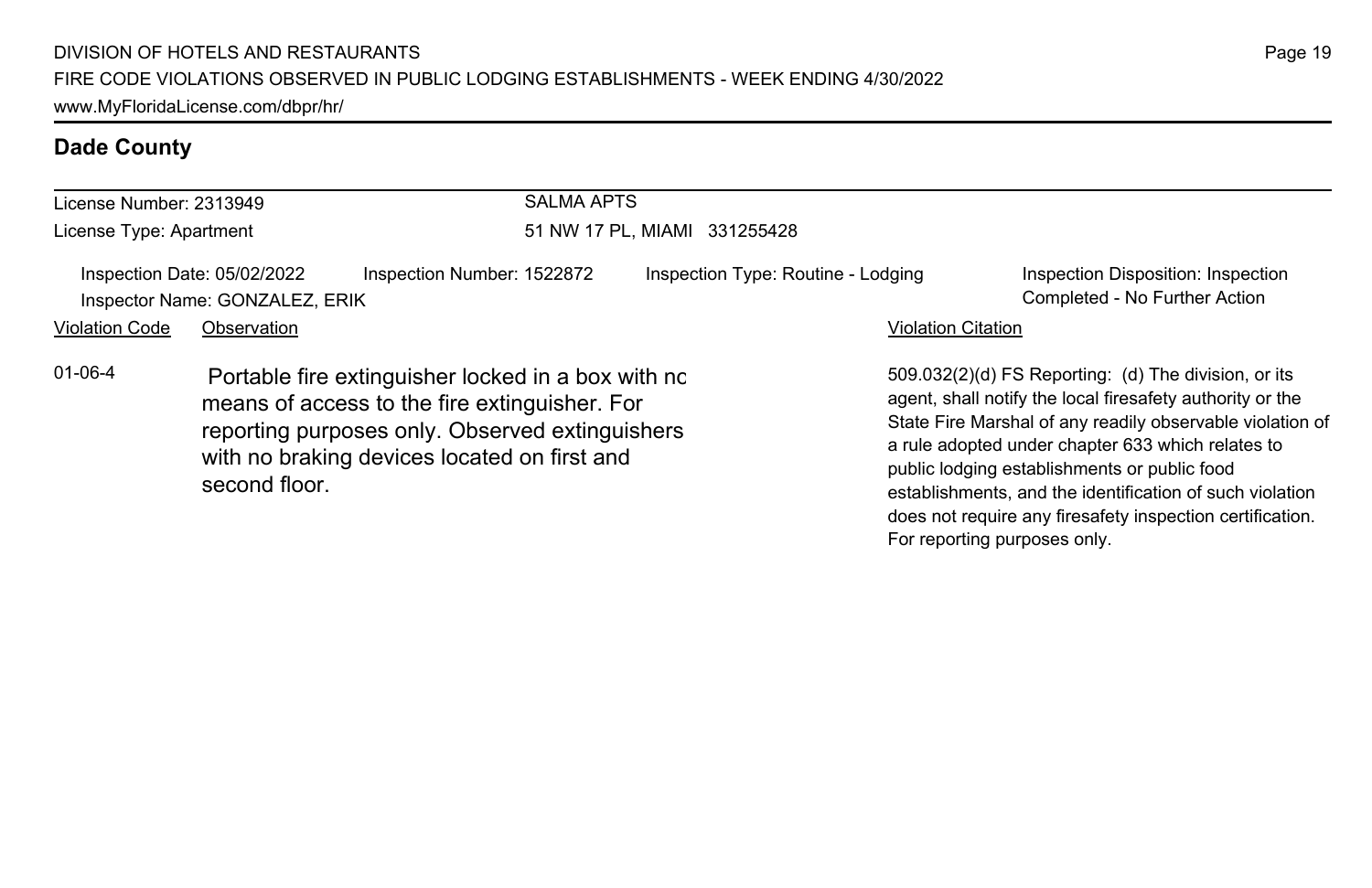| License Number: 2307060 |                                                               |                                                                                                                                                                                                                             | <b>MACIAS APTS</b>           |                                    |                           |                                                                                                                                                                                                                                                                                                                                                                                                              |  |
|-------------------------|---------------------------------------------------------------|-----------------------------------------------------------------------------------------------------------------------------------------------------------------------------------------------------------------------------|------------------------------|------------------------------------|---------------------------|--------------------------------------------------------------------------------------------------------------------------------------------------------------------------------------------------------------------------------------------------------------------------------------------------------------------------------------------------------------------------------------------------------------|--|
| License Type: Apartment |                                                               |                                                                                                                                                                                                                             | 66 NW 17 CT, MIAMI 331255449 |                                    |                           |                                                                                                                                                                                                                                                                                                                                                                                                              |  |
|                         | Inspection Date: 05/02/2022<br>Inspector Name: GONZALEZ, ERIK | Inspection Number: 1515620                                                                                                                                                                                                  |                              | Inspection Type: Routine - Lodging |                           | Inspection Disposition: Inspection<br>Completed - No Further Action                                                                                                                                                                                                                                                                                                                                          |  |
| <b>Violation Code</b>   | Observation                                                   |                                                                                                                                                                                                                             |                              |                                    | <b>Violation Citation</b> |                                                                                                                                                                                                                                                                                                                                                                                                              |  |
| $01 - 06 - 4$           |                                                               | Portable fire extinguisher locked in a box with nc<br>means of access to the fire extinguisher. For<br>reporting purposes only. Observed both<br>Extinguishers on premises with no braking<br>devices. **Repeat Violation** |                              |                                    |                           | 509.032(2)(d) FS Reporting: (d) The division, or its<br>agent, shall notify the local firesafety authority or the<br>State Fire Marshal of any readily observable violation of<br>a rule adopted under chapter 633 which relates to<br>public lodging establishments or public food<br>establishments, and the identification of such violation<br>does not require any firesafety inspection certification. |  |

```
Page 20
```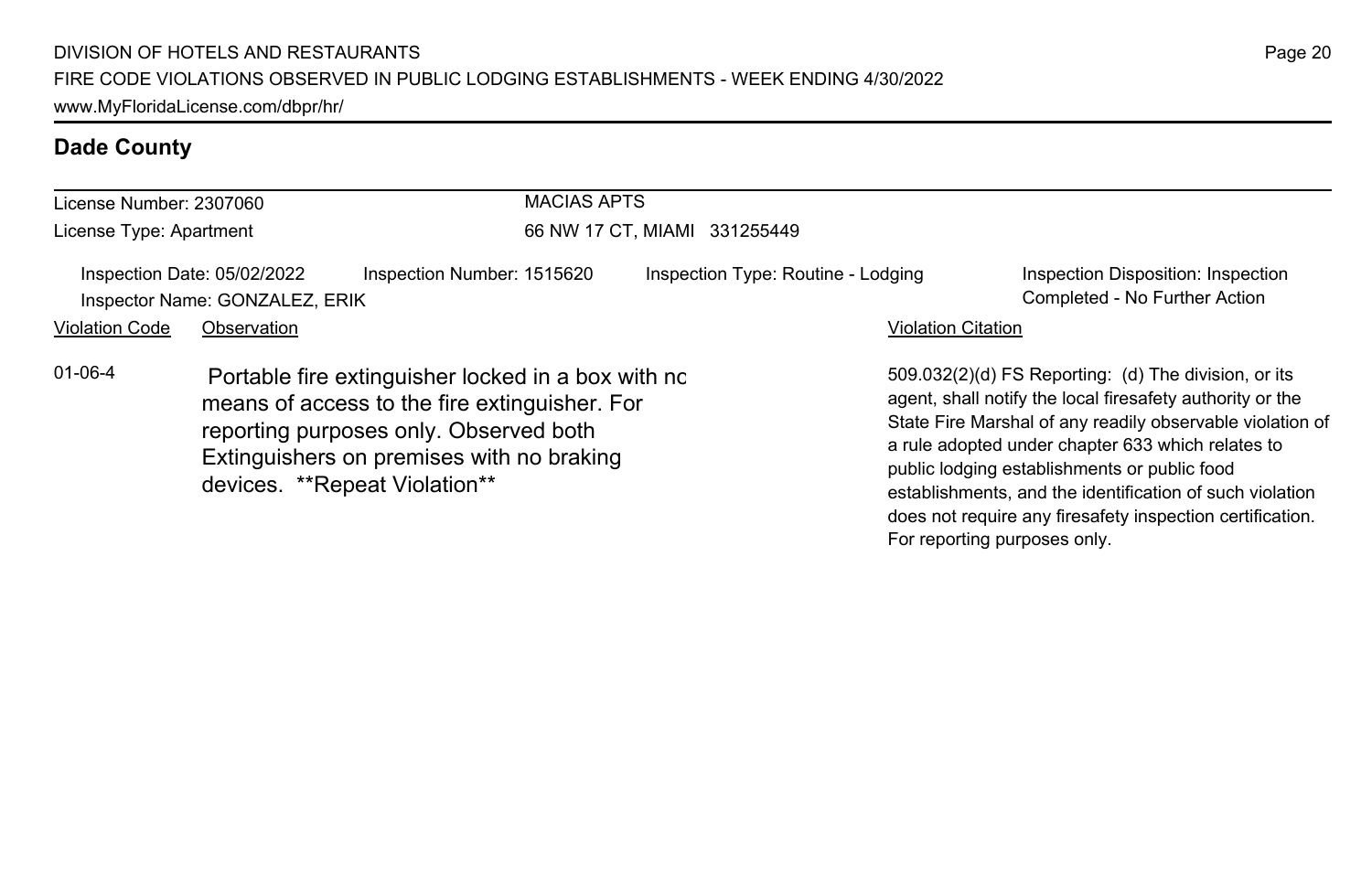| License Number: 2325966 |                                                               |                                                                                                                                                                                                           | PEREZ APARTMENT BUILDING      |                                    |                           |                                                                                                                                                                                                                                                                                                                                                                                                              |  |
|-------------------------|---------------------------------------------------------------|-----------------------------------------------------------------------------------------------------------------------------------------------------------------------------------------------------------|-------------------------------|------------------------------------|---------------------------|--------------------------------------------------------------------------------------------------------------------------------------------------------------------------------------------------------------------------------------------------------------------------------------------------------------------------------------------------------------------------------------------------------------|--|
| License Type: Apartment |                                                               |                                                                                                                                                                                                           | 1544 NW 1 ST. MIAMI 331255574 |                                    |                           |                                                                                                                                                                                                                                                                                                                                                                                                              |  |
|                         | Inspection Date: 04/28/2022<br>Inspector Name: GONZALEZ, ERIK | Inspection Number: 1525268                                                                                                                                                                                |                               | Inspection Type: Routine - Lodging |                           | Inspection Disposition: Inspection<br>Completed - No Further Action                                                                                                                                                                                                                                                                                                                                          |  |
| <b>Violation Code</b>   | Observation                                                   |                                                                                                                                                                                                           |                               |                                    | <b>Violation Citation</b> |                                                                                                                                                                                                                                                                                                                                                                                                              |  |
| $01 - 06 - 4$           | first floor.                                                  | Portable fire extinguisher locked in a box with no<br>means of access to the fire extinguisher. For<br>reporting purposes only. Observed extinguisher<br>with no braking device located between stairs on |                               |                                    |                           | 509.032(2)(d) FS Reporting: (d) The division, or its<br>agent, shall notify the local firesafety authority or the<br>State Fire Marshal of any readily observable violation of<br>a rule adopted under chapter 633 which relates to<br>public lodging establishments or public food<br>establishments, and the identification of such violation<br>does not require any firesafety inspection certification. |  |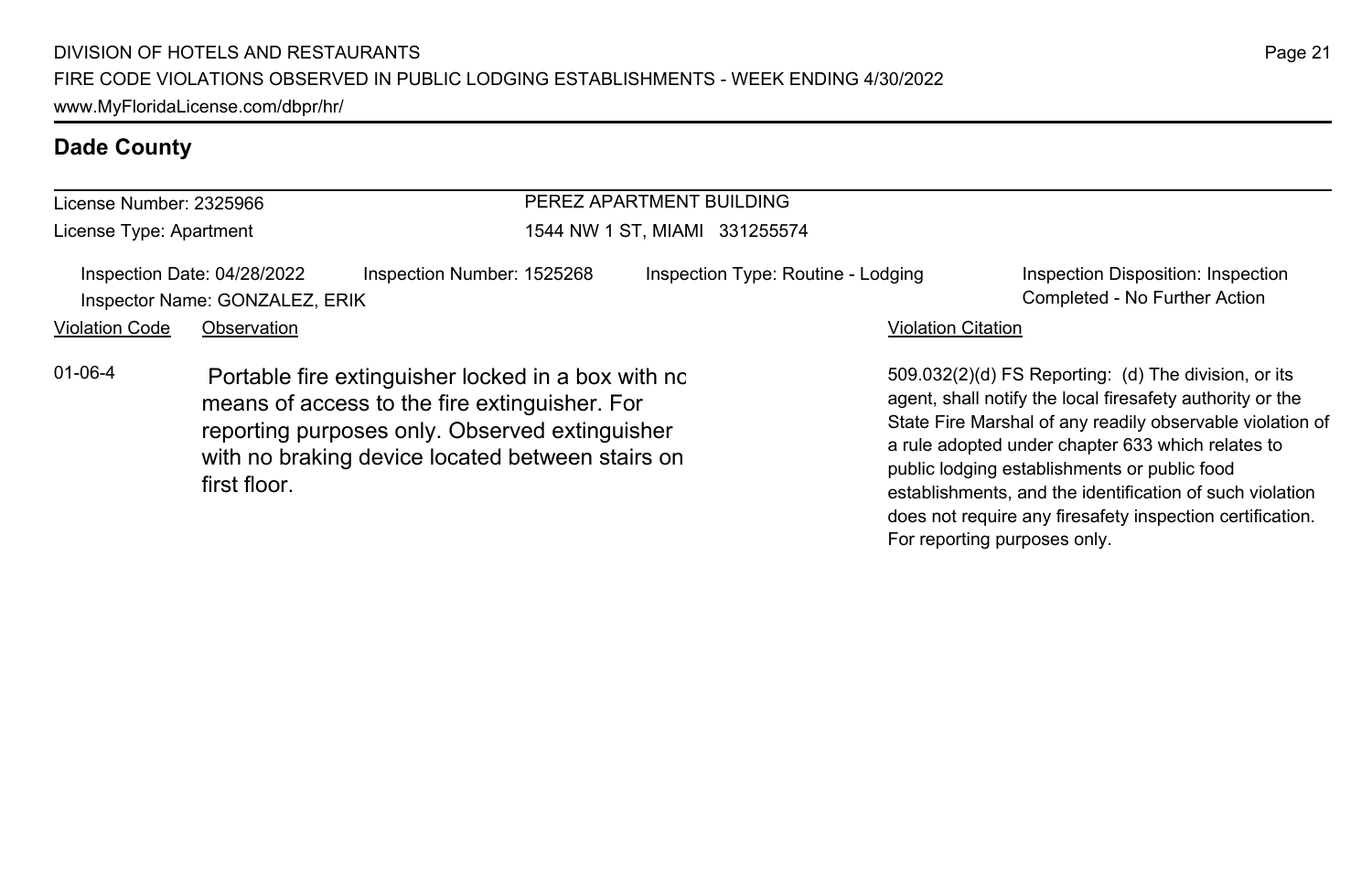License Number: 2328235 License Type: Hotel

#### HOMEWOOD SUITES MIAMI AIRPORT BLUE LAGOON 5500 BLUE LAGOON DR, MIAMI 33126

|                | Inspection Date: 04/25/2022       | Inspection Number: 1163471 | Inspection Type: Routine - Lodging | Inspection Disposition: Call Back - |
|----------------|-----------------------------------|----------------------------|------------------------------------|-------------------------------------|
|                | Inspector Name: ORDONEZ, CATALINA |                            |                                    | Complied                            |
| Violation Code | Observation                       |                            | <b>Violation Citation</b>          |                                     |

08-04-4 - From initial inspection : Boiler certificate not posted in the boiler room. For reporting purposes only. - From follow-up inspection 2022-04-25: Boiler certificate not posted in the boiler room. For reporting purposes only. \*\*Time Extended\*\*

61C-1.004(10) FAC and 509.032(2)(d) FS Reporting: 61C-1.004(10) The insurance inspector's boiler report shall be posted in the boiler room. 509.032(2)(d) The division, or its agent, shall notify the local firesafety authority or the State Fire Marshal of any readily observable violation of a rule adopted under chapter 633 which relates to public lodging establishments or public food establishments, and the identification of such violation does not require any firesafety inspection certification. For reporting purposes only.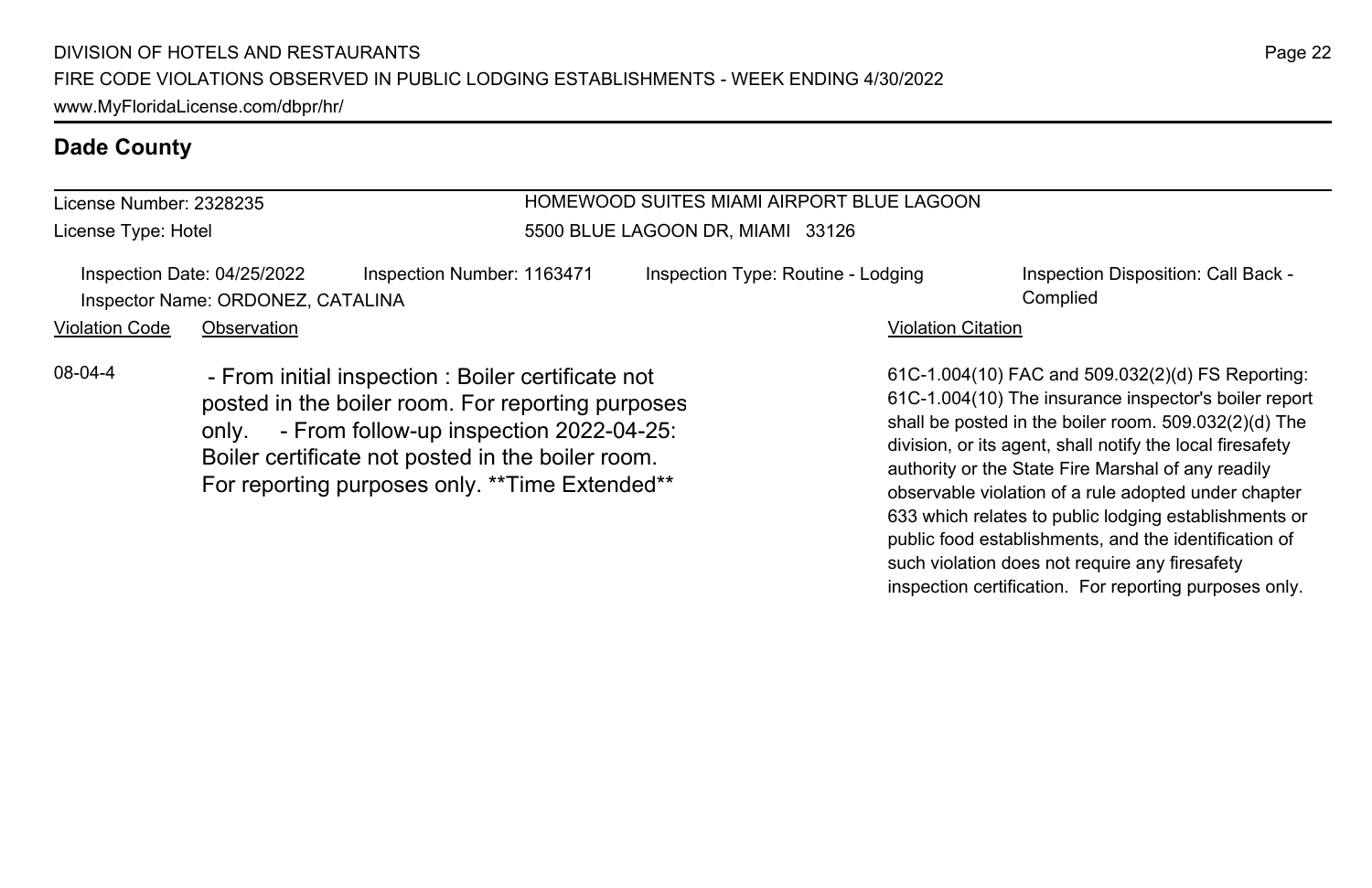| License Number: 2310296                                                                                                                                             |             | 301 DALE LLC               |                                    |                           |                                                                                                                                                                                                  |  |
|---------------------------------------------------------------------------------------------------------------------------------------------------------------------|-------------|----------------------------|------------------------------------|---------------------------|--------------------------------------------------------------------------------------------------------------------------------------------------------------------------------------------------|--|
| License Type: Apartment                                                                                                                                             |             |                            | 1063 NW 3 ST, MIAMI 33128          |                           |                                                                                                                                                                                                  |  |
| Inspection Date: 05/02/2022<br>Inspector Name: GOMEZ-SANCHEZ, NELLY                                                                                                 |             | Inspection Number: 1519206 | Inspection Type: Routine - Lodging |                           | Inspection Disposition: Administrative<br>complaint recommended                                                                                                                                  |  |
| <b>Violation Code</b>                                                                                                                                               | Observation |                            |                                    | <b>Violation Citation</b> |                                                                                                                                                                                                  |  |
| $01 - 04 - 4$<br>No portable fire extinguisher present on the<br>premises. For reporting purposes only. Observed<br>in building 1053, between apartments #2 and #3. |             |                            |                                    |                           | 509.032(2)(d) FS Reporting: (d) The division, or its<br>agent, shall notify the local firesafety authority or the<br>State Fire Marshal of any readily observable violation of<br>$\blacksquare$ |  |

State Fire Marshal of any readily observable violation of a rule adopted under chapter 633 which relates to public lodging establishments or public food establishments, and the identification of such violation

does not require any firesafety inspection certification.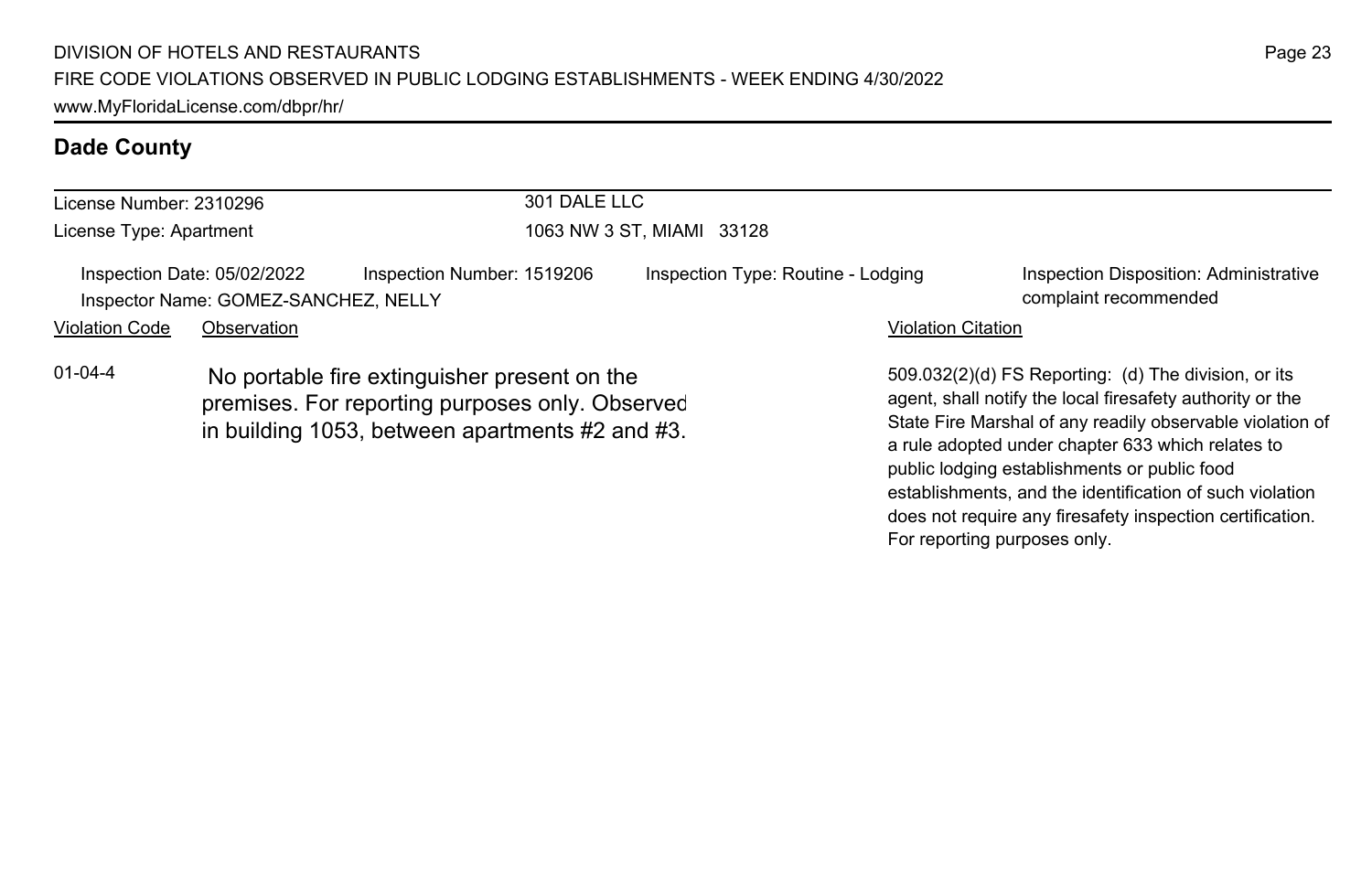| License Number: 2308483 |                                                                 |                                                                                                                                                                                                                                   | <b>BRICKELL RIDGE APARTMENTS</b>   |                           |                                                                                                                                                                                                                                                                                                                                                              |
|-------------------------|-----------------------------------------------------------------|-----------------------------------------------------------------------------------------------------------------------------------------------------------------------------------------------------------------------------------|------------------------------------|---------------------------|--------------------------------------------------------------------------------------------------------------------------------------------------------------------------------------------------------------------------------------------------------------------------------------------------------------------------------------------------------------|
| License Type: Apartment |                                                                 |                                                                                                                                                                                                                                   | 1090 SW 1 AVENUE, MIAMI 33130      |                           |                                                                                                                                                                                                                                                                                                                                                              |
|                         | Inspection Date: 04/26/2022<br>Inspector Name: SWIGERT, RICHARD | Inspection Number: 1530787                                                                                                                                                                                                        | Inspection Type: Routine - Lodging |                           | Inspection Disposition: Inspection<br>Completed - No Further Action                                                                                                                                                                                                                                                                                          |
| <b>Violation Code</b>   | Observation                                                     |                                                                                                                                                                                                                                   |                                    | <b>Violation Citation</b> |                                                                                                                                                                                                                                                                                                                                                              |
| $04 - 01 - 4$           |                                                                 | Trouble/alarm light illuminated on the fire alarm<br>control panel. For reporting purposes only.<br>Observed by the entrance of the patio by building<br>1020. Also observed trouble signal next to<br>apartment 3 building 1090. |                                    |                           | 509.032(2)(d) FS Reporting: The division, or its agent,<br>shall notify the local firesafety authority or the State<br>Fire Marshal of any readily observable violation of a<br>rule adopted under chapter 633 which relates to public<br>lodging establishments or public food establishments,<br>and the identification of such violation does not require |

any firesafety inspection certification. For reporting

purposes only.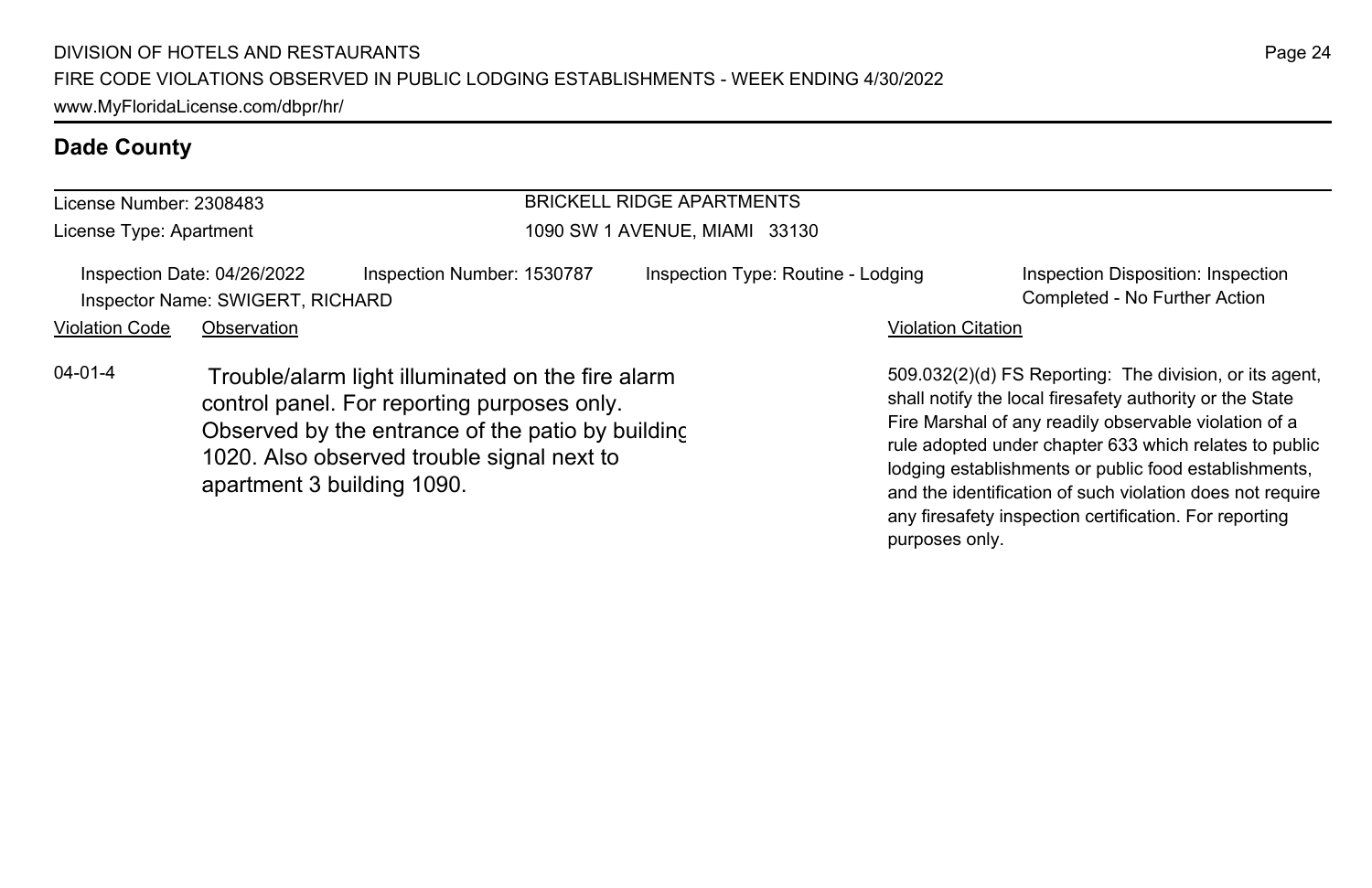| License Number: 2311239 |                                                            |                                                                                                                                                       | <b>JOCEL CORPORATION</b>           |                           |                                                                                                                                                                                                                                                                                                                                                                                                                                              |  |  |
|-------------------------|------------------------------------------------------------|-------------------------------------------------------------------------------------------------------------------------------------------------------|------------------------------------|---------------------------|----------------------------------------------------------------------------------------------------------------------------------------------------------------------------------------------------------------------------------------------------------------------------------------------------------------------------------------------------------------------------------------------------------------------------------------------|--|--|
| License Type: Apartment |                                                            |                                                                                                                                                       | 729 SW 2 ST, MIAMI 33130           |                           |                                                                                                                                                                                                                                                                                                                                                                                                                                              |  |  |
|                         | Inspection Date: 04/25/2022<br>Inspector Name: CRUZ, EDGAR | Inspection Number: 1530291                                                                                                                            | Inspection Type: Routine - Lodging |                           | Inspection Disposition: Inspection<br>Completed - No Further Action                                                                                                                                                                                                                                                                                                                                                                          |  |  |
| <b>Violation Code</b>   | Observation                                                |                                                                                                                                                       |                                    | <b>Violation Citation</b> |                                                                                                                                                                                                                                                                                                                                                                                                                                              |  |  |
| $01 - 06 - 4$           | reporting purposes only.<br>Violation**                    | Portable fire extinguisher locked in a box with no<br>means of access to the fire extinguisher. For<br>Observed fire extinguisher by unit 2. **Repeat |                                    |                           | 509.032(2)(d) FS Reporting: (d) The division, or its<br>agent, shall notify the local firesafety authority or the<br>State Fire Marshal of any readily observable violation of<br>a rule adopted under chapter 633 which relates to<br>public lodging establishments or public food<br>establishments, and the identification of such violation<br>does not require any firesafety inspection certification.<br>For reporting purposes only. |  |  |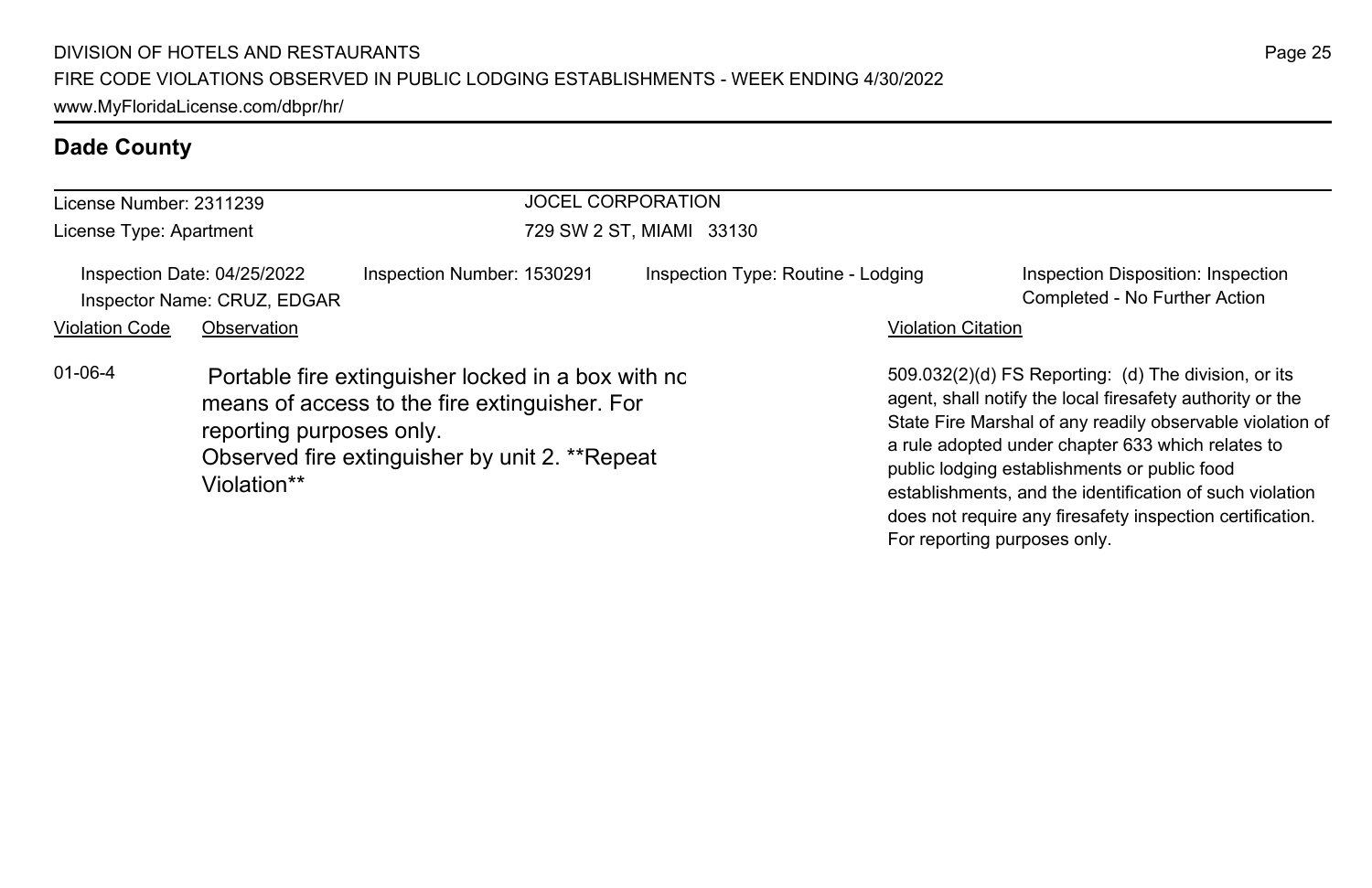| License Number: 2329481 |                                                                 |                                                                                                  | WEST BRICKELL TOWER APARTMENTS     |                           |                                                                                                                                                                              |
|-------------------------|-----------------------------------------------------------------|--------------------------------------------------------------------------------------------------|------------------------------------|---------------------------|------------------------------------------------------------------------------------------------------------------------------------------------------------------------------|
| License Type: Apartment |                                                                 |                                                                                                  | 1026 SW 2 AVE, MIAMI 33130         |                           |                                                                                                                                                                              |
|                         | Inspection Date: 04/25/2022<br>Inspector Name: SWIGERT, RICHARD | Inspection Number: 1521845                                                                       | Inspection Type: Routine - Lodging |                           | Inspection Disposition: Warning<br>Issued                                                                                                                                    |
| <b>Violation Code</b>   | Observation                                                     |                                                                                                  |                                    | <b>Violation Citation</b> |                                                                                                                                                                              |
| $04 - 01 - 4$           |                                                                 | Trouble/alarm light illuminated on the fire alarm<br>control panel. For reporting purposes only. |                                    |                           | 509.032(2)(d) FS Reporting: The division, or its agent,<br>shall notify the local firesafety authority or the State<br>Fire Marshal of any readily observable violation of a |

rule adopted under chapter 633 which relates to public lodging establishments or public food establishments, and the identification of such violation does not require any firesafety inspection certification. For reporting purposes only.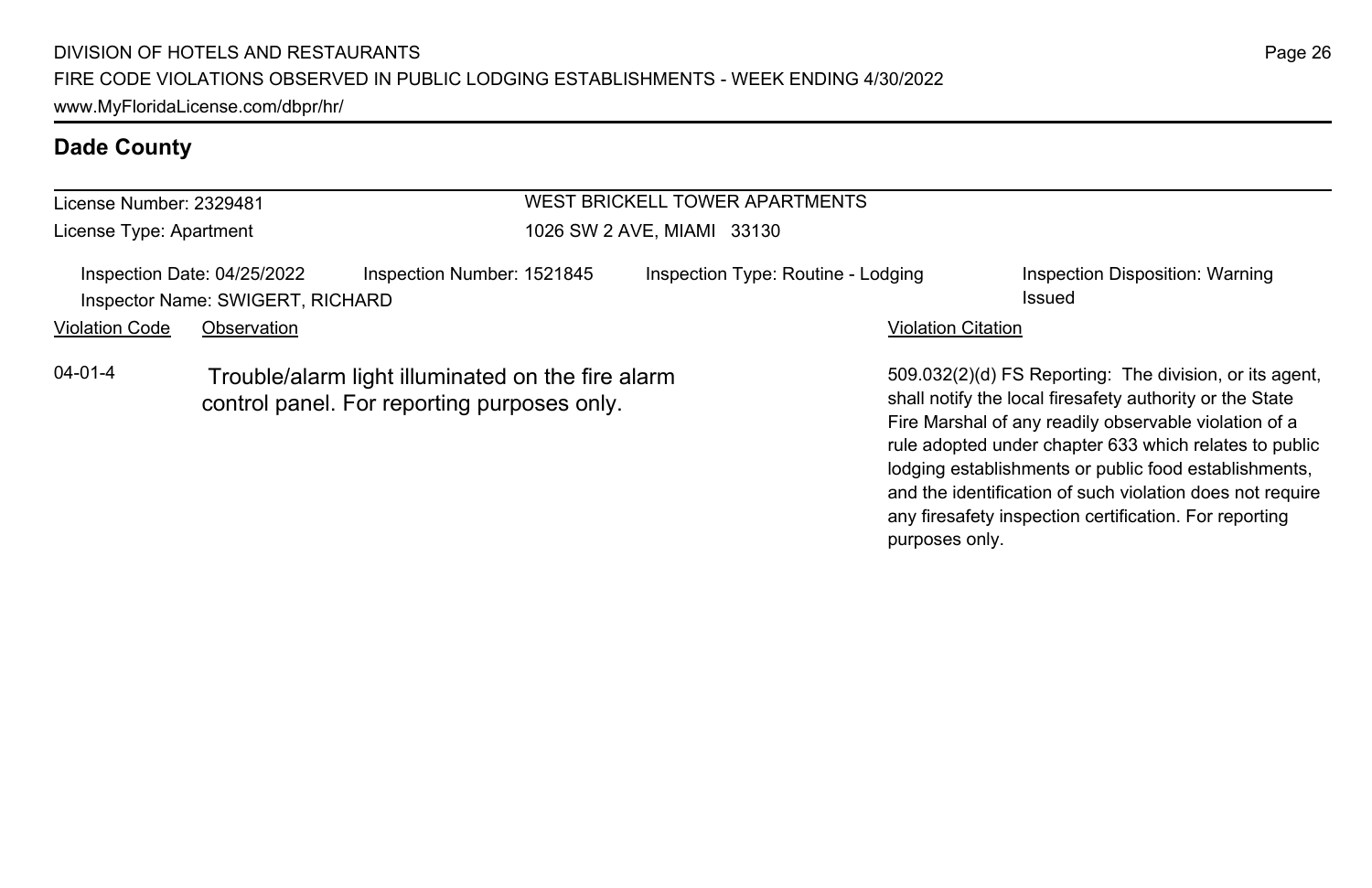| License Number: 2329386<br>License Type: Hotel                                                                   |             |  | ALOFT CORAL GABLES<br>2524 LE JEUNE RD, CORAL GABLES 33134 |  |                           |                                                                                                         |  |
|------------------------------------------------------------------------------------------------------------------|-------------|--|------------------------------------------------------------|--|---------------------------|---------------------------------------------------------------------------------------------------------|--|
|                                                                                                                  |             |  |                                                            |  |                           |                                                                                                         |  |
| Violation Code                                                                                                   | Observation |  |                                                            |  | <b>Violation Citation</b> |                                                                                                         |  |
| 08-01-4<br>- From initial inspection : Boiler certificate or<br>insurance inspector's boiler report expired. For |             |  |                                                            |  |                           | 61C-1.004(10) FAC and 509.032(2)(d) FS Reporting<br>61C-1.004(10) The insurance inspector's boiler repo |  |

aince inspector's boiler report expire reporting purposes only. - From follow-up inspection 2022-04-29: At the time of the callback inspection the boilers certificates were incomplete and not in compliance. \*\*Admin Complaint\*\*

orting: r report is required annually for power boilers and high pressure/high temperature boilers and biannually for low pressure steam or vapor heating boilers. 509.032(2)(d) The division, or its agent, shall notify the local firesafety authority or the State Fire Marshal of any readily observable violation of a rule adopted under chapter 633 which relates to public lodging establishments or public food establishments, and the identification of such violation does not require any firesafety inspection certification. For reporting purposes only.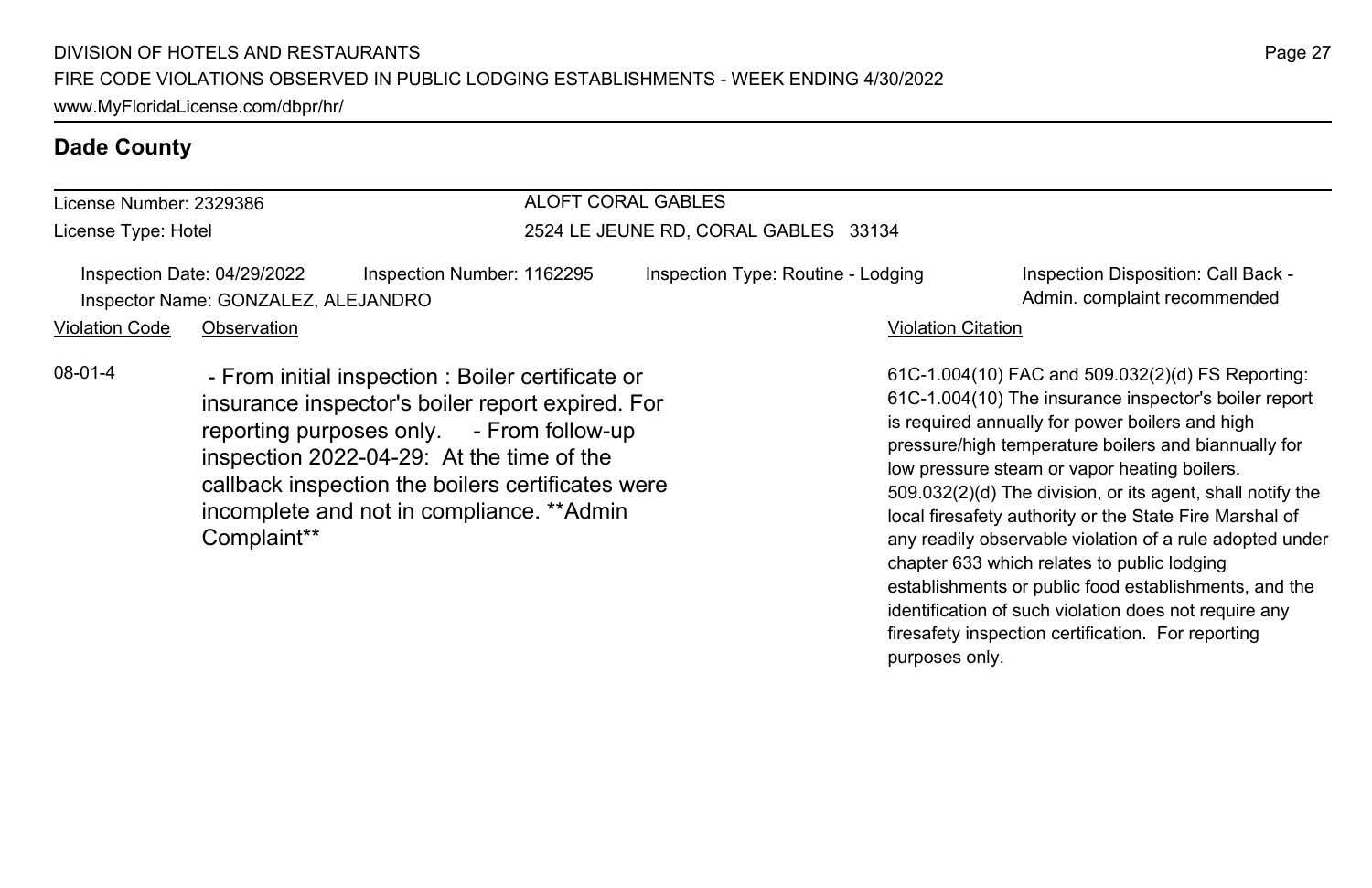| License Number: 2302749 |                                                             |                                                                                                                                                       |                           | <b>VANAK INVESTMENTS LLC</b>       |                              |                                                                                                                                                                                                                                                                                                                                                                                                              |  |
|-------------------------|-------------------------------------------------------------|-------------------------------------------------------------------------------------------------------------------------------------------------------|---------------------------|------------------------------------|------------------------------|--------------------------------------------------------------------------------------------------------------------------------------------------------------------------------------------------------------------------------------------------------------------------------------------------------------------------------------------------------------------------------------------------------------|--|
| License Type: Apartment |                                                             |                                                                                                                                                       | 1760 NW 1 PL, MIAMI 33136 |                                    |                              |                                                                                                                                                                                                                                                                                                                                                                                                              |  |
|                         | Inspection Date: 04/29/2022<br>Inspector Name: TAYLOR, JOHN | Inspection Number: 1518694                                                                                                                            |                           | Inspection Type: Routine - Lodging |                              | Inspection Disposition: Inspection<br>Completed - No Further Action                                                                                                                                                                                                                                                                                                                                          |  |
| <b>Violation Code</b>   | Observation                                                 |                                                                                                                                                       |                           |                                    | <b>Violation Citation</b>    |                                                                                                                                                                                                                                                                                                                                                                                                              |  |
| $01 - 06 - 4$           | and $8$ .                                                   | Portable fire extinguisher locked in a box with no<br>means of access to the fire extinguisher. For<br>reporting purposes only. Located next to Apt 3 |                           |                                    | For reporting purposes only. | 509.032(2)(d) FS Reporting: (d) The division, or its<br>agent, shall notify the local firesafety authority or the<br>State Fire Marshal of any readily observable violation of<br>a rule adopted under chapter 633 which relates to<br>public lodging establishments or public food<br>establishments, and the identification of such violation<br>does not require any firesafety inspection certification. |  |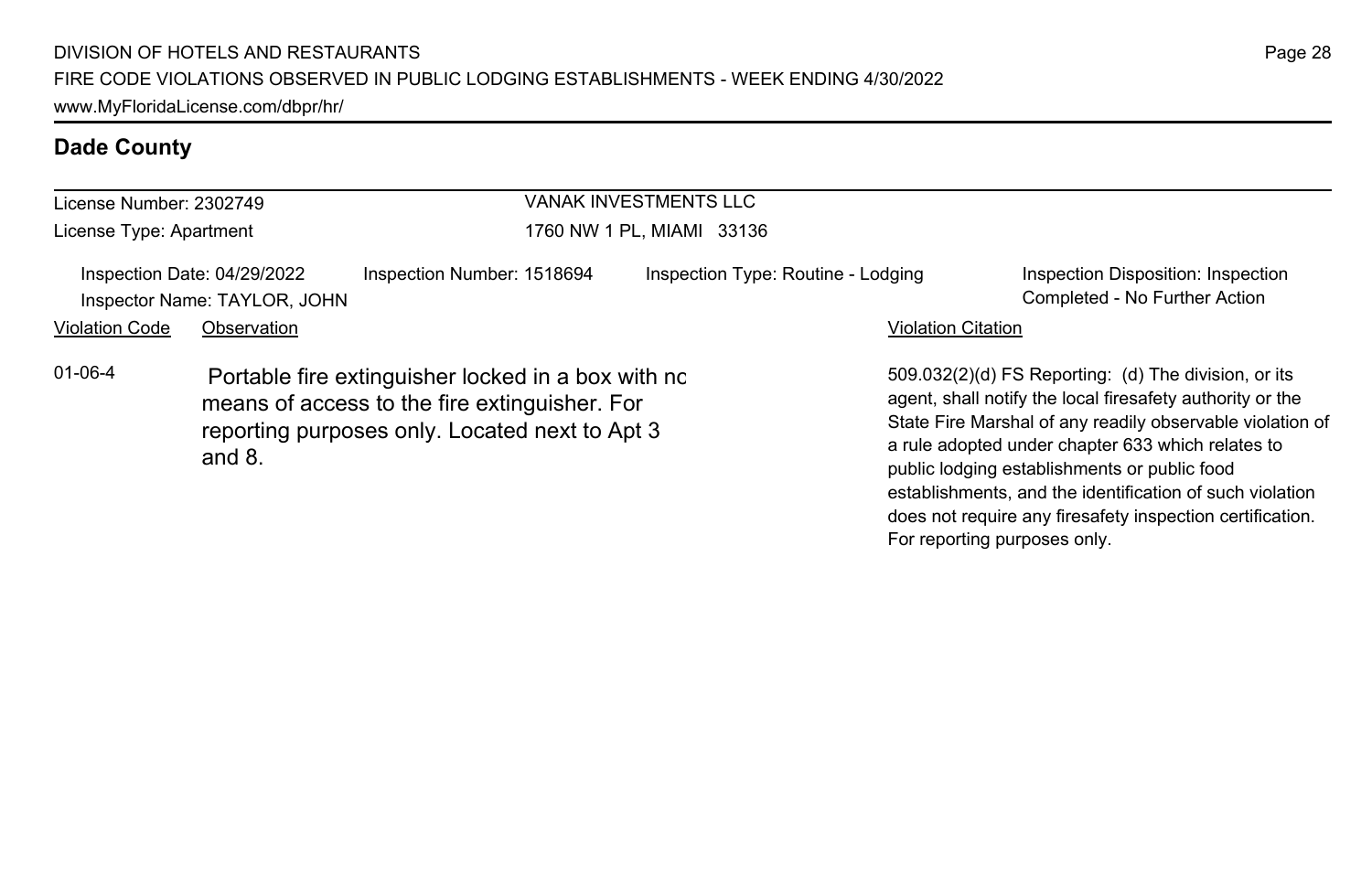| License Number: 2305080<br>License Type: Apartment             |                                                                                                                                                                                | R & L APTS                 |                               |                                    |                           |                                                                                                                                                                                                                                                                                                                                                                                                              |
|----------------------------------------------------------------|--------------------------------------------------------------------------------------------------------------------------------------------------------------------------------|----------------------------|-------------------------------|------------------------------------|---------------------------|--------------------------------------------------------------------------------------------------------------------------------------------------------------------------------------------------------------------------------------------------------------------------------------------------------------------------------------------------------------------------------------------------------------|
|                                                                |                                                                                                                                                                                |                            | 220 NW 15 ST, MIAMI 331361846 |                                    |                           |                                                                                                                                                                                                                                                                                                                                                                                                              |
| Inspection Date: 04/28/2022<br>Inspector Name: HENLEY, LATONYA |                                                                                                                                                                                | Inspection Number: 1525272 |                               | Inspection Type: Routine - Lodging |                           | Inspection Disposition: Inspection<br>Completed - No Further Action                                                                                                                                                                                                                                                                                                                                          |
| <b>Violation Code</b>                                          | Observation                                                                                                                                                                    |                            |                               |                                    | <b>Violation Citation</b> |                                                                                                                                                                                                                                                                                                                                                                                                              |
| $01 - 06 - 4$                                                  | Portable fire extinguisher locked in a box with no<br>means of access to the fire extinguisher. For<br>reporting purposes only. By apartments 1 and 4.<br>**Repeat Violation** |                            |                               |                                    |                           | 509.032(2)(d) FS Reporting: (d) The division, or its<br>agent, shall notify the local firesafety authority or the<br>State Fire Marshal of any readily observable violation of<br>a rule adopted under chapter 633 which relates to<br>public lodging establishments or public food<br>establishments, and the identification of such violation<br>does not require any firesafety inspection certification. |

For reporting purposes only.

Page 29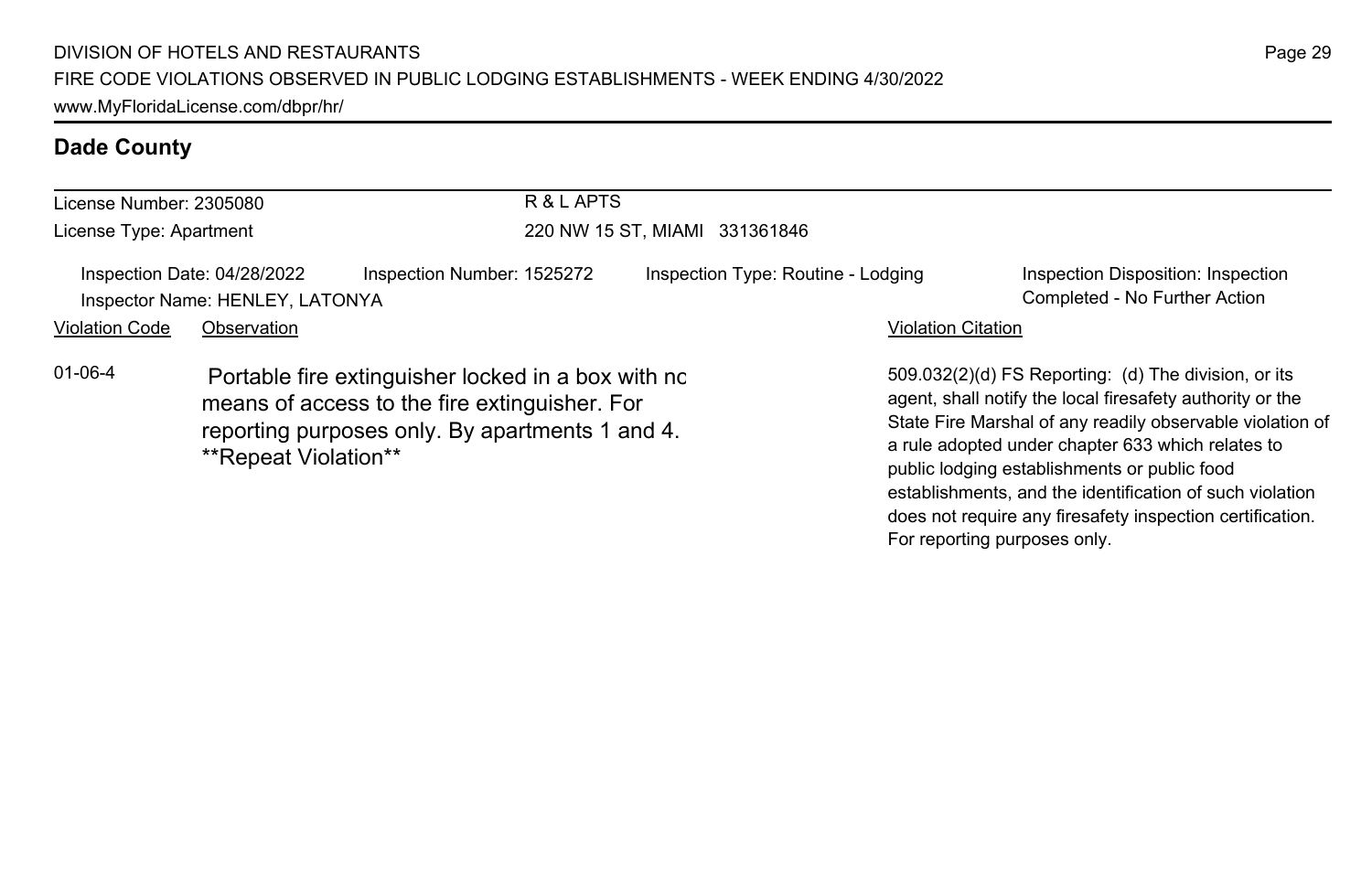| License Number: 2301027<br>License Type: Apartment<br>Inspection Date: 04/28/2022<br>Inspector Name: HENLEY, LATONYA                                              |             |                            | <b>MORGAN APTS</b><br>1155 NW 2 AVE, MIAMI 331362751 |                           |                                                                                                                                                                                                                                                                                                                                                 |  |  |
|-------------------------------------------------------------------------------------------------------------------------------------------------------------------|-------------|----------------------------|------------------------------------------------------|---------------------------|-------------------------------------------------------------------------------------------------------------------------------------------------------------------------------------------------------------------------------------------------------------------------------------------------------------------------------------------------|--|--|
|                                                                                                                                                                   |             |                            |                                                      |                           |                                                                                                                                                                                                                                                                                                                                                 |  |  |
|                                                                                                                                                                   |             | Inspection Number: 1513298 | Inspection Type: Routine - Lodging                   |                           | Inspection Disposition: Inspection<br>Completed - No Further Action                                                                                                                                                                                                                                                                             |  |  |
| <b>Violation Code</b>                                                                                                                                             | Observation |                            |                                                      | <b>Violation Citation</b> |                                                                                                                                                                                                                                                                                                                                                 |  |  |
| $01 - 06 - 4$<br>Portable fire extinguisher locked in a box with no<br>means of access to the fire extinguisher. For<br>reporting purposes only. By unit 4 and 12 |             |                            |                                                      |                           | 509.032(2)(d) FS Reporting: (d) The division, or its<br>agent, shall notify the local firesafety authority or the<br>State Fire Marshal of any readily observable violation of<br>a rule adopted under chapter 633 which relates to<br>public lodging establishments or public food<br>establishments, and the identification of such violation |  |  |

Page 30

does not require any firesafety inspection certification.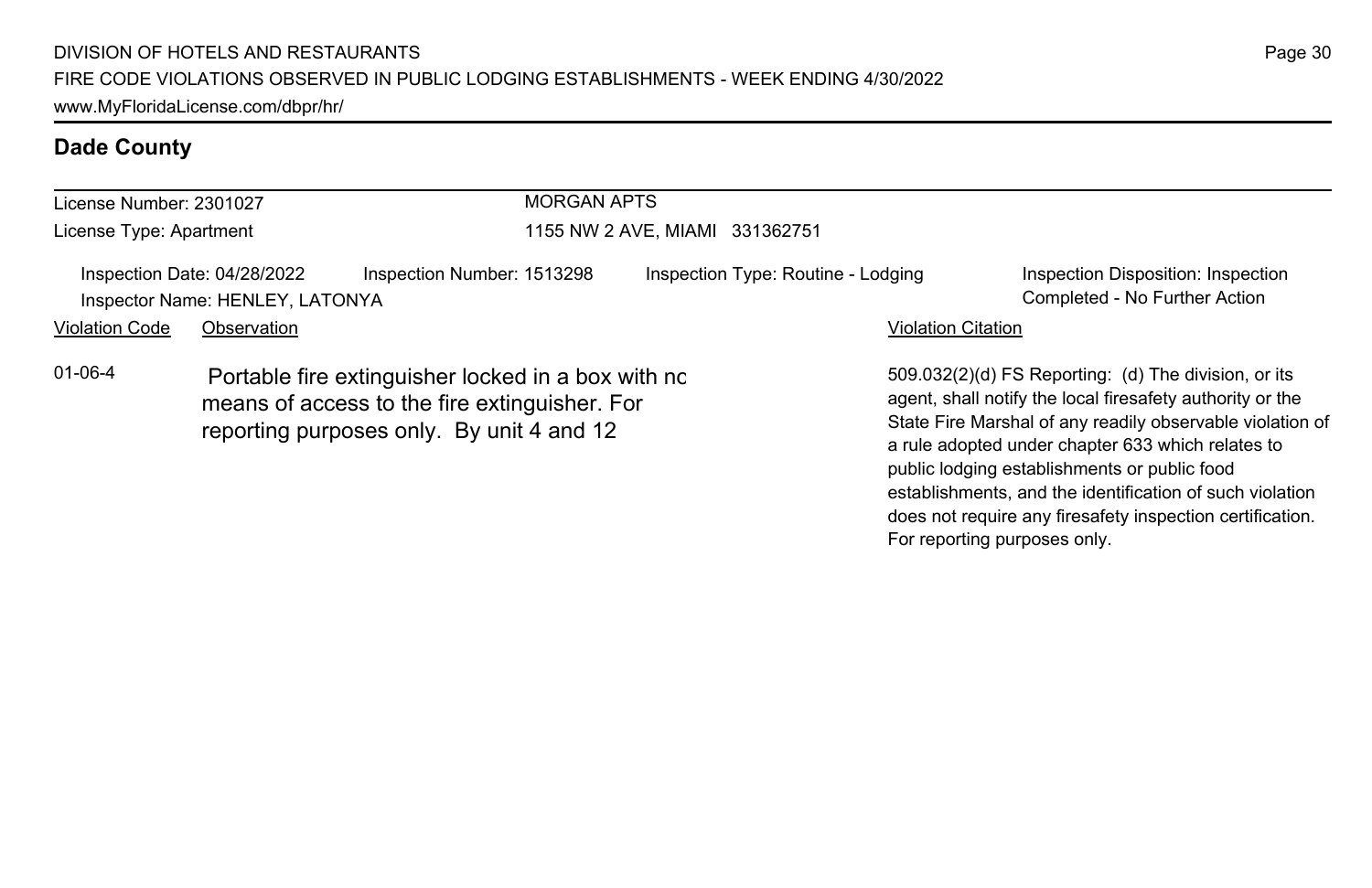reporting purposes only. \*\*Time Extended\*\*

# **Dade County**

| License Number: 2329381                                                                                                                                                                                                                                             |             |                            | <b>HYDE SUITES MIDTOWN</b>         |                                                                                                                                                                                                                                                                                                                                                              |  |  |
|---------------------------------------------------------------------------------------------------------------------------------------------------------------------------------------------------------------------------------------------------------------------|-------------|----------------------------|------------------------------------|--------------------------------------------------------------------------------------------------------------------------------------------------------------------------------------------------------------------------------------------------------------------------------------------------------------------------------------------------------------|--|--|
| License Type: Hotel                                                                                                                                                                                                                                                 |             |                            | 3401 NE 1 AVE, MIAMI 33137         |                                                                                                                                                                                                                                                                                                                                                              |  |  |
| Inspection Date: 04/25/2022<br>Inspector Name: SEYBA, JAMES                                                                                                                                                                                                         |             | Inspection Number: 1162739 | Inspection Type: Routine - Lodging | Inspection Disposition: Call Back -<br>Complied                                                                                                                                                                                                                                                                                                              |  |  |
| <b>Violation Code</b>                                                                                                                                                                                                                                               | Observation |                            | <b>Violation Citation</b>          |                                                                                                                                                                                                                                                                                                                                                              |  |  |
| $04 - 01 - 4$<br>- From initial inspection : Trouble/alarm light<br>illuminated on the fire alarm control panel. For<br>reporting purposes only. - From follow-up<br>inspection 2022-04-25: Trouble/alarm light<br>illuminated on the fire alarm control panel. For |             |                            |                                    | 509.032(2)(d) FS Reporting: The division, or its agent,<br>shall notify the local firesafety authority or the State<br>Fire Marshal of any readily observable violation of a<br>rule adopted under chapter 633 which relates to public<br>lodging establishments or public food establishments,<br>and the identification of such violation does not require |  |  |

and the identification of such violation does not require any firesafety inspection certification. For reporting

purposes only.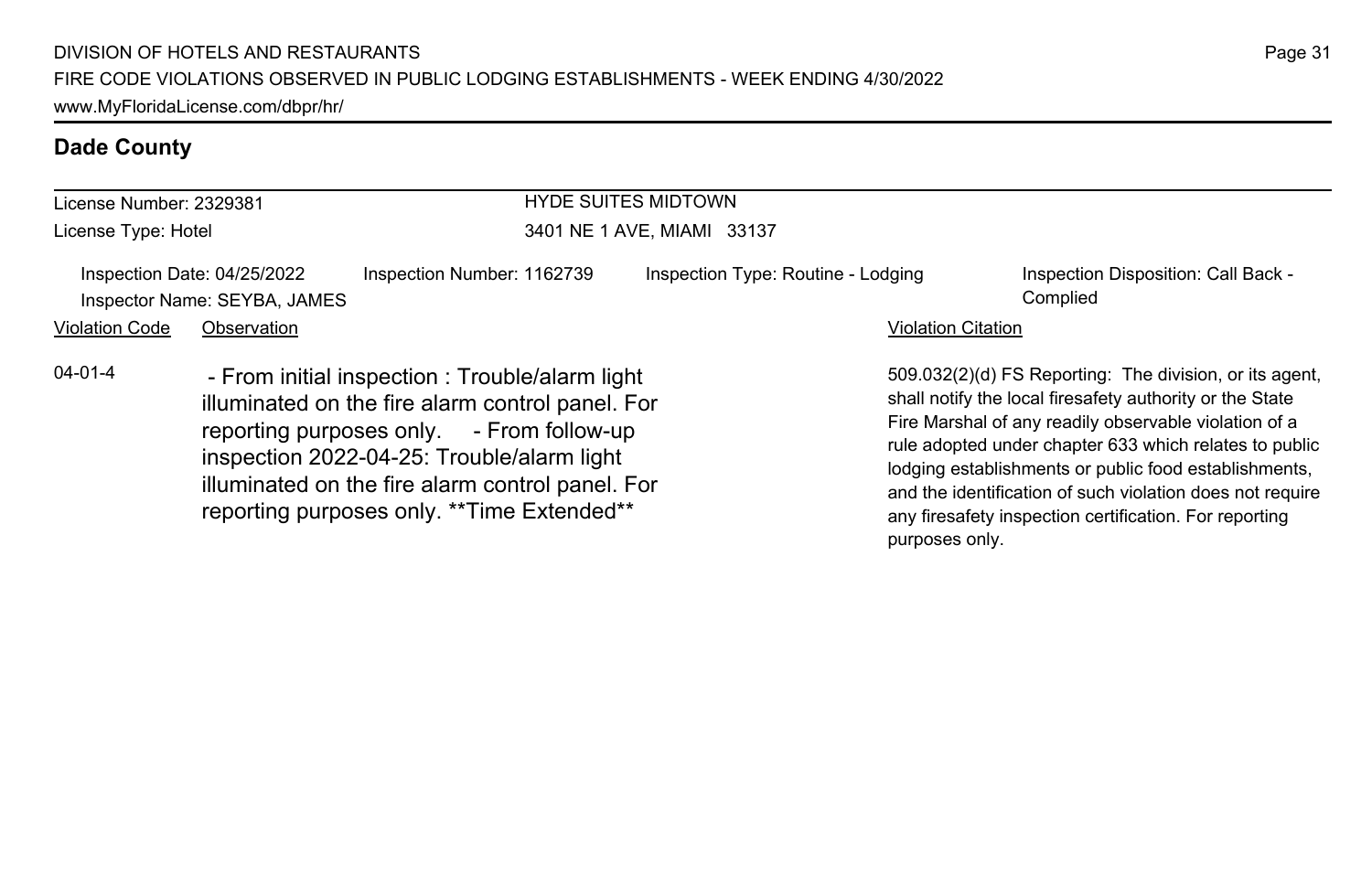second floor.

| License Number: 2314946 |                                                                     |                                                                                                                                                                                                  | <b>SHALIMAR MOTEL</b>           |                                    |                                                                                                                                                                                                                                                                                     |  |
|-------------------------|---------------------------------------------------------------------|--------------------------------------------------------------------------------------------------------------------------------------------------------------------------------------------------|---------------------------------|------------------------------------|-------------------------------------------------------------------------------------------------------------------------------------------------------------------------------------------------------------------------------------------------------------------------------------|--|
| License Type: Motel     |                                                                     |                                                                                                                                                                                                  | 6200 BISCAYNE BLVD, MIAMI 33138 |                                    |                                                                                                                                                                                                                                                                                     |  |
|                         | Inspection Date: 04/27/2022<br>Inspector Name: GOMEZ-SANCHEZ, NELLY | Inspection Number: 1220632                                                                                                                                                                       |                                 | Inspection Type: Routine - Lodging | Inspection Disposition: Inspection<br>Completed - No Further Action                                                                                                                                                                                                                 |  |
| <b>Violation Code</b>   | Observation                                                         |                                                                                                                                                                                                  |                                 | <b>Violation Citation</b>          |                                                                                                                                                                                                                                                                                     |  |
| $01 - 03 - 4$           |                                                                     | Portable fire extinguisher missing from it's<br>designated location (sign present indicating<br>designated location). For reporting purposes only<br>Observed in front of rooms #219 and #218 in |                                 |                                    | 509.032(2)(d) FS Reporting: (d) The division, or its<br>agent, shall notify the local firesafety authority or the<br>State Fire Marshal of any readily observable violation of<br>a rule adopted under chapter 633 which relates to<br>public lodging establishments or public food |  |

establishments, and the identification of such violation does not require any firesafety inspection certification.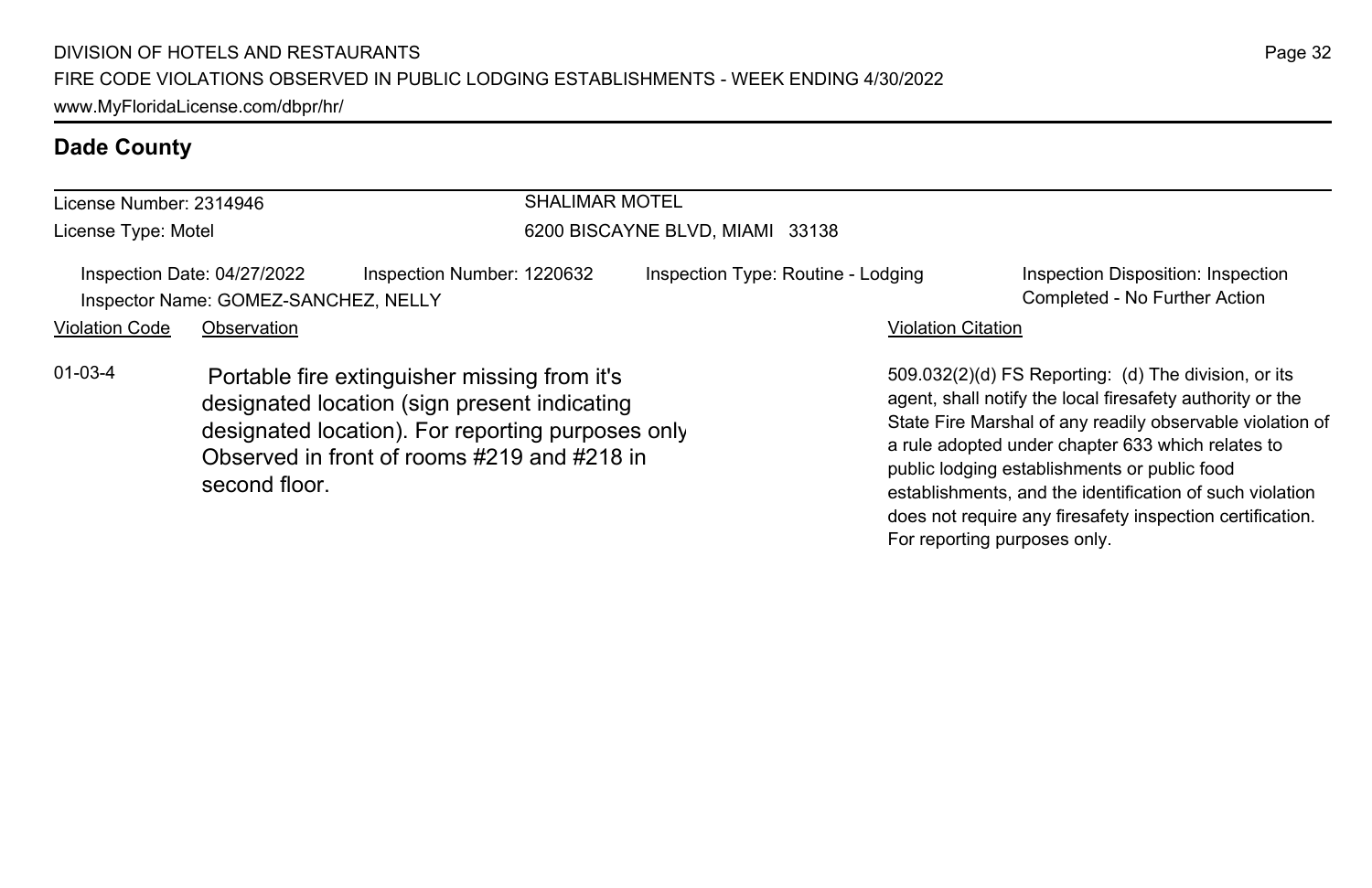#### License Number: 2305485 License Type: Hotel NATIONAL HOTEL (THE) 1677 COLLINS AVENUE, MIAMI BEACH 33139 Inspection Date: 04/27/2022 Inspection Number: 1163868 Inspection Type: Routine - Lodging Inspection Disposition: Call Back -Inspector Name: HODGE, KRISTEN Complied Violation Code Observation Violation Citation 509.032(2)(d) FS Reporting: The division, or its agent, shall notify the local firesafety authority or the State Fire Marshal of any readily observable violation of a rule adopted under chapter 633 which relates to public lodging establishments or public food establishments, and the identification of such violation does not require any firesafety inspection certification. For reporting purposes only. 04-01-4 - From initial inspection : Trouble/alarm light illuminated on the fire alarm control panel. For reporting purposes only. - From follow-up inspection 2022-04-27: \*\*Time Extended\*\* 509.032(2)(d) FS Reporting: The division, or its agent, shall notify the local firesafety authority or the State Fire Marshal of any readily observable violation of a rule adopted under chapter 633 which relates to public lodging establishments or public food establishments, 04-01-4 Trouble/alarm light illuminated on the fire alarm control panel. For reporting purposes only.

and the identification of such violation does not require any firesafety inspection certification. For reporting

purposes only.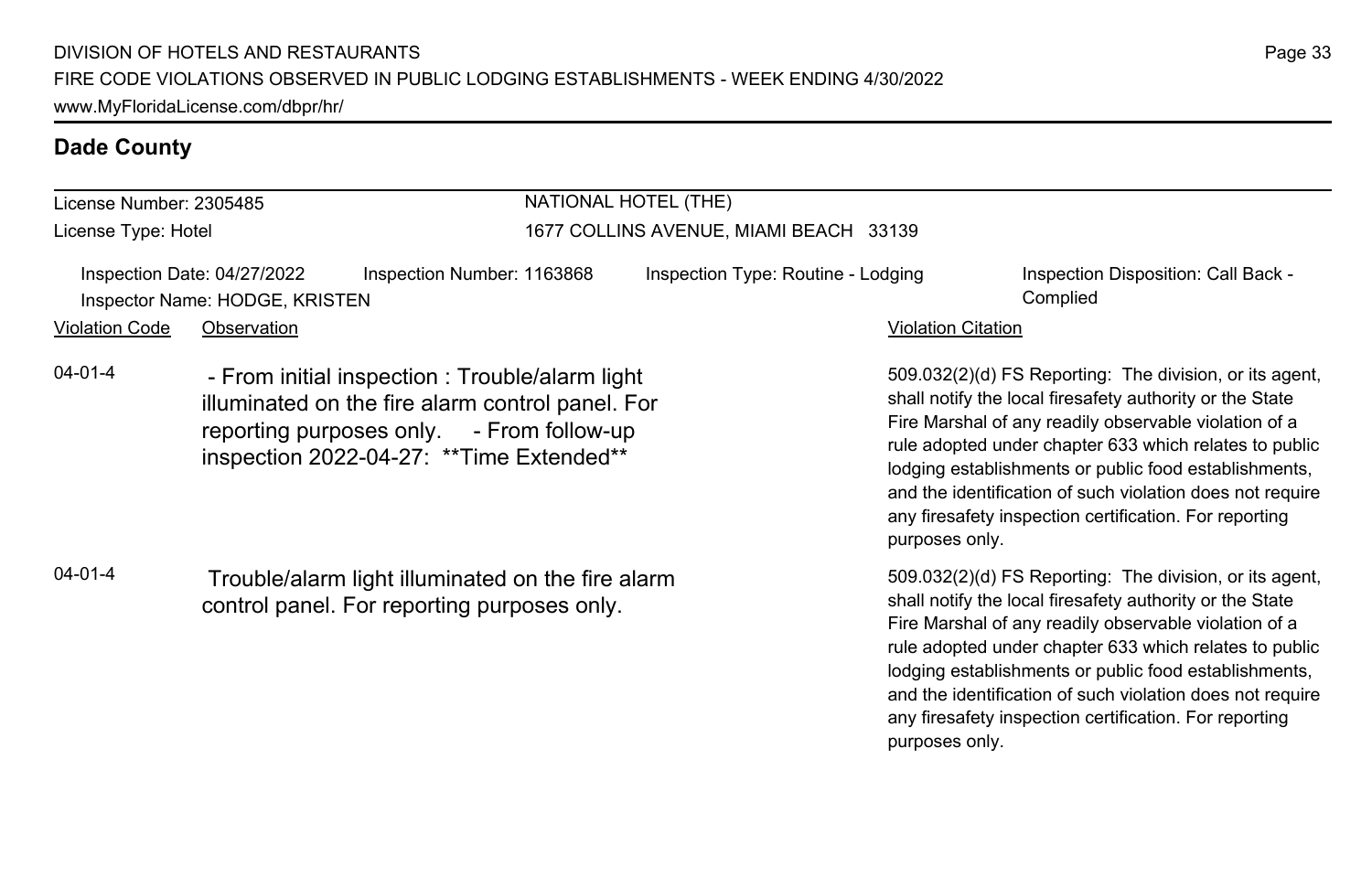License Number: 2329100 License Type: Hotel

THE SETAI HOTEL 2001 COLLINS AVE, MIAMI BEACH 33139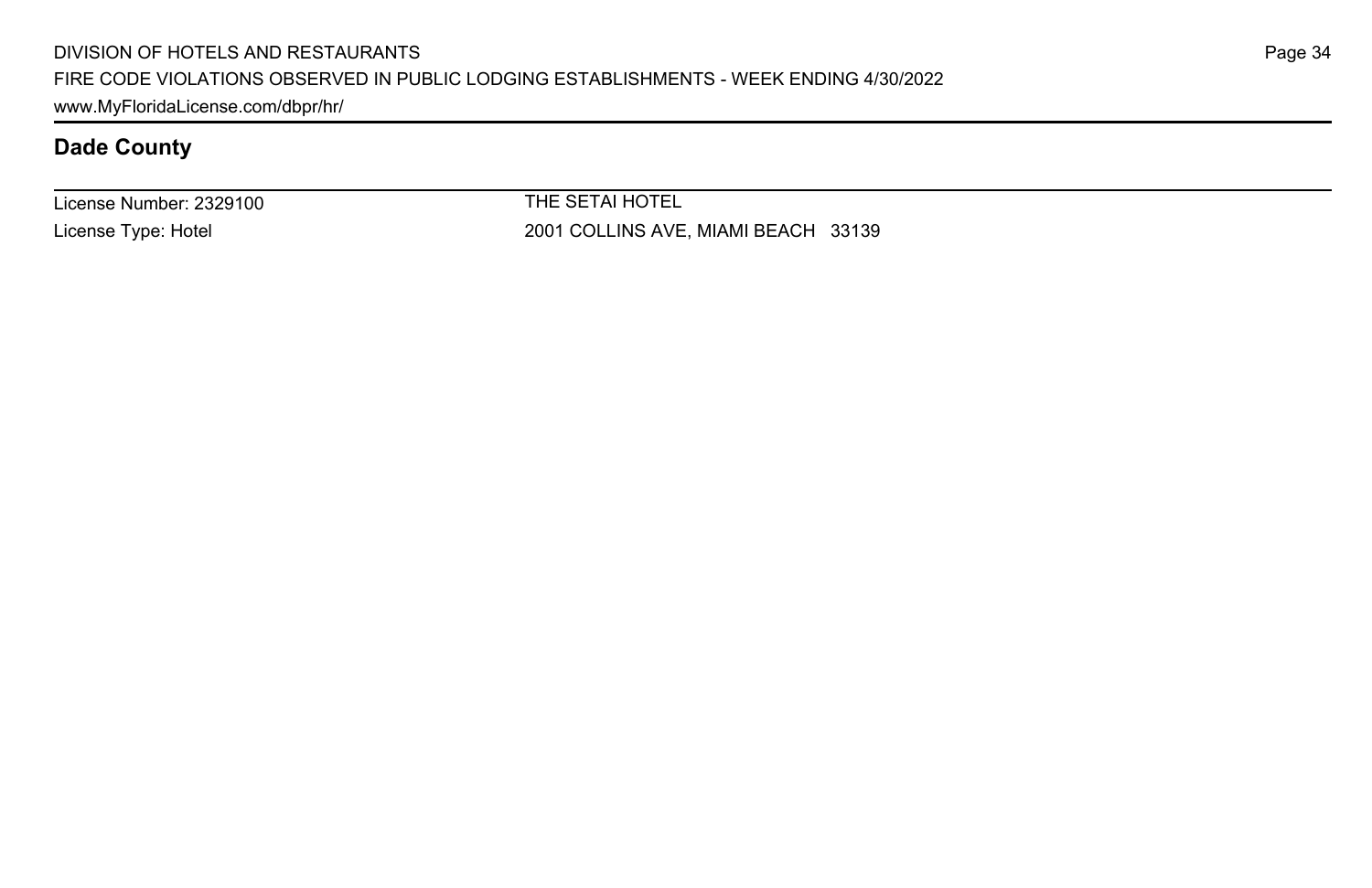Inspection Date: 04/26/2022 Inspection Number: 1162662 Inspection Type: Routine - Lodging Inspection Disposition: Call Back - Inspector Name: ELDER, AUDREY **Extension given, pending** 

Violation Code Observation Violation Citation

04-01-4 - From initial inspection : Trouble/alarm light illuminated on the fire alarm control panel. For reporting purposes only. \*\*Repeat Violation\*\* From follow-up inspection 2022-04-26: Trouble/alarm light illuminated on the fire alarm control panel. For reporting purposes only. \*\*Time Extended\*\*

08-01-4 - From initial inspection : Boiler certificate or insurance inspector's boiler report expired. For reporting purposes only. Observed 4 boiler certificates FL096428; FL096429; FL096429; FL096430; FL131411 all expired on 03-01-2019. - From follow-up inspection 2022-04-26: Boiler certificate or insurance inspector's boiler report expired. For reporting purposes only. Observed 4 boiler certificates FL096428; FL096429; FL096429; FL096430; FL131411 all

expired on 03-01-2019. \*\*Time Extended\*\*

509.032(2)(d) FS Reporting: The division, or its agent, shall notify the local firesafety authority or the State Fire Marshal of any readily observable violation of a rule adopted under chapter 633 which relates to public lodging establishments or public food establishments, and the identification of such violation does not require any firesafety inspection certification. For reporting purposes only.

61C-1.004(10) FAC and 509.032(2)(d) FS Reporting: 61C-1.004(10) The insurance inspector's boiler report is required annually for power boilers and high pressure/high temperature boilers and biannually for low pressure steam or vapor heating boilers. 509.032(2)(d) The division, or its agent, shall notify the local firesafety authority or the State Fire Marshal of any readily observable violation of a rule adopted under chapter 633 which relates to public lodging establishments or public food establishments, and the identification of such violation does not require any firesafety inspection certification. For reporting purposes only.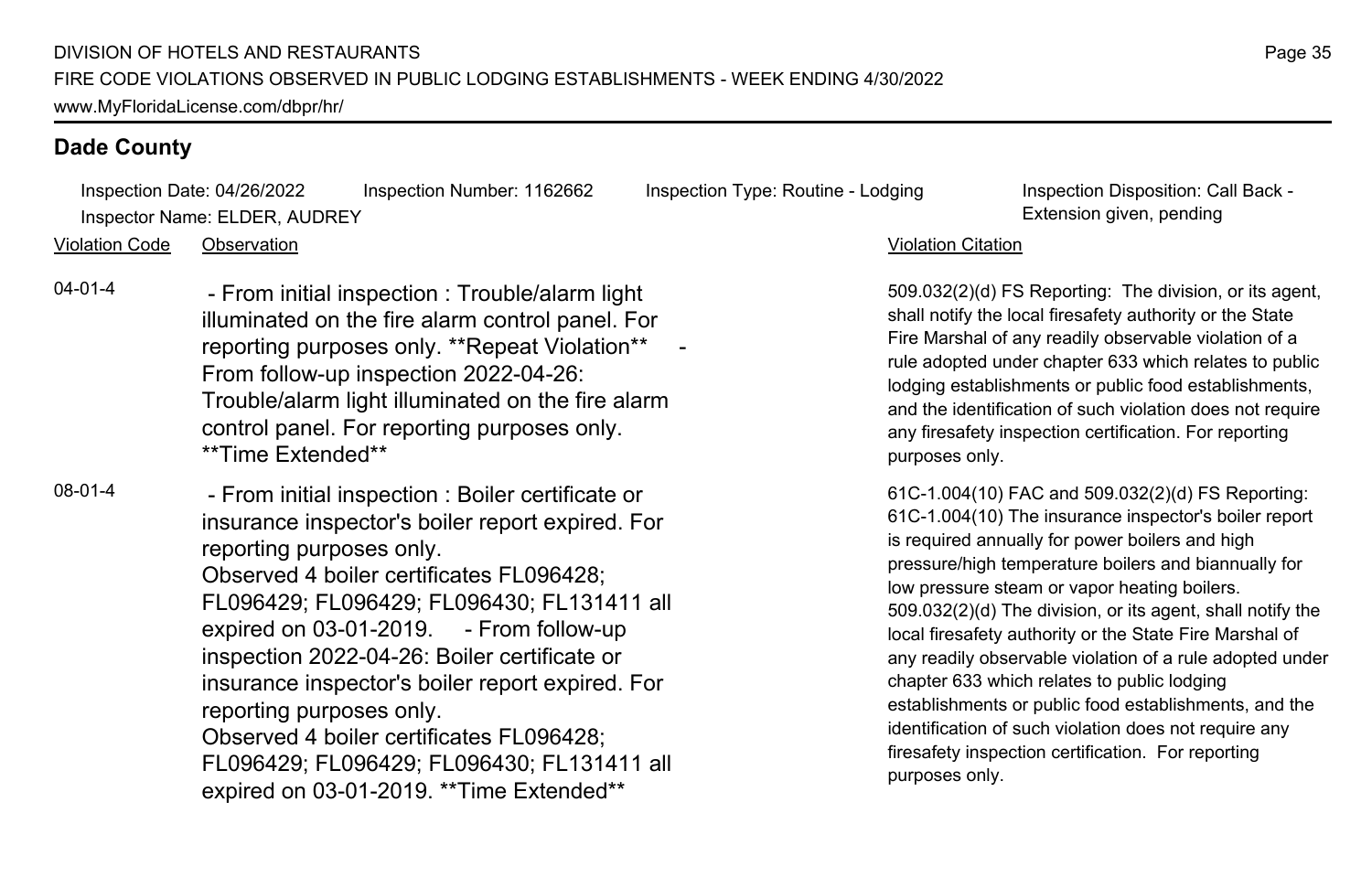# License Number: 2329497

License Type: Hotel

## THE RITZ CARLTON, SOUTH BEACH 1 LINCOLN RD, MIAMI BEACH 33139

Inspection Date: 04/29/2022 Inspection Number: 1164396 Inspection Type: Lodging-Licensing Inspector Name: HODGE, KRISTEN Completed - No Further Action Completed - No Further Action

Inspection

Inspection Disposition: Inspection

#### Violation Code Observation **Violation Code** Observation **Violation** Violation Citation Citation Citation Citation

08-01-4 Boiler certificate or insurance inspector's boiler report expired. Observed jurisdiction number's 134444 , 134417 for boilers with an expiration date of 12-26-21. Observed invoice regarding boiler inspection conducted on 4/22/22 requesting certificate continuance, in the process of renewing certification. For reporting purposes only.

61C-1.004(10) FAC and 509.032(2)(d) FS Reporting: 61C-1.004(10) The insurance inspector's boiler report is required annually for power boilers and high pressure/high temperature boilers and biannually for low pressure steam or vapor heating boilers. 509.032(2)(d) The division, or its agent, shall notify the local firesafety authority or the State Fire Marshal of any readily observable violation of a rule adopted under chapter 633 which relates to public lodging establishments or public food establishments, and the identification of such violation does not require any firesafety inspection certification. For reporting purposes only.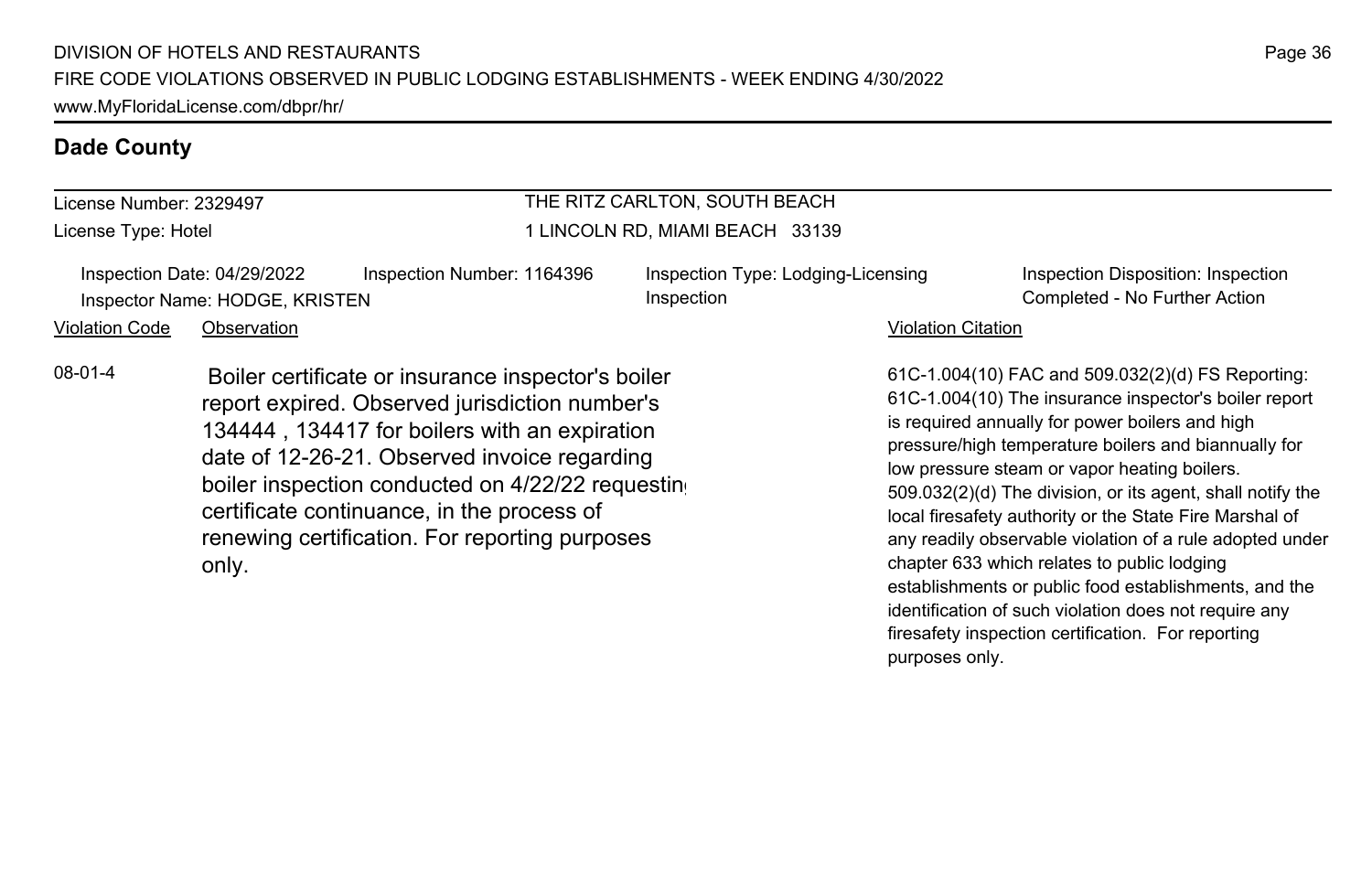| License Number: 2303686                                                                                                                                                                                               |             |                            | THE POINT 2 LLC                |                                                  |                                                                                                                                                                                                                                                                                                                                                                                                              |                                                                     |  |
|-----------------------------------------------------------------------------------------------------------------------------------------------------------------------------------------------------------------------|-------------|----------------------------|--------------------------------|--------------------------------------------------|--------------------------------------------------------------------------------------------------------------------------------------------------------------------------------------------------------------------------------------------------------------------------------------------------------------------------------------------------------------------------------------------------------------|---------------------------------------------------------------------|--|
| License Type: Apartment                                                                                                                                                                                               |             |                            | 800 85TH ST, MIAMI BEACH 33141 |                                                  |                                                                                                                                                                                                                                                                                                                                                                                                              |                                                                     |  |
| Inspection Date: 04/29/2022<br>Inspector Name: PRIETO, VICENTE                                                                                                                                                        |             | Inspection Number: 1535101 |                                | Inspection Type: Lodging-Licensing<br>Inspection |                                                                                                                                                                                                                                                                                                                                                                                                              | Inspection Disposition: Inspection<br>Completed - No Further Action |  |
| <b>Violation Code</b>                                                                                                                                                                                                 | Observation |                            |                                |                                                  | <b>Violation Citation</b>                                                                                                                                                                                                                                                                                                                                                                                    |                                                                     |  |
| $01 - 06 - 4$<br>Portable fire extinguisher locked in a box with no<br>means of access to the fire extinguisher. For<br>reporting purposes only. Observed no breaking<br>device at fire extinguisher box by unit 808. |             |                            |                                |                                                  | 509.032(2)(d) FS Reporting: (d) The division, or its<br>agent, shall notify the local firesafety authority or the<br>State Fire Marshal of any readily observable violation of<br>a rule adopted under chapter 633 which relates to<br>public lodging establishments or public food<br>establishments, and the identification of such violation<br>does not require any firesafety inspection certification. |                                                                     |  |

For reporting purposes only.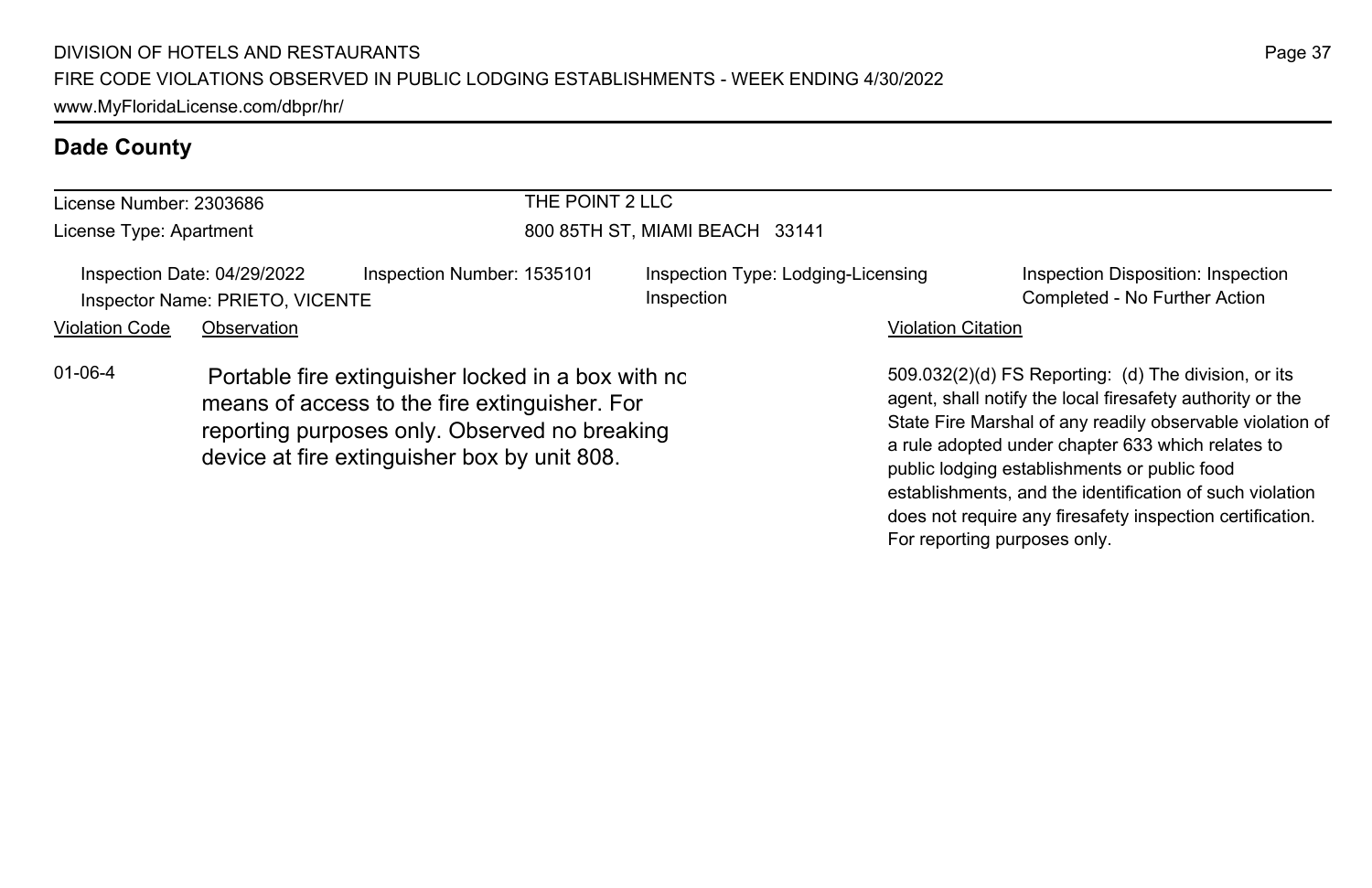| License Number: 2308979                                     |             |                                                                                                                                                        | <b>OSCARS APTS</b>                 |                           |                                                                                                                                                                                                                                                                                                                                                                                                              |  |  |
|-------------------------------------------------------------|-------------|--------------------------------------------------------------------------------------------------------------------------------------------------------|------------------------------------|---------------------------|--------------------------------------------------------------------------------------------------------------------------------------------------------------------------------------------------------------------------------------------------------------------------------------------------------------------------------------------------------------------------------------------------------------|--|--|
| License Type: Apartment                                     |             |                                                                                                                                                        | 800 83 ST, MIAMI BEACH 331411354   |                           |                                                                                                                                                                                                                                                                                                                                                                                                              |  |  |
| Inspection Date: 04/28/2022<br>Inspector Name: TAYLOR, JOHN |             | Inspection Number: 1522748                                                                                                                             | Inspection Type: Routine - Lodging |                           | Inspection Disposition: Warning<br>Issued                                                                                                                                                                                                                                                                                                                                                                    |  |  |
| <b>Violation Code</b>                                       | Observation |                                                                                                                                                        |                                    | <b>Violation Citation</b> |                                                                                                                                                                                                                                                                                                                                                                                                              |  |  |
| $01 - 06 - 4$                                               |             | Portable fire extinguisher locked in a box with no<br>means of access to the fire extinguisher. For<br>reporting purposes only. Located next to Apt 4. |                                    |                           | 509.032(2)(d) FS Reporting: (d) The division, or its<br>agent, shall notify the local firesafety authority or the<br>State Fire Marshal of any readily observable violation of<br>a rule adopted under chapter 633 which relates to<br>public lodging establishments or public food<br>establishments, and the identification of such violation<br>does not require any firesafety inspection certification. |  |  |

For reporting purposes only.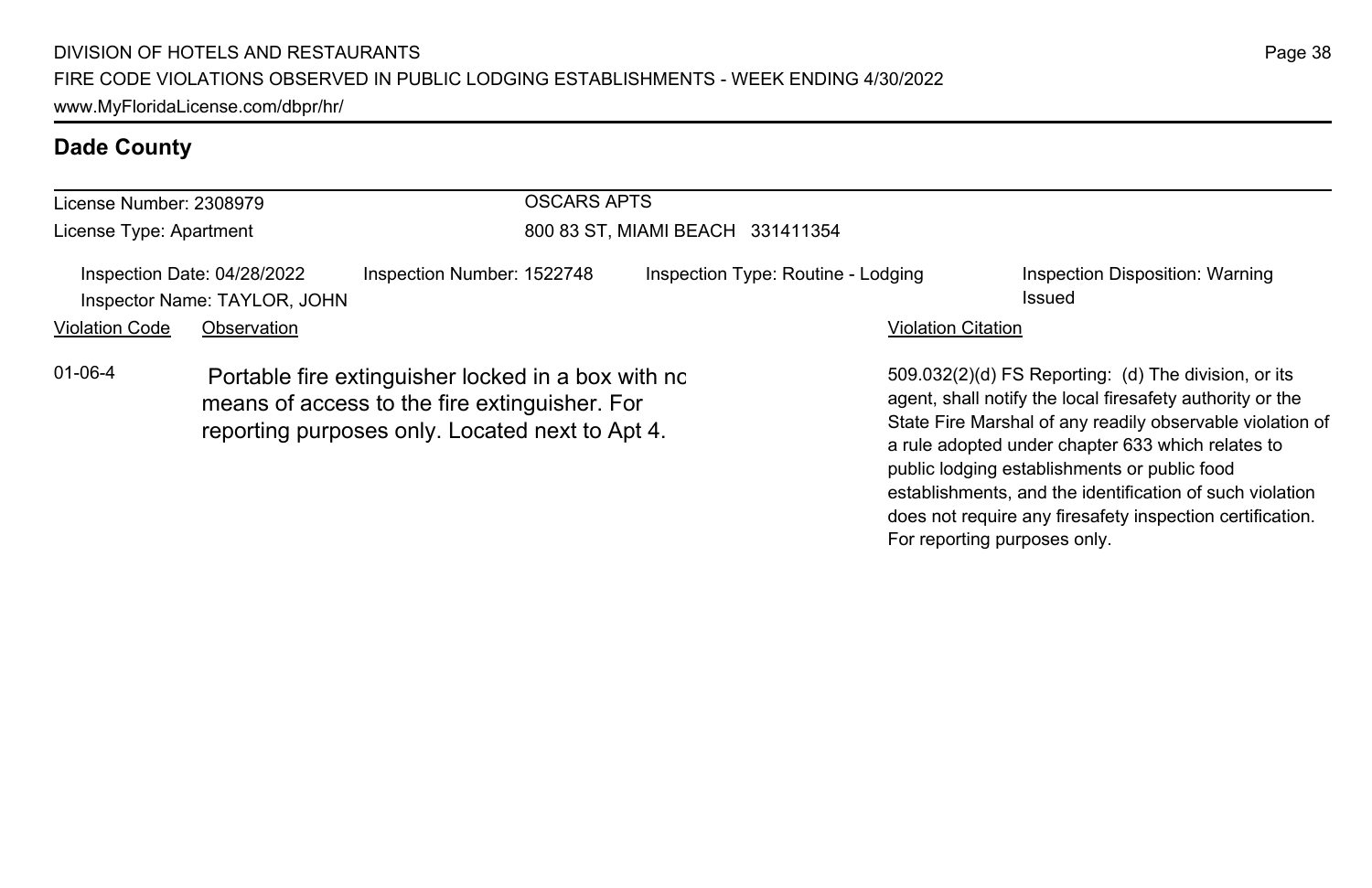only. \*\*Time Extended\*\*

### **Dade County**

| License Number: 2329339 |                                                             |                                                                                                                                                                                                                                                                                                         | AMBER GARDEN APARTMENTS            |                           |                                                                                                                                                                                                                                                                                                                                                                                                                        |  |  |
|-------------------------|-------------------------------------------------------------|---------------------------------------------------------------------------------------------------------------------------------------------------------------------------------------------------------------------------------------------------------------------------------------------------------|------------------------------------|---------------------------|------------------------------------------------------------------------------------------------------------------------------------------------------------------------------------------------------------------------------------------------------------------------------------------------------------------------------------------------------------------------------------------------------------------------|--|--|
| License Type: Apartment |                                                             |                                                                                                                                                                                                                                                                                                         | 1320 NW 24 ST, MIAMI 33142         |                           |                                                                                                                                                                                                                                                                                                                                                                                                                        |  |  |
|                         | Inspection Date: 04/26/2022<br>Inspector Name: BROWN, JARON | Inspection Number: 1516816                                                                                                                                                                                                                                                                              | Inspection Type: Routine - Lodging |                           | Inspection Disposition: Call Back -<br>Admin. complaint recommended                                                                                                                                                                                                                                                                                                                                                    |  |  |
| <b>Violation Code</b>   | Observation                                                 |                                                                                                                                                                                                                                                                                                         |                                    | <b>Violation Citation</b> |                                                                                                                                                                                                                                                                                                                                                                                                                        |  |  |
| $04 - 01 - 4$           |                                                             | - From initial inspection : Trouble/alarm light<br>illuminated on the fire alarm control panel. For<br>reporting purposes only. - From follow-up<br>inspection 2022-04-26: At time of callback<br>inspection Trouble/alarm light illuminated on the<br>fire alarm control panel. For reporting purposes |                                    |                           | 509.032(2)(d) FS Reporting: The division, or its agent.<br>shall notify the local firesafety authority or the State<br>Fire Marshal of any readily observable violation of a<br>rule adopted under chapter 633 which relates to public<br>lodging establishments or public food establishments,<br>and the identification of such violation does not require<br>any firesafety inspection certification. For reporting |  |  |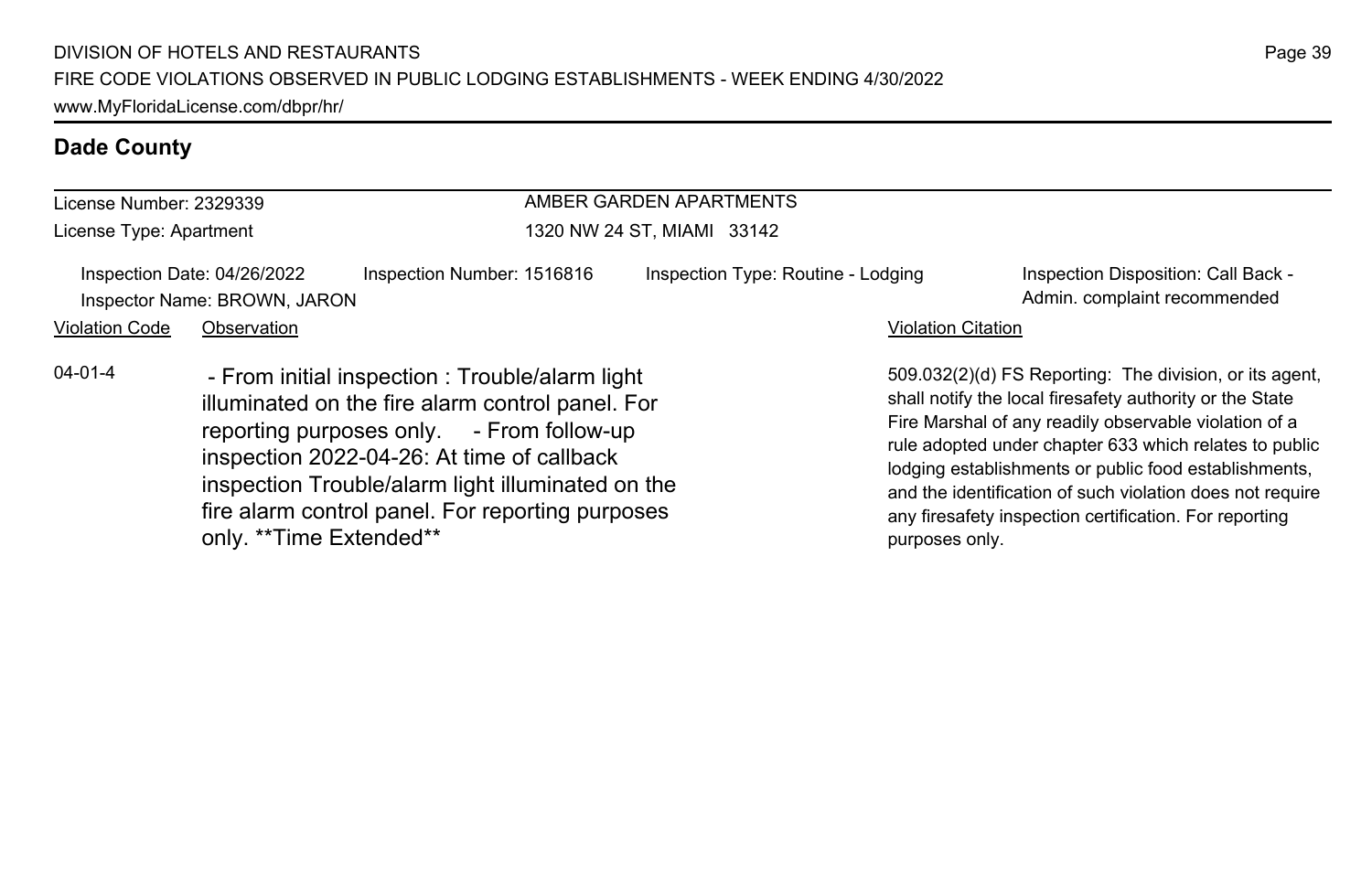| License Number: 2310965                                       |             | 2164 NW 28 ST APTS                                                                                                                                   |                                    |                           |                                                                                                                                                                                                                                                                                                                                                                                                              |  |
|---------------------------------------------------------------|-------------|------------------------------------------------------------------------------------------------------------------------------------------------------|------------------------------------|---------------------------|--------------------------------------------------------------------------------------------------------------------------------------------------------------------------------------------------------------------------------------------------------------------------------------------------------------------------------------------------------------------------------------------------------------|--|
| License Type: Apartment                                       |             |                                                                                                                                                      | 2164 NW 28 ST, MIAMI 331425953     |                           |                                                                                                                                                                                                                                                                                                                                                                                                              |  |
| Inspection Date: 04/27/2022<br>Inspector Name: CURRAS, YANLEE |             | Inspection Number: 1525127                                                                                                                           | Inspection Type: Routine - Lodging |                           | Inspection Disposition: Inspection<br>Completed - No Further Action                                                                                                                                                                                                                                                                                                                                          |  |
| <b>Violation Code</b>                                         | Observation |                                                                                                                                                      |                                    | <b>Violation Citation</b> |                                                                                                                                                                                                                                                                                                                                                                                                              |  |
| $01 - 06 - 4$                                                 | 2nd floor.  | Portable fire extinguisher locked in a box with no<br>means of access to the fire extinguisher. For<br>reporting purposes only. FE on located on the |                                    |                           | 509.032(2)(d) FS Reporting: (d) The division, or its<br>agent, shall notify the local firesafety authority or the<br>State Fire Marshal of any readily observable violation of<br>a rule adopted under chapter 633 which relates to<br>public lodging establishments or public food<br>establishments, and the identification of such violation<br>does not require any firesafety inspection certification. |  |

For reporting purposes only.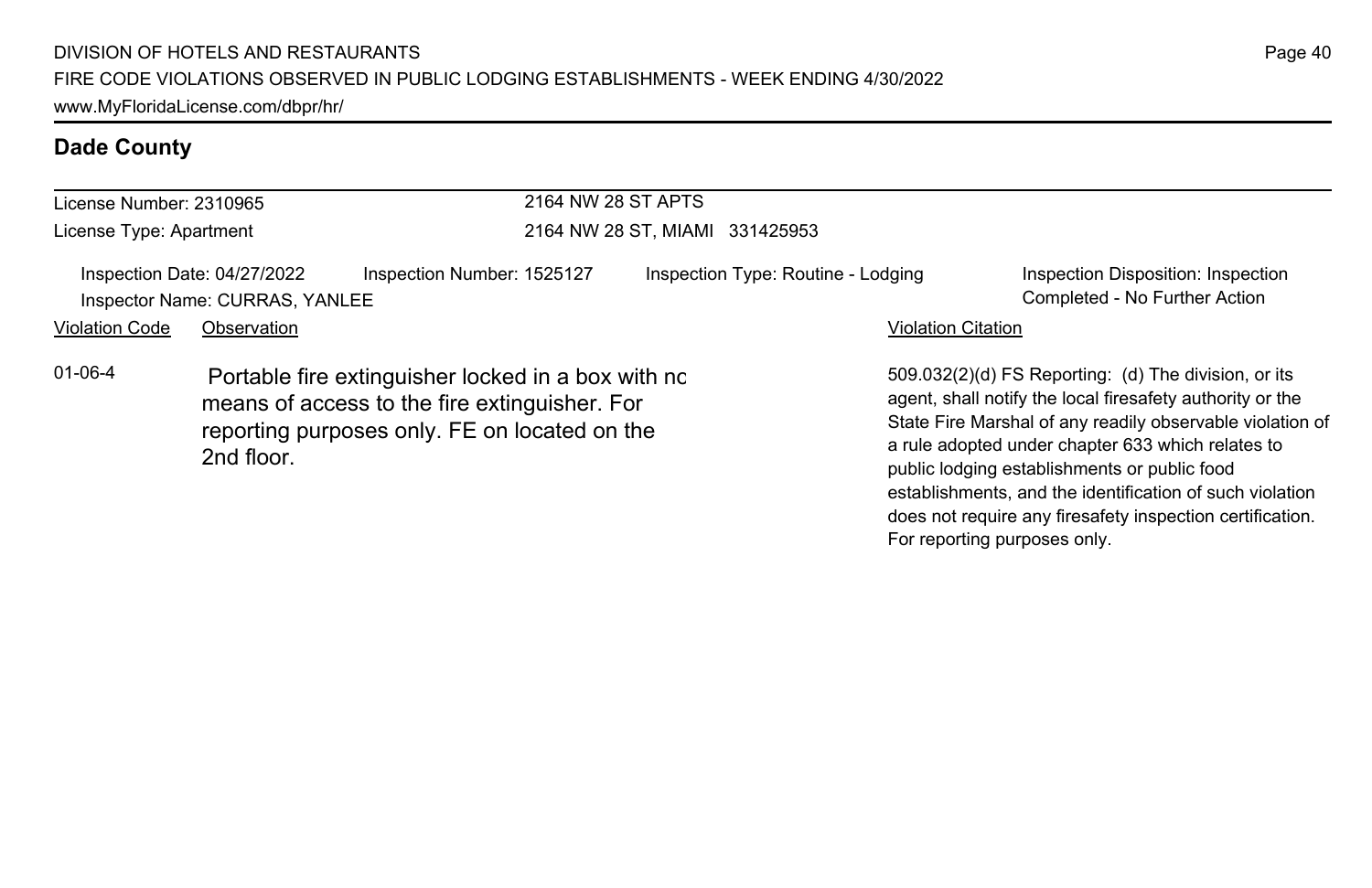#### License Number: 2312612 License Type: Apartment CARIB VILLAS APARTMENTS 11101 SW 200 ST, MIAMI 33157 Inspection Date: 04/27/2022 Inspection Number: 1535046 Inspection Type: Complaint Full Inspection Disposition: Administrative Inspector Name: SWIGERT, RICHARD complaint recommended Violation Code Observation **Violation Code** Observation **Violation** Violation Citation Citation Citation Citation 509.032(2)(d) FS Reporting: (d) The division, or its agent, shall notify the local firesafety authority or the State Fire Marshal of any readily observable violation of a rule adopted under chapter 633 which relates to public lodging establishments or public food establishments, and the identification of such violation does not require any firesafety inspection certification. For reporting purposes only. 01-06-4 Portable fire extinguisher locked in a box with no means of access to the fire extinguisher. For reporting purposes only. Observed next to apartment 6209, 6114. 509.032(2)(d) FS Reporting: The division, or its agent, shall notify the local firesafety authority or the State Fire Marshal of any readily observable violation of a rule adopted under chapter 633 which relates to public 04-01-4 Trouble/alarm light illuminated on the fire alarm control panel. For reporting purposes only. Observed next to apartment 7104.

lodging establishments or public food establishments, and the identification of such violation does not require any firesafety inspection certification. For reporting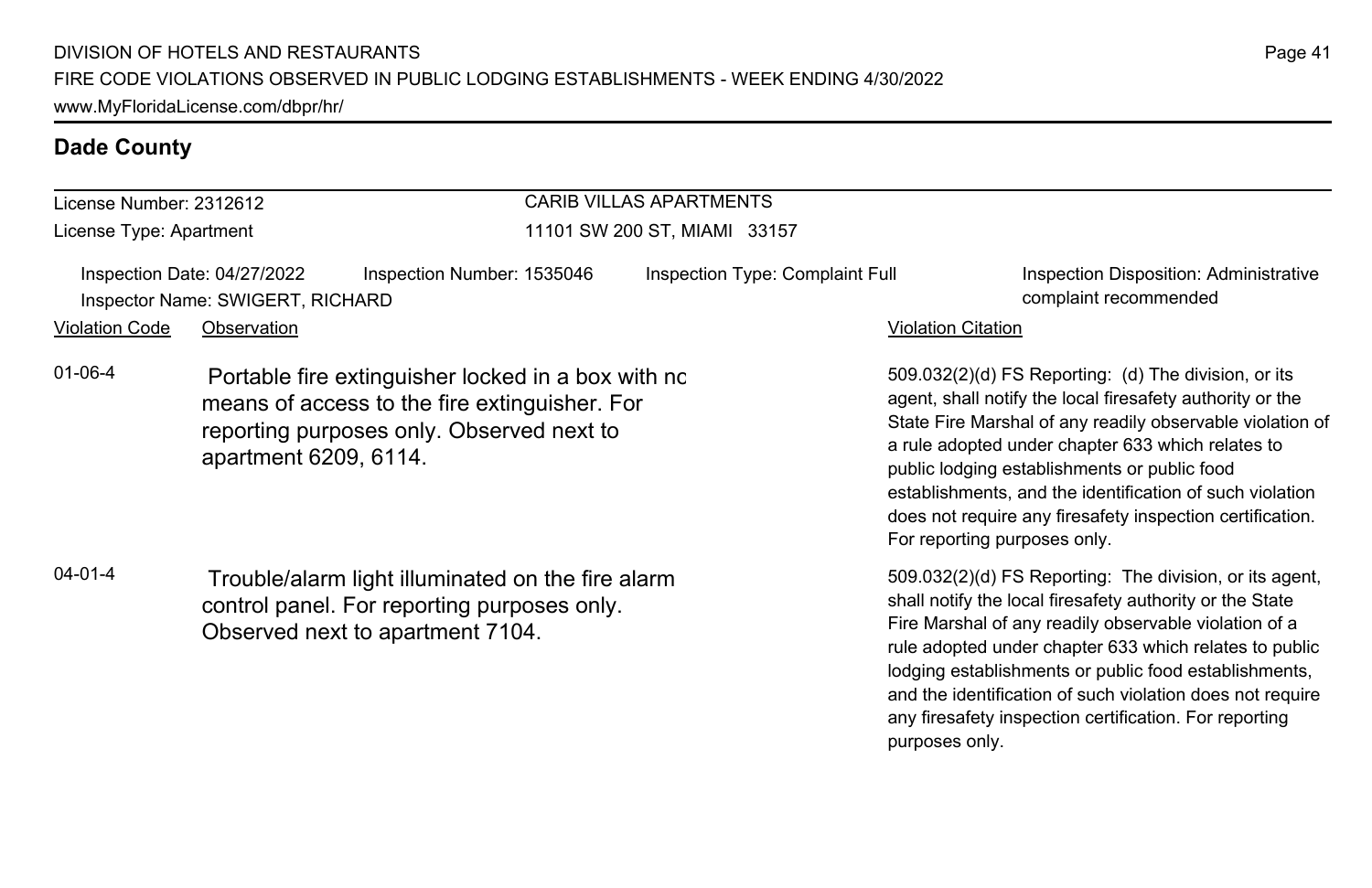| License Number: 2310937 |                                                             |                                                                                                  | C S APTS                                     |                           |                                                                                                                                                                                                                                                                                                                                                              |  |  |
|-------------------------|-------------------------------------------------------------|--------------------------------------------------------------------------------------------------|----------------------------------------------|---------------------------|--------------------------------------------------------------------------------------------------------------------------------------------------------------------------------------------------------------------------------------------------------------------------------------------------------------------------------------------------------------|--|--|
| License Type: Apartment |                                                             |                                                                                                  | 17150 NE 23 AVE, NORTH MIAMI BEACH 331602938 |                           |                                                                                                                                                                                                                                                                                                                                                              |  |  |
|                         | Inspection Date: 04/26/2022<br>Inspector Name: TAYLOR, JOHN | Inspection Number: 1522764                                                                       | Inspection Type: Routine - Lodging           |                           | Inspection Disposition: Warning<br>Issued                                                                                                                                                                                                                                                                                                                    |  |  |
| <b>Violation Code</b>   | Observation                                                 |                                                                                                  |                                              | <b>Violation Citation</b> |                                                                                                                                                                                                                                                                                                                                                              |  |  |
| $04 - 01 - 4$           |                                                             | Trouble/alarm light illuminated on the fire alarm<br>control panel. For reporting purposes only. |                                              |                           | 509.032(2)(d) FS Reporting: The division, or its agent,<br>shall notify the local firesafety authority or the State<br>Fire Marshal of any readily observable violation of a<br>rule adopted under chapter 633 which relates to public<br>lodging establishments or public food establishments,<br>and the identification of such violation does not require |  |  |

any firesafety inspection certification. For reporting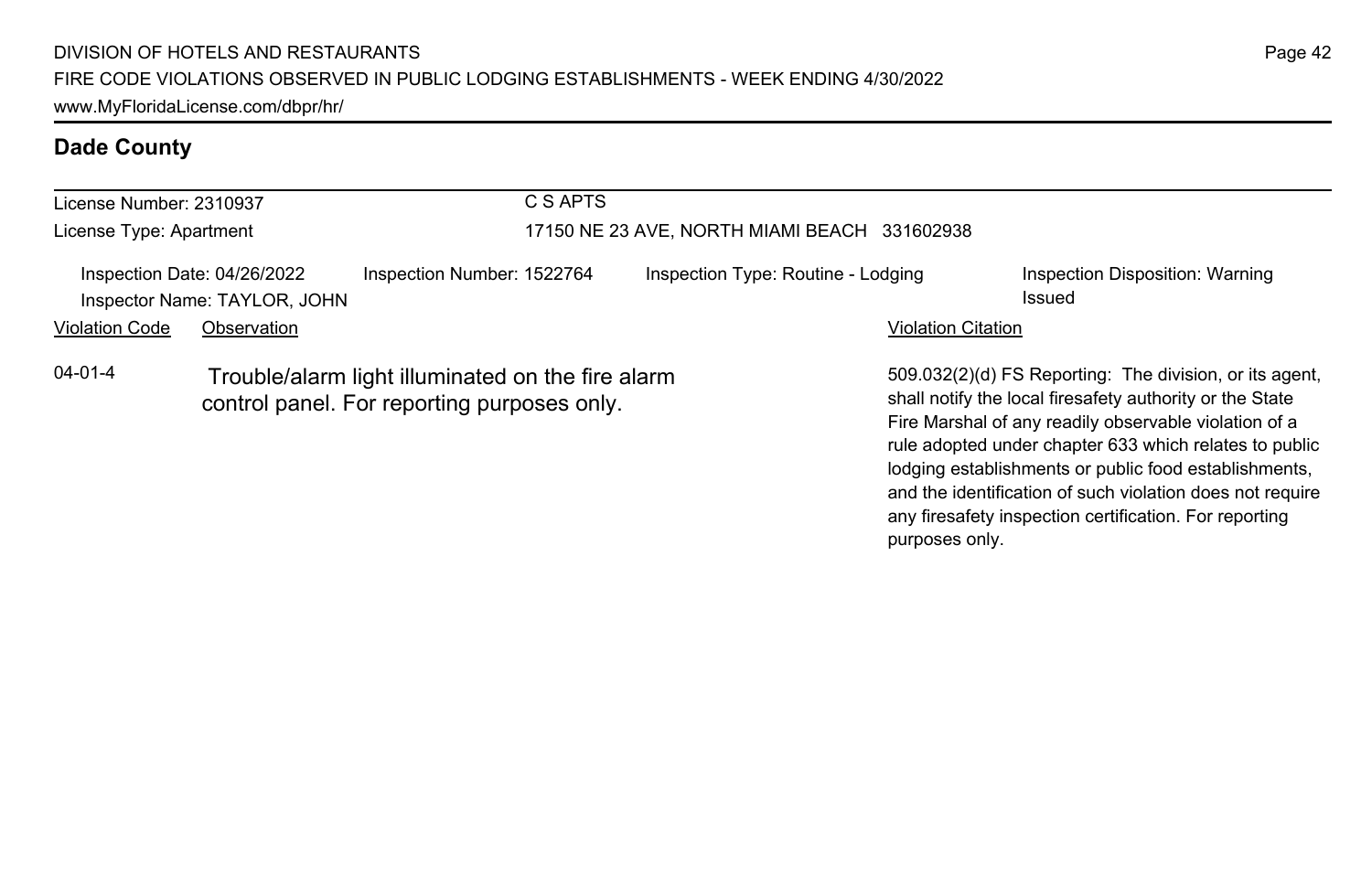License Number: 2310858 License Type: Apartment

CENTURY TOWERS APTS 100 KINGS PT DR, MIAMI BEACH 331604774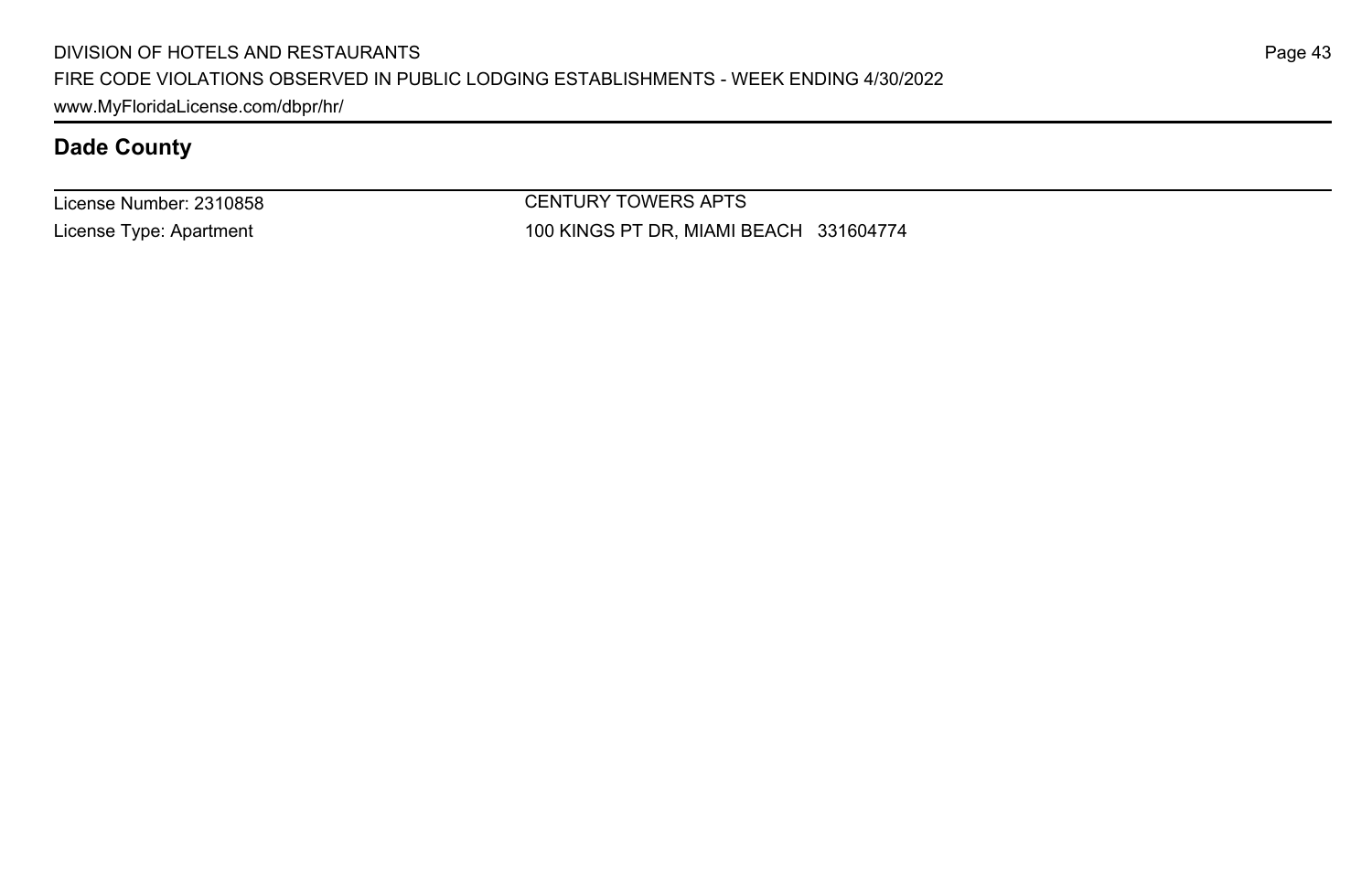Inspection Date: 04/28/2022 Inspection Number: 1515656 Inspection Type: Routine - Lodging Inspection Disposition: Warning Inspector Name: TAYLOR, JOHN Issued

Violation Code Observation Violation Citation

04-01-4 Trouble/alarm light illuminated on the fire alarm control panel. For reporting purposes only.

08-01-4 Boiler certificate or insurance inspector's boiler report expired. For reporting purposes only. As of 2/27/22.

509.032(2)(d) FS Reporting: The division, or its agent, shall notify the local firesafety authority or the State Fire Marshal of any readily observable violation of a rule adopted under chapter 633 which relates to public lodging establishments or public food establishments, and the identification of such violation does not require any firesafety inspection certification. For reporting purposes only.

61C-1.004(10) FAC and 509.032(2)(d) FS Reporting: 61C-1.004(10) The insurance inspector's boiler report is required annually for power boilers and high pressure/high temperature boilers and biannually for low pressure steam or vapor heating boilers. 509.032(2)(d) The division, or its agent, shall notify the local firesafety authority or the State Fire Marshal of any readily observable violation of a rule adopted under chapter 633 which relates to public lodging establishments or public food establishments, and the identification of such violation does not require any firesafety inspection certification. For reporting purposes only.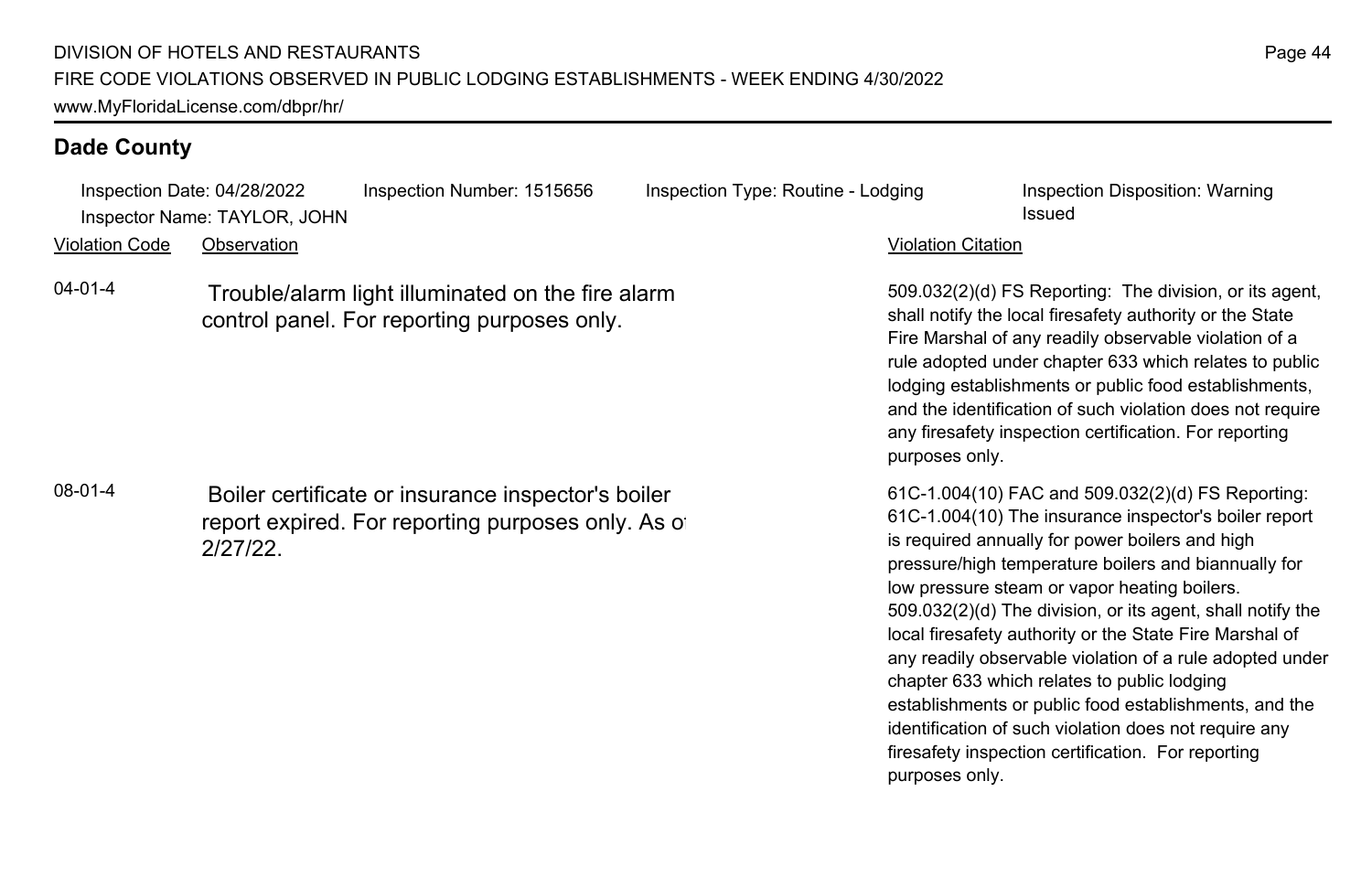#### License Number: 2329471 License Type: Hotel MIAMI GARDENS INN & SUITES 16805 NW 12 AVE, MIAMI GARDENS 33169 Inspection Date: 04/25/2022 Inspection Number: 1164468 Inspection Type: Complaint Full Inspection Disposition: Inspection Inspector Name: STUBBS, CHRISTINE Completed - No Further Action Violation Code Observation **Violation Code** Observation **Violation** Violation Citation Citation Citation Citation 509.032(2)(d) FS Reporting: The division, or its agent, shall notify the local firesafety authority or the State Fire Marshal of any readily observable violation of a rule adopted under chapter 633 which relates to public lodging establishments or public food establishments, 06-06-4 Door marked as an exit locked with a lock that requires a key. For reporting purposes only. Observed door marked exit at the black of the establishment has a key machine that is broken.

Page 45

and the identification of such violation does not require any firesafety inspection certification. For reporting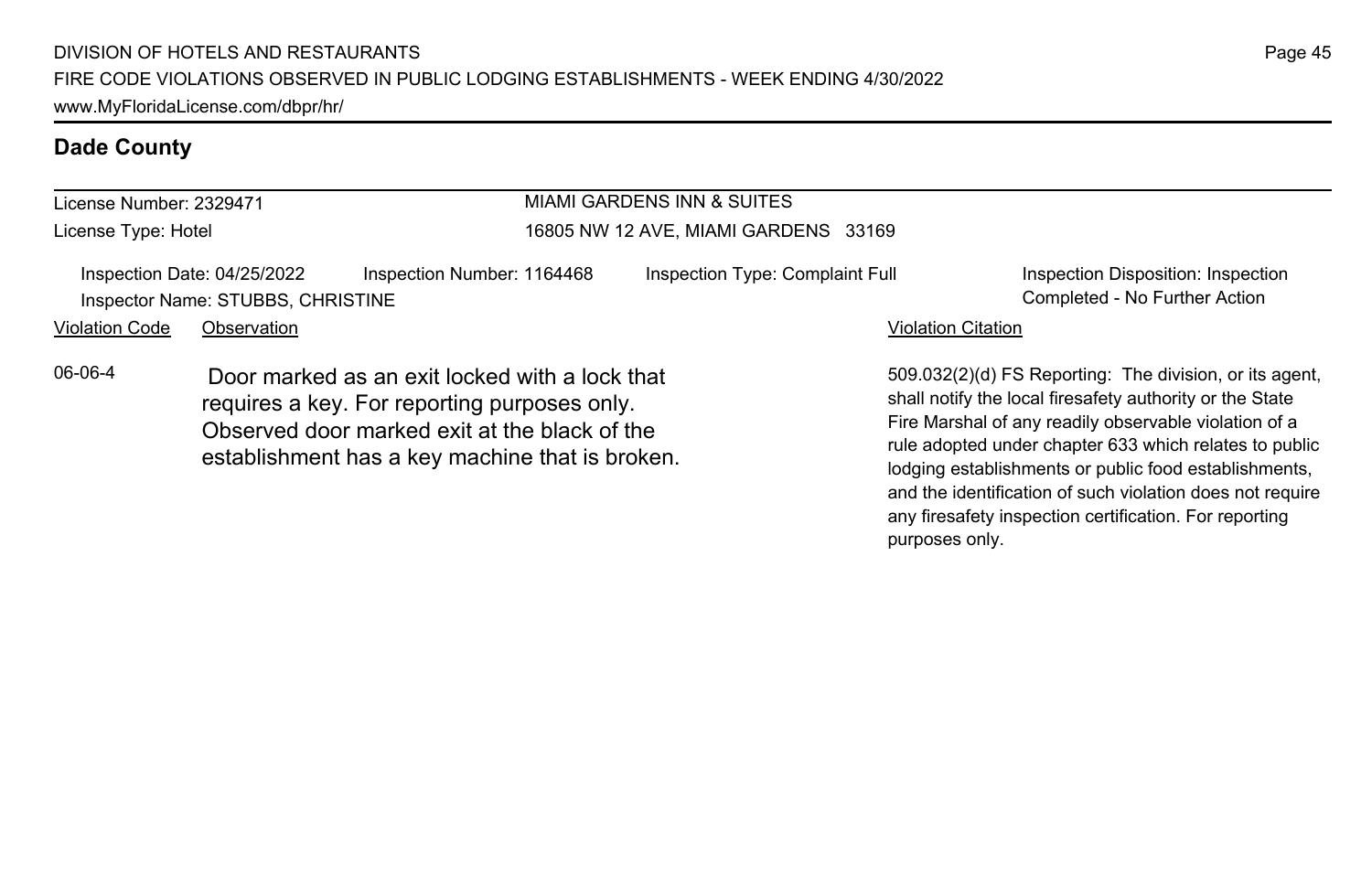| License Number: 2329852 |                                                             |                                                                                                                                                      | <b>MILA APARTMENTS</b>                        |                                                                                                                                                                                                                                                                                                                                                 |  |  |
|-------------------------|-------------------------------------------------------------|------------------------------------------------------------------------------------------------------------------------------------------------------|-----------------------------------------------|-------------------------------------------------------------------------------------------------------------------------------------------------------------------------------------------------------------------------------------------------------------------------------------------------------------------------------------------------|--|--|
| License Type: Apartment |                                                             |                                                                                                                                                      | 20901 SAN SIMEON WAY, NORTH MIAMI BEACH 33179 |                                                                                                                                                                                                                                                                                                                                                 |  |  |
|                         | Inspection Date: 04/26/2022<br>Inspector Name: TAYLOR, JOHN | Inspection Number: 1519306                                                                                                                           | Inspection Type: Routine - Lodging            | Inspection Disposition: Inspection<br>Completed - No Further Action                                                                                                                                                                                                                                                                             |  |  |
| <b>Violation Code</b>   | Observation                                                 |                                                                                                                                                      |                                               | <b>Violation Citation</b>                                                                                                                                                                                                                                                                                                                       |  |  |
| $01 - 06 - 4$           | 20963, 21003 and 21423.                                     | Portable fire extinguisher locked in a box with no<br>means of access to the fire extinguisher. For<br>reporting purposes only. Located at buildings |                                               | 509.032(2)(d) FS Reporting: (d) The division, or its<br>agent, shall notify the local firesafety authority or the<br>State Fire Marshal of any readily observable violation of<br>a rule adopted under chapter 633 which relates to<br>public lodging establishments or public food<br>establishments, and the identification of such violation |  |  |

Page 46

does not require any firesafety inspection certification.

For reporting purposes only.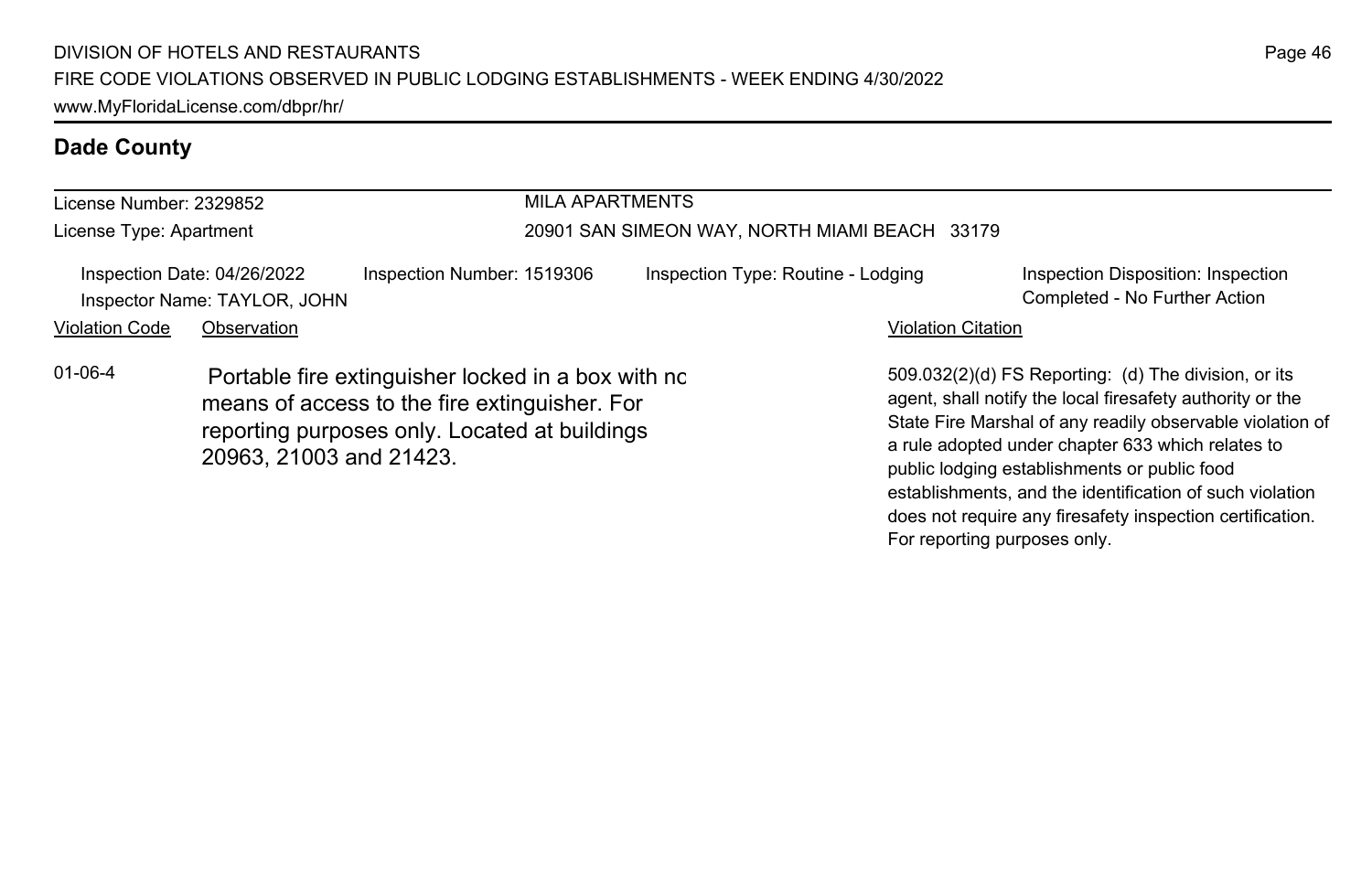| License Number: 2329662 |                                                             |                                                                                                                                                        | WATERFORD AT AVENTURA                      |                           |                                                                                                                                                                                                                                                                                                                                                 |  |
|-------------------------|-------------------------------------------------------------|--------------------------------------------------------------------------------------------------------------------------------------------------------|--------------------------------------------|---------------------------|-------------------------------------------------------------------------------------------------------------------------------------------------------------------------------------------------------------------------------------------------------------------------------------------------------------------------------------------------|--|
| License Type: Apartment |                                                             |                                                                                                                                                        | 19580 W DIXIE HWY, NORTH MIAMI BEACH 33180 |                           |                                                                                                                                                                                                                                                                                                                                                 |  |
|                         | Inspection Date: 04/26/2022<br>Inspector Name: TAYLOR, JOHN | Inspection Number: 1521388                                                                                                                             | Inspection Type: Routine - Lodging         |                           | Inspection Disposition: Warning<br>Issued                                                                                                                                                                                                                                                                                                       |  |
| Violation Code          | Observation                                                 |                                                                                                                                                        |                                            | <b>Violation Citation</b> |                                                                                                                                                                                                                                                                                                                                                 |  |
| $01 - 06 - 4$           |                                                             | Portable fire extinguisher locked in a box with no<br>means of access to the fire extinguisher. For<br>reporting purposes only. Located next to Apt 7. |                                            |                           | 509.032(2)(d) FS Reporting: (d) The division, or its<br>agent, shall notify the local firesafety authority or the<br>State Fire Marshal of any readily observable violation of<br>a rule adopted under chapter 633 which relates to<br>public lodging establishments or public food<br>establishments, and the identification of such violation |  |

does not require any firesafety inspection certification.

For reporting purposes only.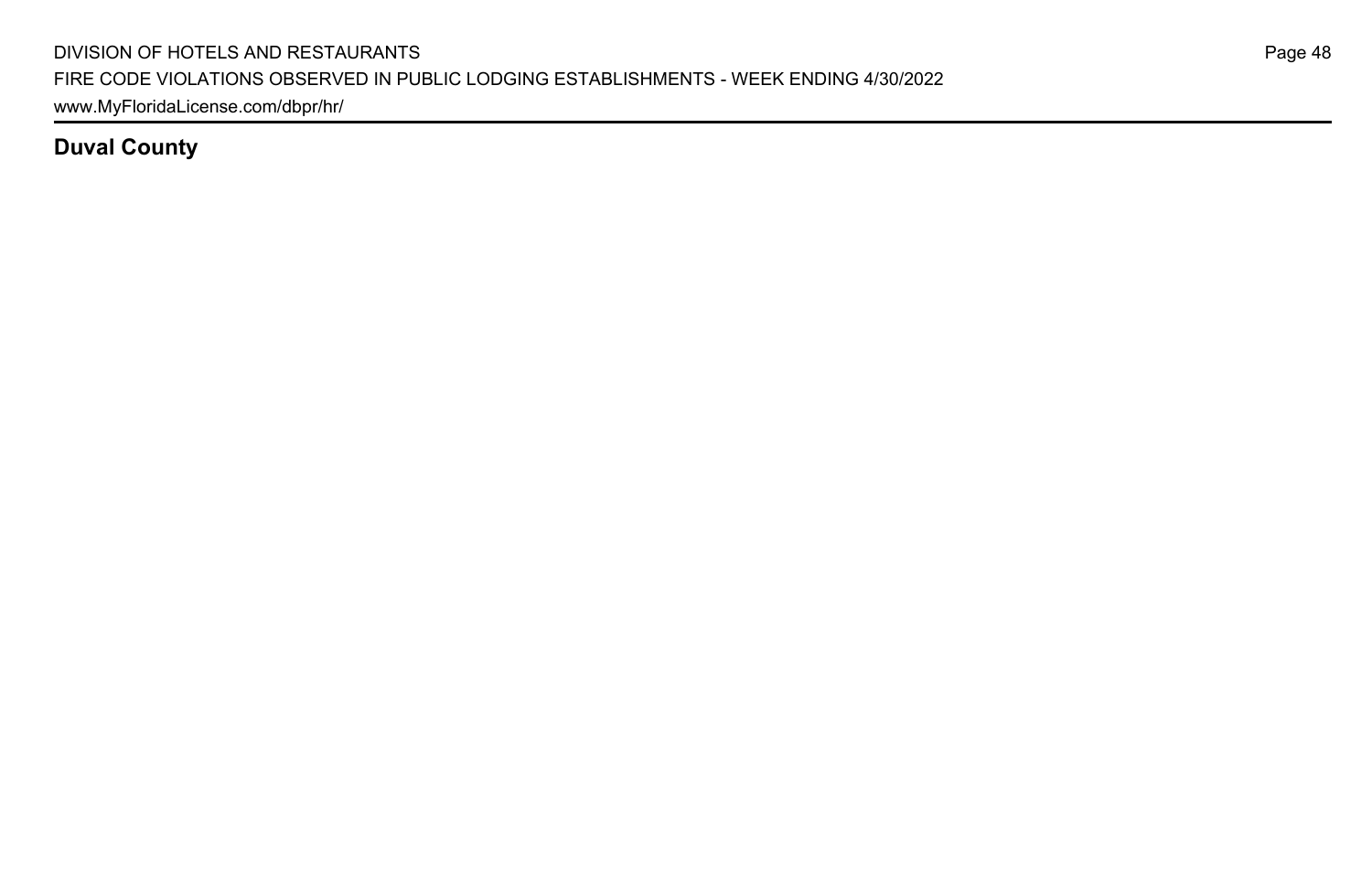License Number: 2608324 License Type: Motel

RED ROOF INN 1063 AIRPORT RD, JACKSONVILLE 32218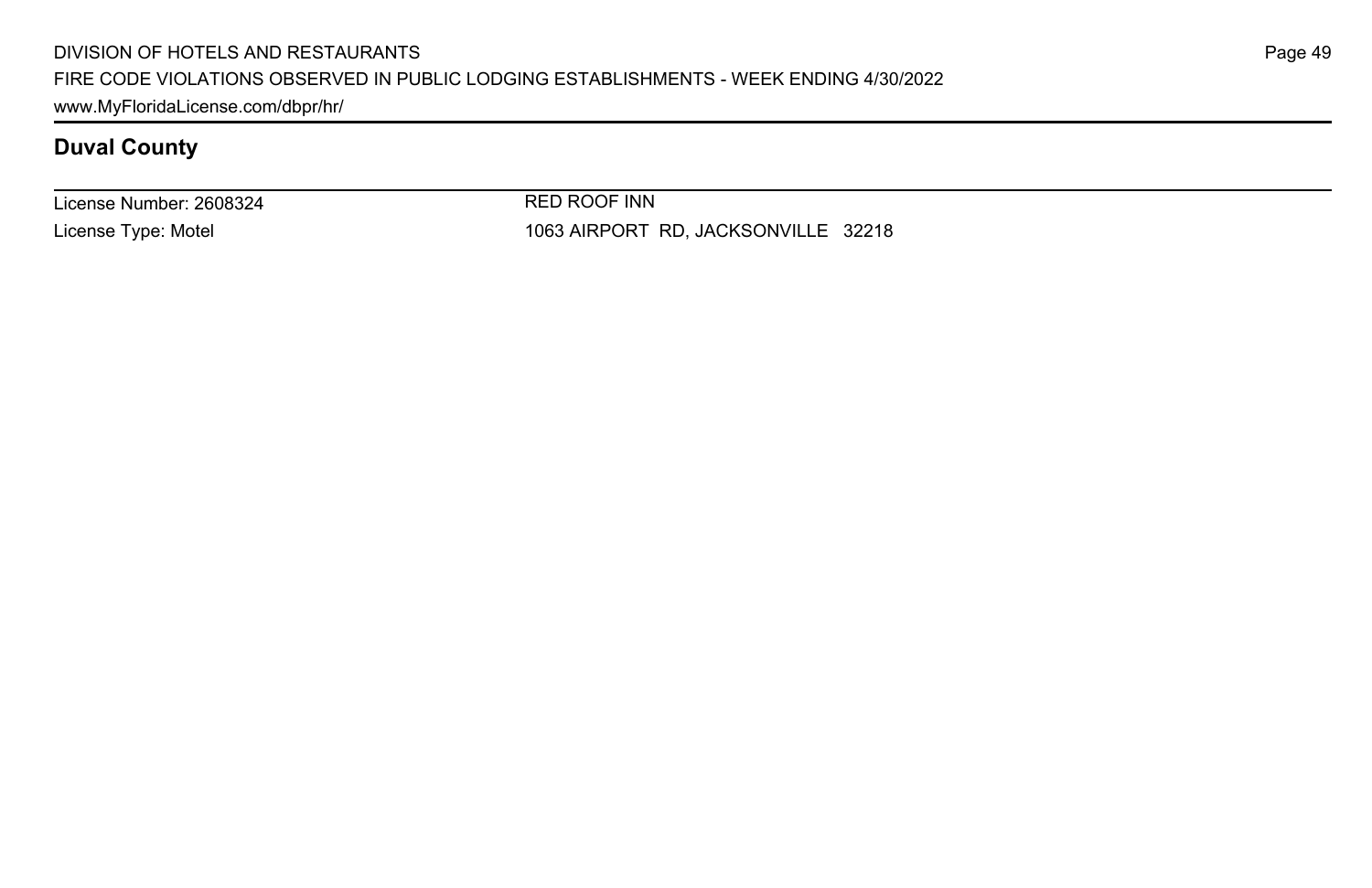Inspection Date: 04/29/2022 Inspection Number: 1221307 Inspection Type: Routine - Lodging Inspection Disposition: Inspection Inspector Name: PERRY, DENNIS Completed - No Further Action

509.032(2)(d) FS Reporting: (d) The division, or its agent, shall notify the local firesafety authority or the State Fire Marshal of any readily observable violation of a rule adopted under chapter 633 which relates to public lodging establishments or public food establishments, and the identification of such violation does not require any firesafety inspection certification. For reporting purposes only.

61C-1.004(10) FAC and 509.032(2)(d) FS Reporting: 61C-1.004(10) The insurance inspector's boiler report is required annually for power boilers and high pressure/high temperature boilers and biannually for low pressure steam or vapor heating boilers. 509.032(2)(d) The division, or its agent, shall notify the local firesafety authority or the State Fire Marshal of any readily observable violation of a rule adopted under chapter 633 which relates to public lodging establishments or public food establishments, and the identification of such violation does not require any firesafety inspection certification. For reporting purposes only.

Violation Code Observation Violation Citation

- 01-03-4 Portable fire extinguisher missing from it's designated location (sign present indicating designated location). For reporting purposes only. Fire extinguisher by lobby near staircase. Person in charge states this extinguisher was used in a recent car fire. New extinguisher is present, but awaiting glass for case. \*\*Corrective Action Taken\*\* \*\*Repeat Violation\*\*
- 08-01-4 Boiler certificate or insurance inspector's boiler report expired. For reporting purposes only. Boiler certification expired 09/20/2021. \*\*Repeat Violation\*\*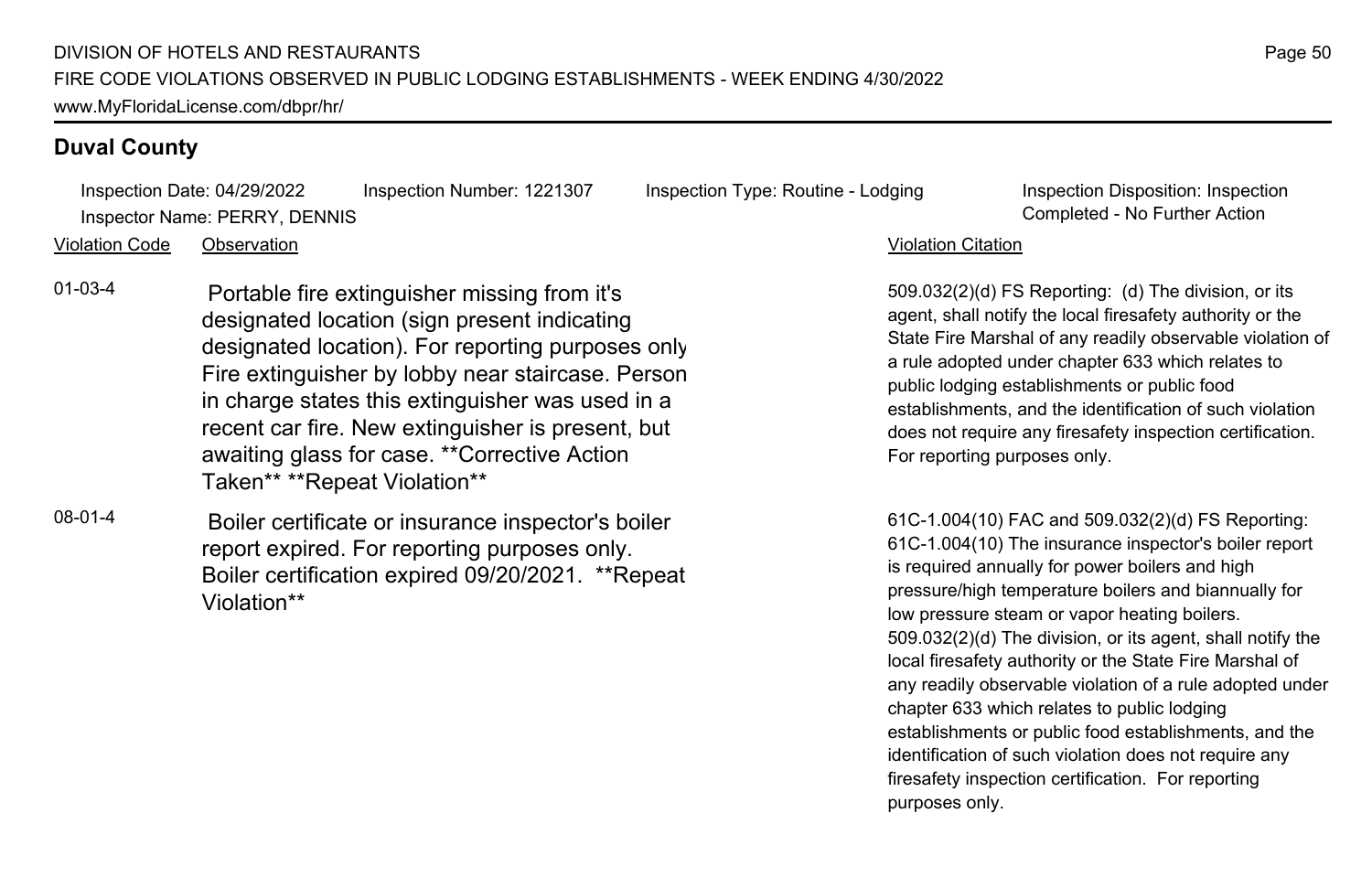| License Number: 2613237 |                                                              |                                                                                                                                             | <b>SPRINGHILL SUITES</b>             |                           |                                                                                                                                                                                                                                                                                                                                                                                                                        |  |
|-------------------------|--------------------------------------------------------------|---------------------------------------------------------------------------------------------------------------------------------------------|--------------------------------------|---------------------------|------------------------------------------------------------------------------------------------------------------------------------------------------------------------------------------------------------------------------------------------------------------------------------------------------------------------------------------------------------------------------------------------------------------------|--|
| License Type: Hotel     |                                                              |                                                                                                                                             | 13550 AIRPORT CT, JACKSONVILLE 32218 |                           |                                                                                                                                                                                                                                                                                                                                                                                                                        |  |
|                         | Inspection Date: 04/29/2022<br>Inspector Name: PERRY, DENNIS | Inspection Number: 1163876                                                                                                                  | Inspection Type: Routine - Lodging   |                           | Inspection Disposition: Warning<br>Issued                                                                                                                                                                                                                                                                                                                                                                              |  |
| <b>Violation Code</b>   | Observation                                                  |                                                                                                                                             |                                      | <b>Violation Citation</b> |                                                                                                                                                                                                                                                                                                                                                                                                                        |  |
| $05-02-5$               | only.<br>detectors. **Warning**                              | Hearing-impaired smoke detector is not<br>functioning when tested. For reporting purposes<br>No one knew how to test hearing impaired smoke |                                      |                           | 509.032(2)(d) FS Reporting: The division, or its agent,<br>shall notify the local firesafety authority or the State<br>Fire Marshal of any readily observable violation of a<br>rule adopted under chapter 633 which relates to public<br>lodging establishments or public food establishments,<br>and the identification of such violation does not require<br>any firesafety inspection certification. For reporting |  |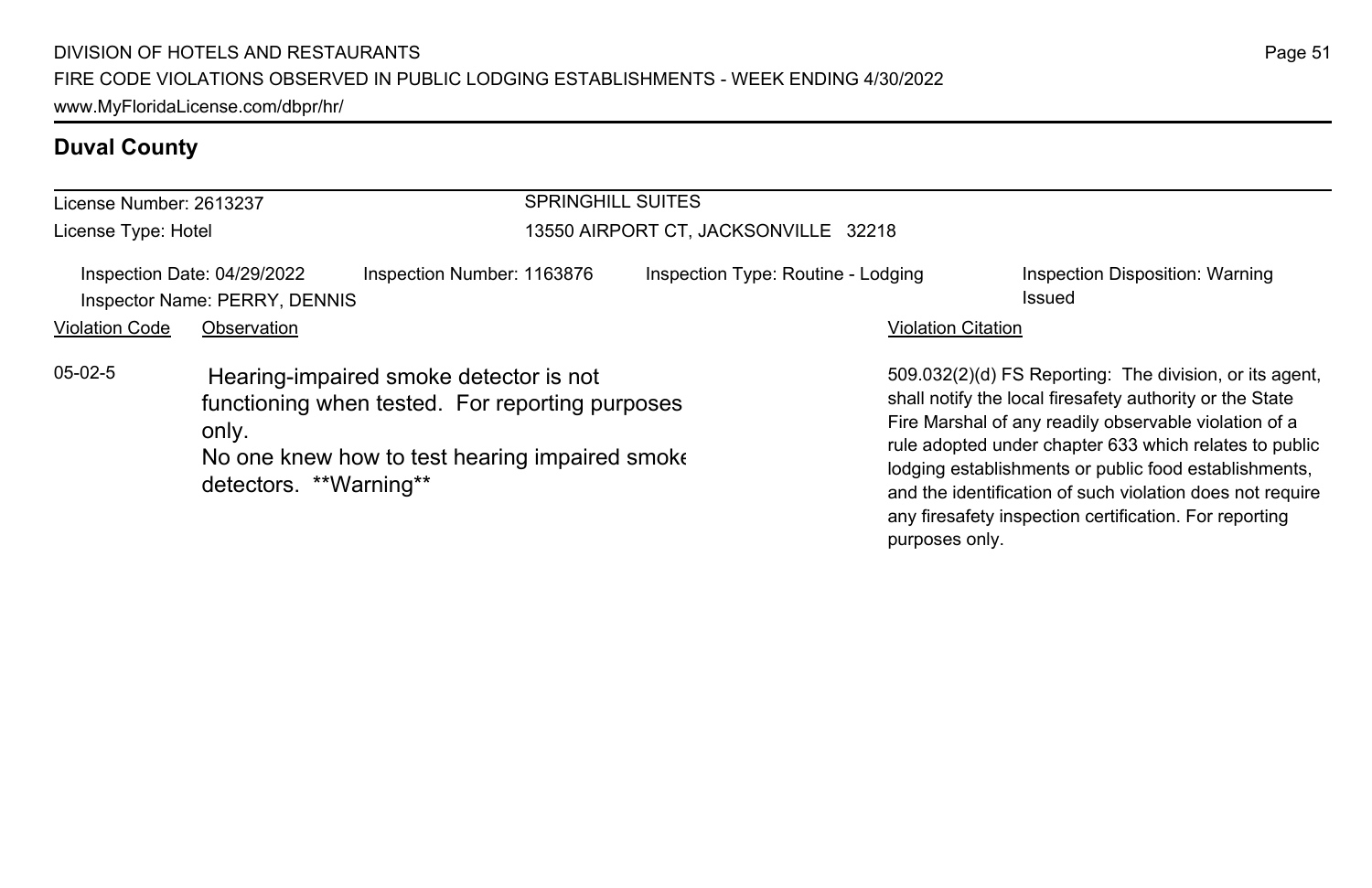### **Escambia County**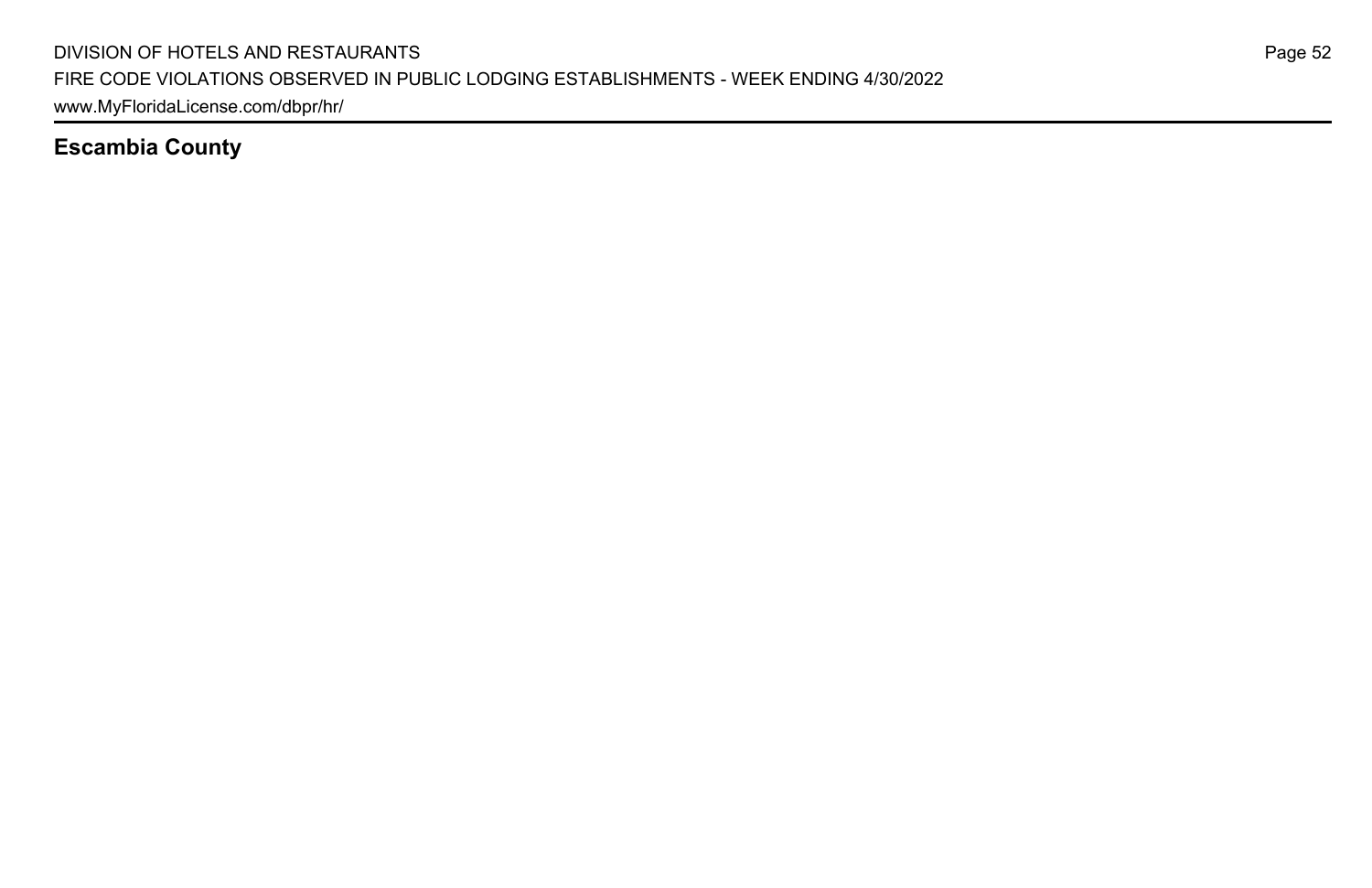### **Escambia County**

License Number: 2705801 License Type: Motel

REGENCY INN

7051 PENSACOLA BLVD, PENSACOLA 32505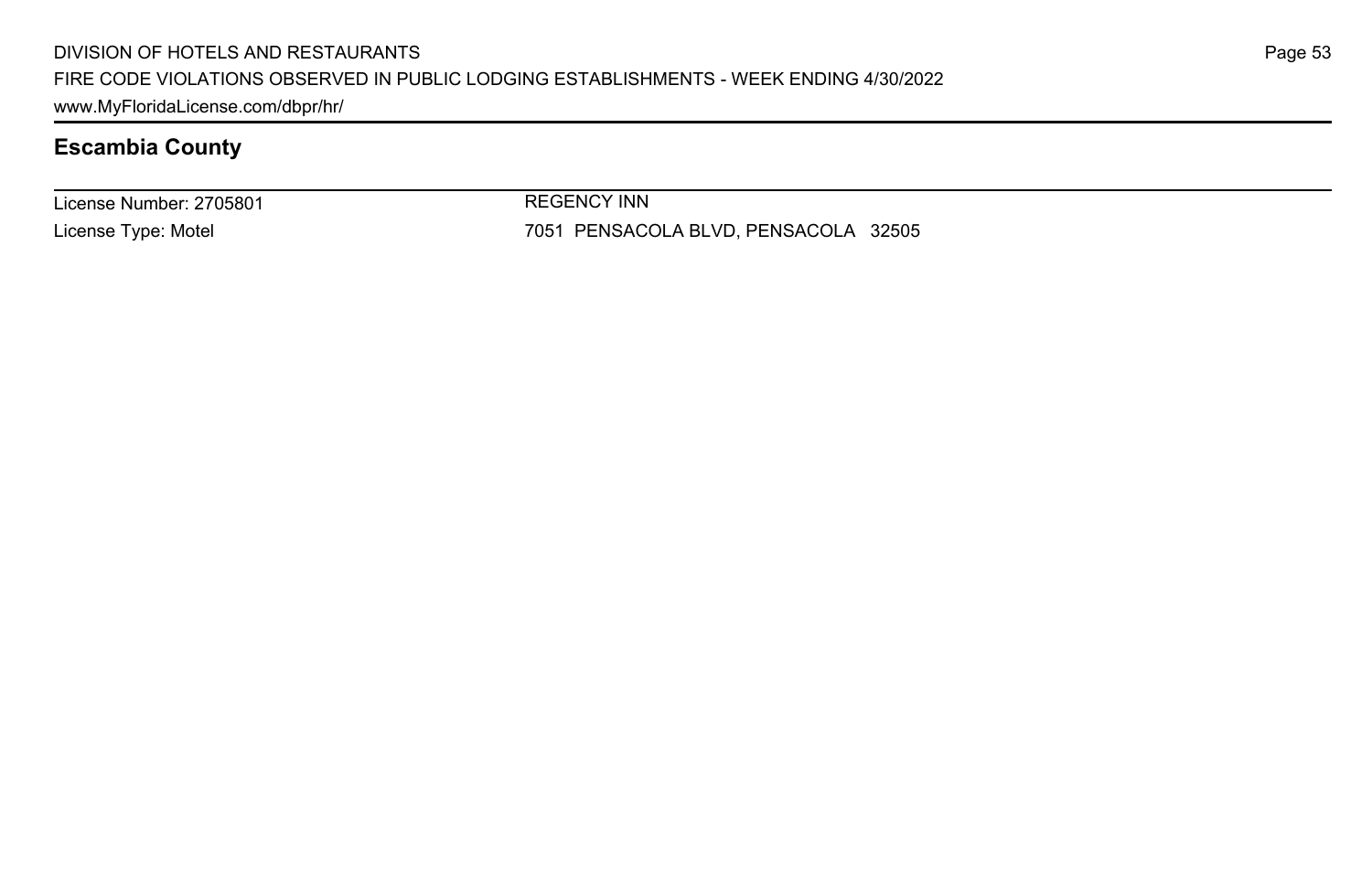### **Escambia County**

Inspection Date: 04/26/2022 Inspection Number: 1221524 Inspection Type: Routine - Lodging Inspection Disposition: Inspection Inspector Name: ALBRITTON, GREGORY Completed - No Further Action

Violation Code Observation Violation Citation

01-02-4 Portable fire extinguisher pressure gauge indicates the extinguisher is in need of recharge. For reporting purposes only. Fire extinguisher between room 235-237.

08-03-4 No boiler certificate or insurance inspector's boiler report available. For reporting purposes only.

509.032(2)(d) FS Reporting: (d) The division, or its agent, shall notify the local firesafety authority or the State Fire Marshal of any readily observable violation of a rule adopted under chapter 633 which relates to public lodging establishments or public food establishments, and the identification of such violation does not require any firesafety inspection certification. For reporting purposes only.

61C-1.004(10) FAC and 509.032(2)(d) FS Reporting: 61C-1.004(10) The insurance inspector's boiler report is required annually for power boilers and high pressure/high temperature boilers and biannually for low pressure steam or vapor heating boilers. 509.032(2)(d) The division, or its agent, shall notify the local firesafety authority or the State Fire Marshal of any readily observable violation of a rule adopted under chapter 633 which relates to public lodging establishments or public food establishments, and the identification of such violation does not require any firesafety inspection certification. For reporting purposes only.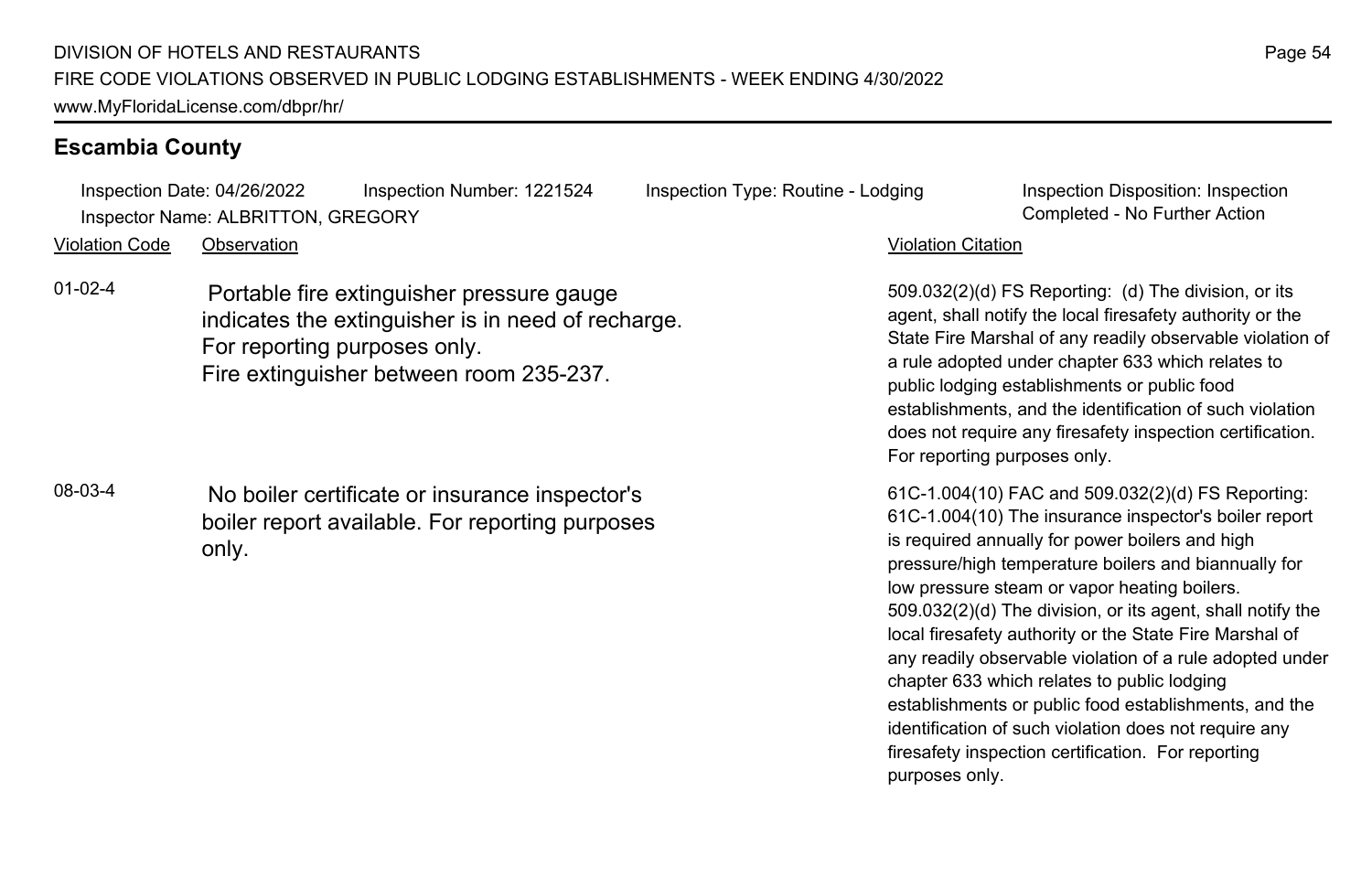### **Gadsden County**

| License Number: 3000003 |                                                               |                                                                                                                                             | <b>HAMPTON INN BY HILTON</b>       |                           |                                                                                                                                                                                                                                                                                                                                                                                                                                                            |  |  |
|-------------------------|---------------------------------------------------------------|---------------------------------------------------------------------------------------------------------------------------------------------|------------------------------------|---------------------------|------------------------------------------------------------------------------------------------------------------------------------------------------------------------------------------------------------------------------------------------------------------------------------------------------------------------------------------------------------------------------------------------------------------------------------------------------------|--|--|
| License Type: Hotel     |                                                               |                                                                                                                                             | 165 SPOONER RD. QUINCY 32351       |                           |                                                                                                                                                                                                                                                                                                                                                                                                                                                            |  |  |
|                         | Inspection Date: 04/26/2022<br>Inspector Name: DAVILA, NELSON | Inspection Number: 1162513                                                                                                                  | Inspection Type: Routine - Lodging |                           | Inspection Disposition: Inspection<br>Completed - No Further Action                                                                                                                                                                                                                                                                                                                                                                                        |  |  |
| <b>Violation Code</b>   | Observation                                                   |                                                                                                                                             |                                    | <b>Violation Citation</b> |                                                                                                                                                                                                                                                                                                                                                                                                                                                            |  |  |
| 08-03-4                 | only.<br>establishment.                                       | No boiler certificate or insurance inspector's<br>boiler report available. For reporting purposes<br>Observed no boiler certificate for the |                                    |                           | 61C-1.004(10) FAC and 509.032(2)(d) FS Reporting:<br>61C-1.004(10) The insurance inspector's boiler report<br>is required annually for power boilers and high<br>pressure/high temperature boilers and biannually for<br>low pressure steam or vapor heating boilers.<br>509.032(2)(d) The division, or its agent, shall notify the<br>local firesafety authority or the State Fire Marshal of<br>any readily observable violation of a rule adopted under |  |  |

chapter 633 which relates to public lodging

purposes only.

establishments or public food establishments, and the identification of such violation does not require any firesafety inspection certification. For reporting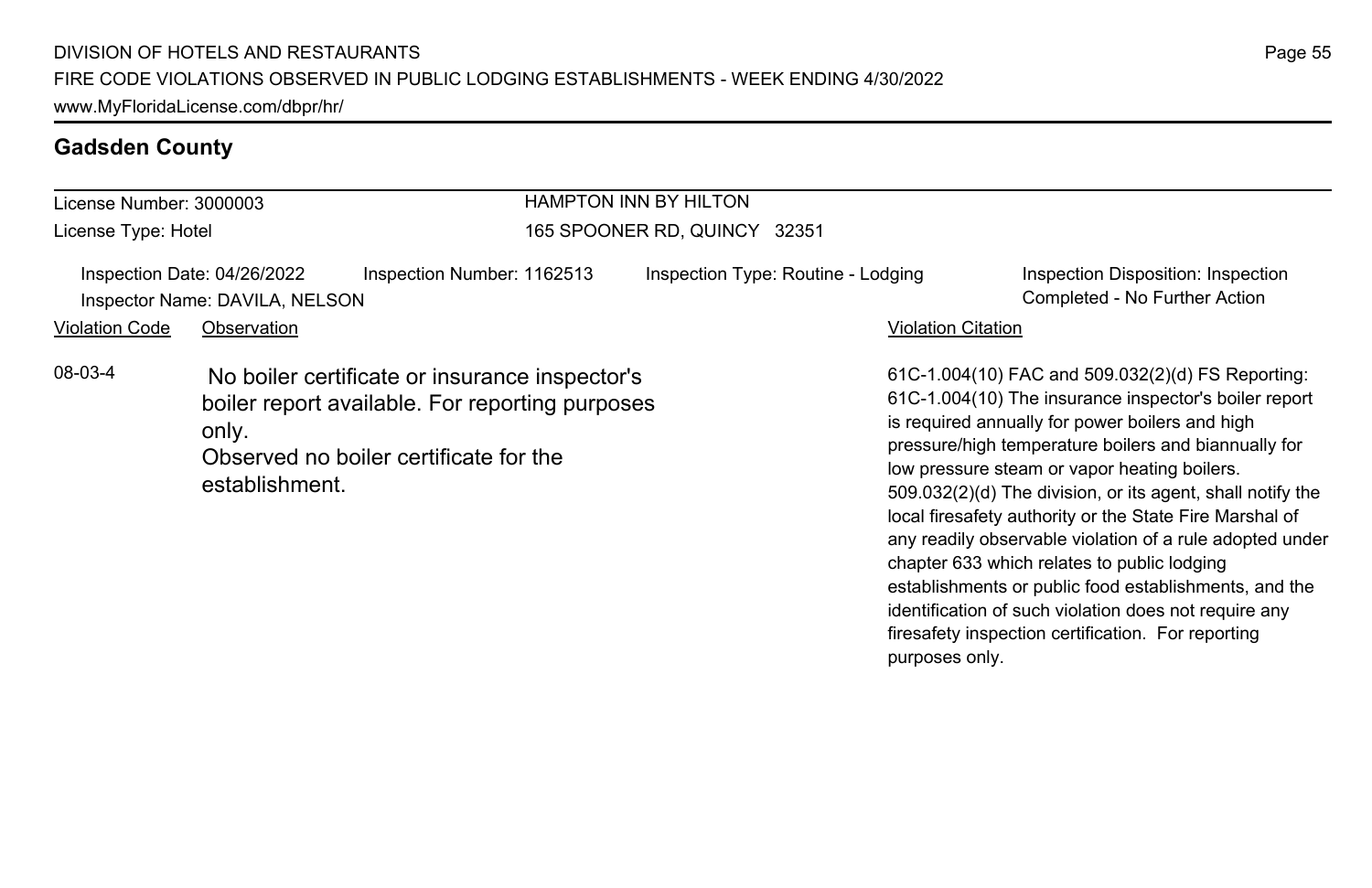| License Number: 3913675 |                                                                | JW MARRIOTT TAMPA WATER STREET                                                    |                                    |                           |                                                                                                                                                                                                                                                                                        |
|-------------------------|----------------------------------------------------------------|-----------------------------------------------------------------------------------|------------------------------------|---------------------------|----------------------------------------------------------------------------------------------------------------------------------------------------------------------------------------------------------------------------------------------------------------------------------------|
| License Type: Hotel     |                                                                | 510 WATER ST, TAMPA 33602                                                         |                                    |                           |                                                                                                                                                                                                                                                                                        |
|                         | Inspection Date: 04/25/2022<br>Inspector Name: EHLERS, MICHAEL | Inspection Number: 1161199                                                        | Inspection Type: Routine - Lodging |                           | Inspection Disposition: Inspection<br>Completed - No Further Action                                                                                                                                                                                                                    |
| <b>Violation Code</b>   | Observation                                                    |                                                                                   |                                    | <b>Violation Citation</b> |                                                                                                                                                                                                                                                                                        |
| 08-04-4                 |                                                                | Boiler certificate not posted in the boiler room.<br>For reporting purposes only. |                                    |                           | 61C-1.004(10) FAC and 509.032(2)(d) FS Reporting:<br>61C-1.004(10) The insurance inspector's boiler report<br>shall be posted in the boiler room. 509.032(2)(d) The<br>division, or its agent, shall notify the local firesafety<br>authority or the State Fire Marshal of any readily |

observable violation of a rule adopted under chapter 633 which relates to public lodging establishments or public food establishments, and the identification of such violation does not require any firesafety inspection certification. For reporting purposes only.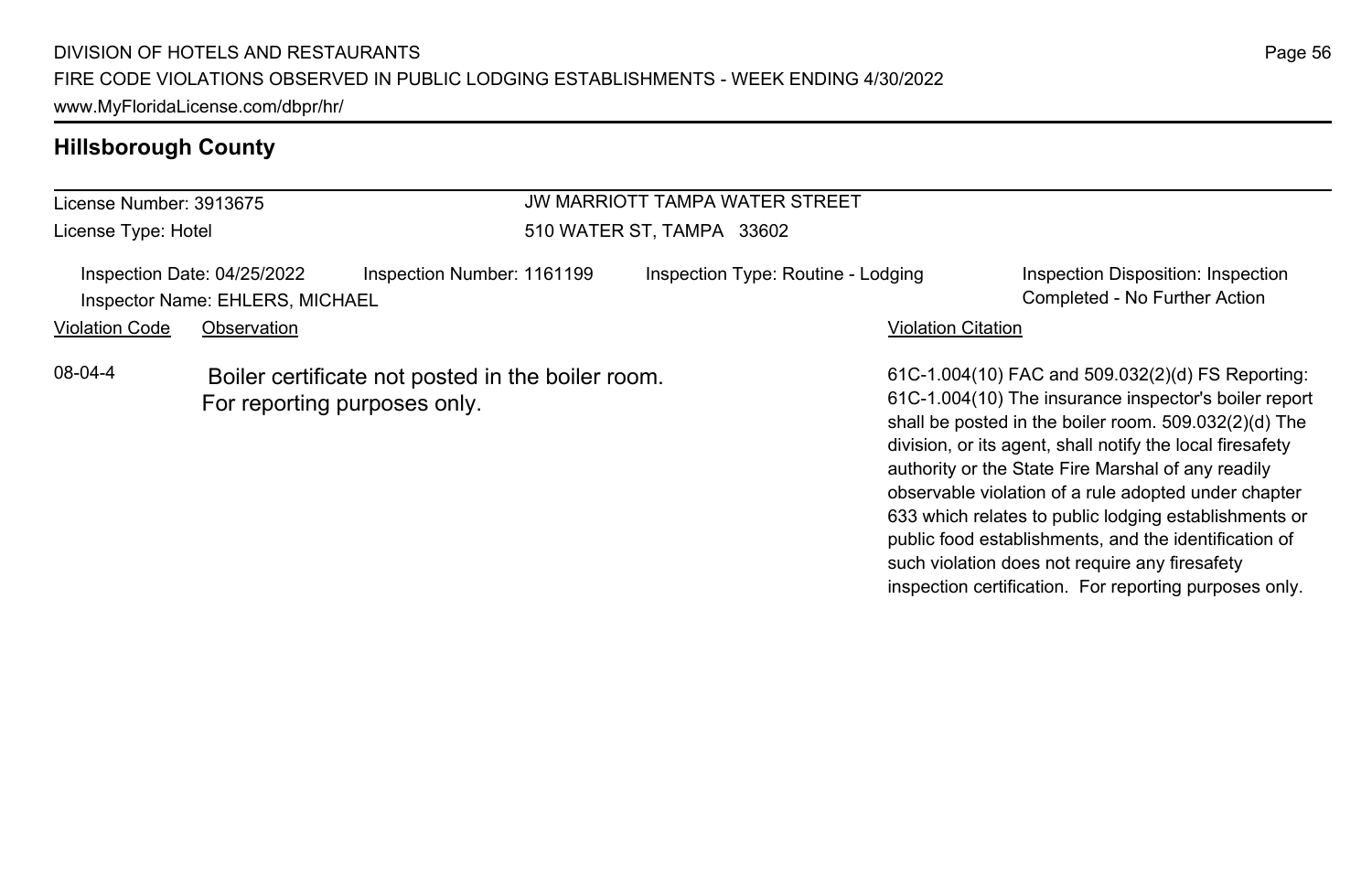| License Number: 3902679 |                                                                  |                                                                                                                            | <b>BUDGET INN EAST</b>          |                                 |                           |                                                                                                                                                                                                                                                                                                                                                                                                |  |
|-------------------------|------------------------------------------------------------------|----------------------------------------------------------------------------------------------------------------------------|---------------------------------|---------------------------------|---------------------------|------------------------------------------------------------------------------------------------------------------------------------------------------------------------------------------------------------------------------------------------------------------------------------------------------------------------------------------------------------------------------------------------|--|
| License Type: Motel     |                                                                  |                                                                                                                            | 4011 E COLUMBUS DR. TAMPA 33605 |                                 |                           |                                                                                                                                                                                                                                                                                                                                                                                                |  |
|                         | Inspection Date: 04/27/2022<br>Inspector Name: MOULDER, BRITTANY | Inspection Number: 1222707                                                                                                 |                                 | Inspection Type: Complaint Full |                           | Inspection Disposition: Warning<br>Issued                                                                                                                                                                                                                                                                                                                                                      |  |
| <b>Violation Code</b>   | Observation                                                      |                                                                                                                            |                                 |                                 | <b>Violation Citation</b> |                                                                                                                                                                                                                                                                                                                                                                                                |  |
| $04 - 02 - 4$           | **Corrected On-Site**                                            | No smoke detector provided in guest room/unit.<br>For reporting purposes only.<br>Observed employee replace smoke detector |                                 |                                 |                           | 509.215(1) and (2) and 509.032(2)(d) FS Reporting:<br>509.215(1) Each quest room shall be equipped with an<br>approved listed single-station smoke detector meeting<br>the minimum requirements of NFPA-74 Standards for<br>the Installation, Maintenance and Use of Household Fire<br>Warning Equipment. (2) The building has smoke<br>detectors in each guest room individually annunciating |  |

Page 57

to a panel at a supervised location. 509.032(2)(d) The division, or its agent, shall notify the local firesafety authority or the State Fire Marshal of any readily observable violation of a rule adopted under chapter 633 which relates to public lodging establishments or public food establishments, and the identification of such violation does not require any firesafety inspection certification. For reporting purposes only.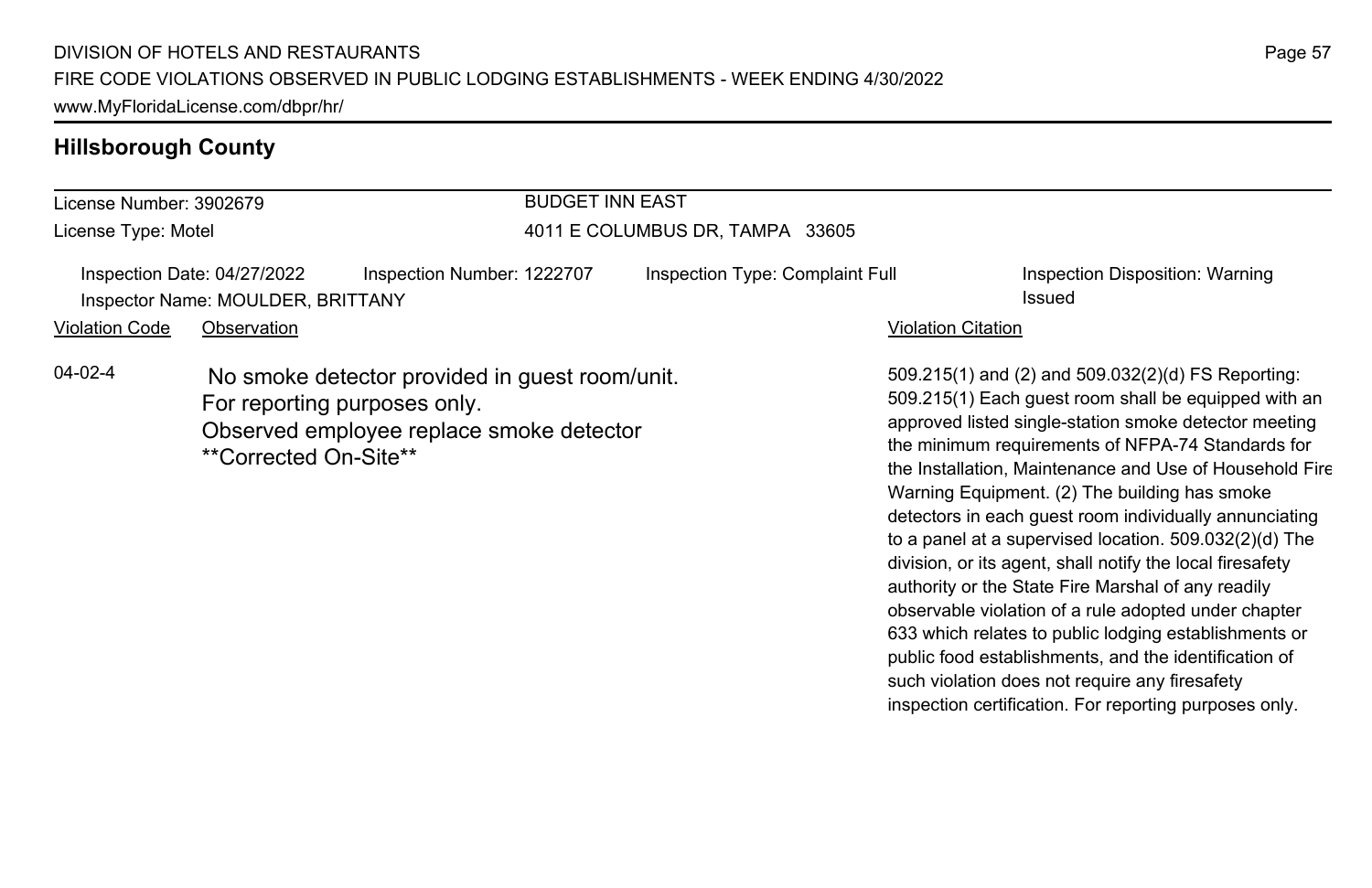| License Number: 3900056 |                                                              |                                                                                                                                                 | <b>GARDEN VIEW MOTEL</b>           |                           |                                                                                                                                                                                                                                                                                                                                                 |  |  |
|-------------------------|--------------------------------------------------------------|-------------------------------------------------------------------------------------------------------------------------------------------------|------------------------------------|---------------------------|-------------------------------------------------------------------------------------------------------------------------------------------------------------------------------------------------------------------------------------------------------------------------------------------------------------------------------------------------|--|--|
| License Type: Motel     |                                                              |                                                                                                                                                 | 2500 E BUSCH BLVD, TAMPA 336128412 |                           |                                                                                                                                                                                                                                                                                                                                                 |  |  |
|                         | Inspection Date: 05/02/2022<br>Inspector Name: CESAR, RACHEL | Inspection Number: 1217511                                                                                                                      | Inspection Type: Routine - Lodging |                           | Inspection Disposition: Inspection<br>Completed - No Further Action                                                                                                                                                                                                                                                                             |  |  |
| <b>Violation Code</b>   | Observation                                                  |                                                                                                                                                 |                                    | <b>Violation Citation</b> |                                                                                                                                                                                                                                                                                                                                                 |  |  |
| $01 - 05 - 4$           | 132.                                                         | Portable fire extinguisher obstructed/not<br>accessible. For reporting purposes only. Hammer<br>missing from Fire extinguisher box outside room |                                    |                           | 509.032(2)(d) FS Reporting: (d) The division, or its<br>agent, shall notify the local firesafety authority or the<br>State Fire Marshal of any readily observable violation of<br>a rule adopted under chapter 633 which relates to<br>public lodging establishments or public food<br>establishments, and the identification of such violation |  |  |

does not require any firesafety inspection certification.

For reporting purposes only.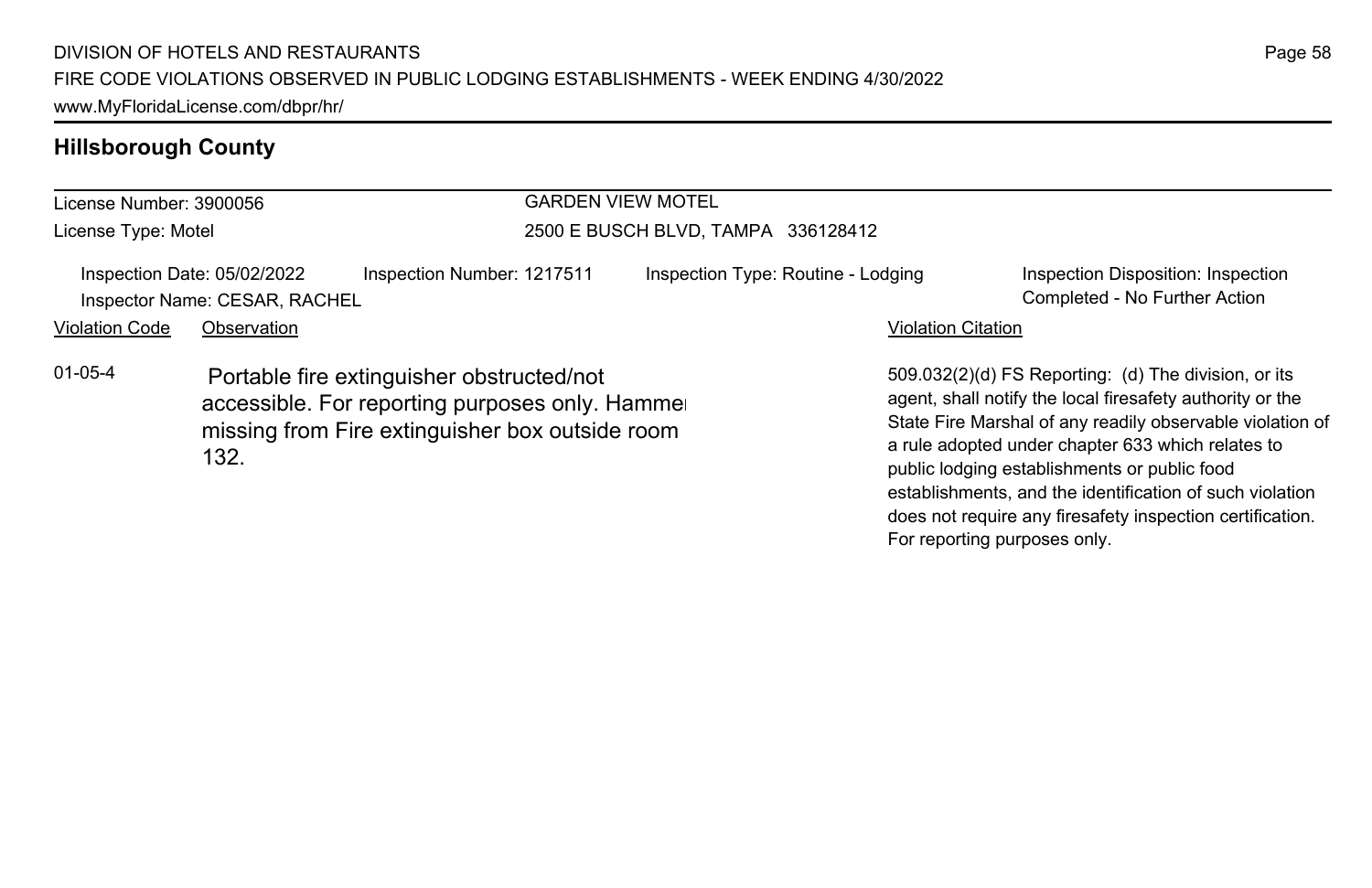License Number: 3911434 License Type: Hotel

FAIRFIELD INN & SUITES BY MARRIOTT 10150 PALM RIVER RD, TAMPA 33619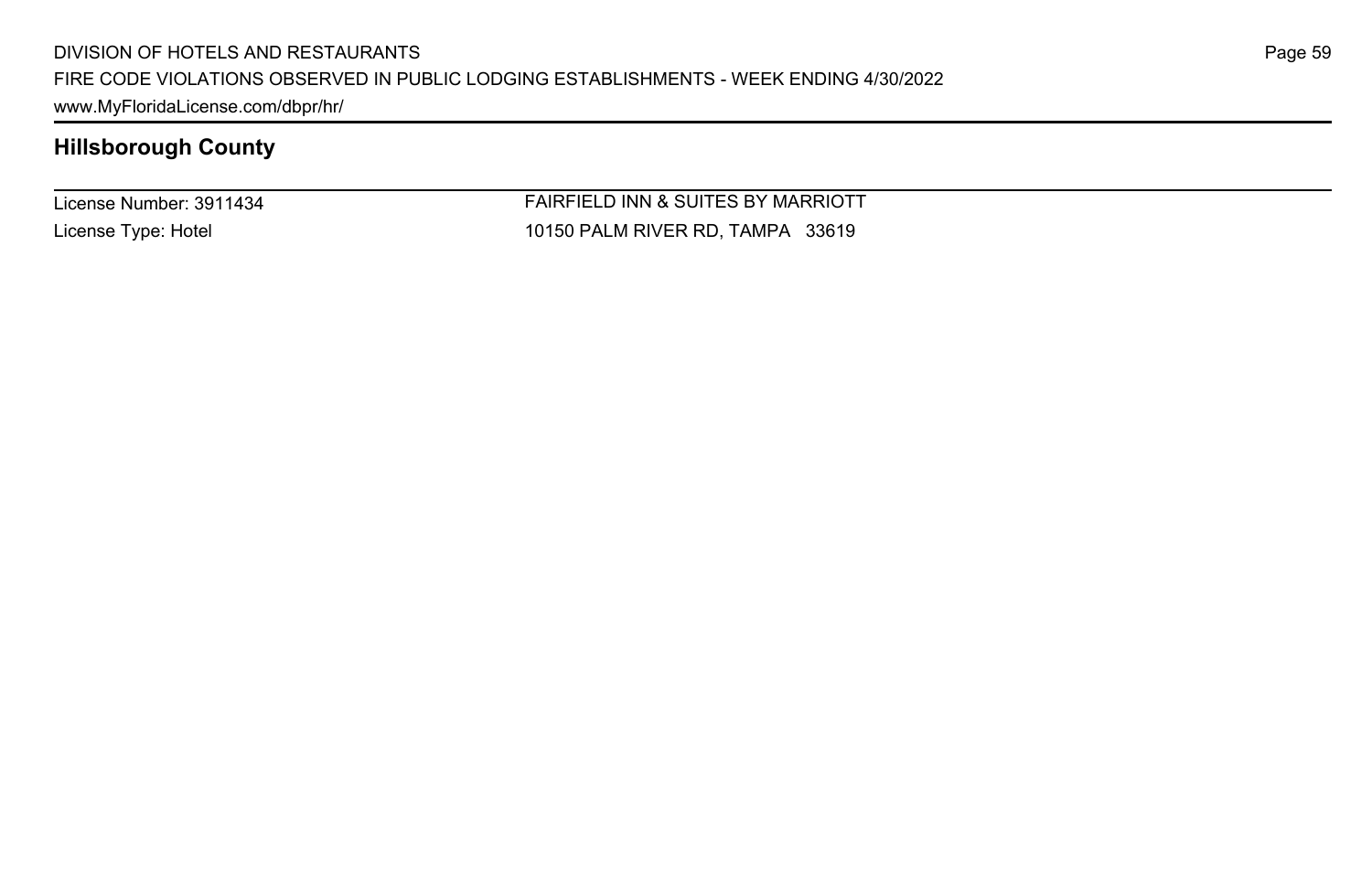Inspection Date: 04/28/2022 Inspection Number: 1161050 Inspection Type: Routine - Lodging Inspection Disposition: Call Back -Inspector Name: MOULDER, BRITTANY Complied

Violation Code Observation Violation Citation

08-03-4 - From initial inspection : No boiler certificate or insurance inspector's boiler report available. For reporting purposes only. Boiler 122068 - From follow-up inspection 2022-04-28: Observed no boiler certification \*\*Time Extended\*\*

08-04-4 - From initial inspection : Boiler certificate not posted in the boiler room. For reporting purposes only. - From follow-up inspection 2022-04-28: Observed no boiler certificate \*\*Time Extended\*\*

61C-1.004(10) FAC and 509.032(2)(d) FS Reporting: 61C-1.004(10) The insurance inspector's boiler report is required annually for power boilers and high pressure/high temperature boilers and biannually for low pressure steam or vapor heating boilers. 509.032(2)(d) The division, or its agent, shall notify the local firesafety authority or the State Fire Marshal of any readily observable violation of a rule adopted under chapter 633 which relates to public lodging establishments or public food establishments, and the identification of such violation does not require any firesafety inspection certification. For reporting purposes only.

61C-1.004(10) FAC and 509.032(2)(d) FS Reporting: 61C-1.004(10) The insurance inspector's boiler report shall be posted in the boiler room. 509.032(2)(d) The division, or its agent, shall notify the local firesafety authority or the State Fire Marshal of any readily observable violation of a rule adopted under chapter 633 which relates to public lodging establishments or public food establishments, and the identification of such violation does not require any firesafety inspection certification. For reporting purposes only.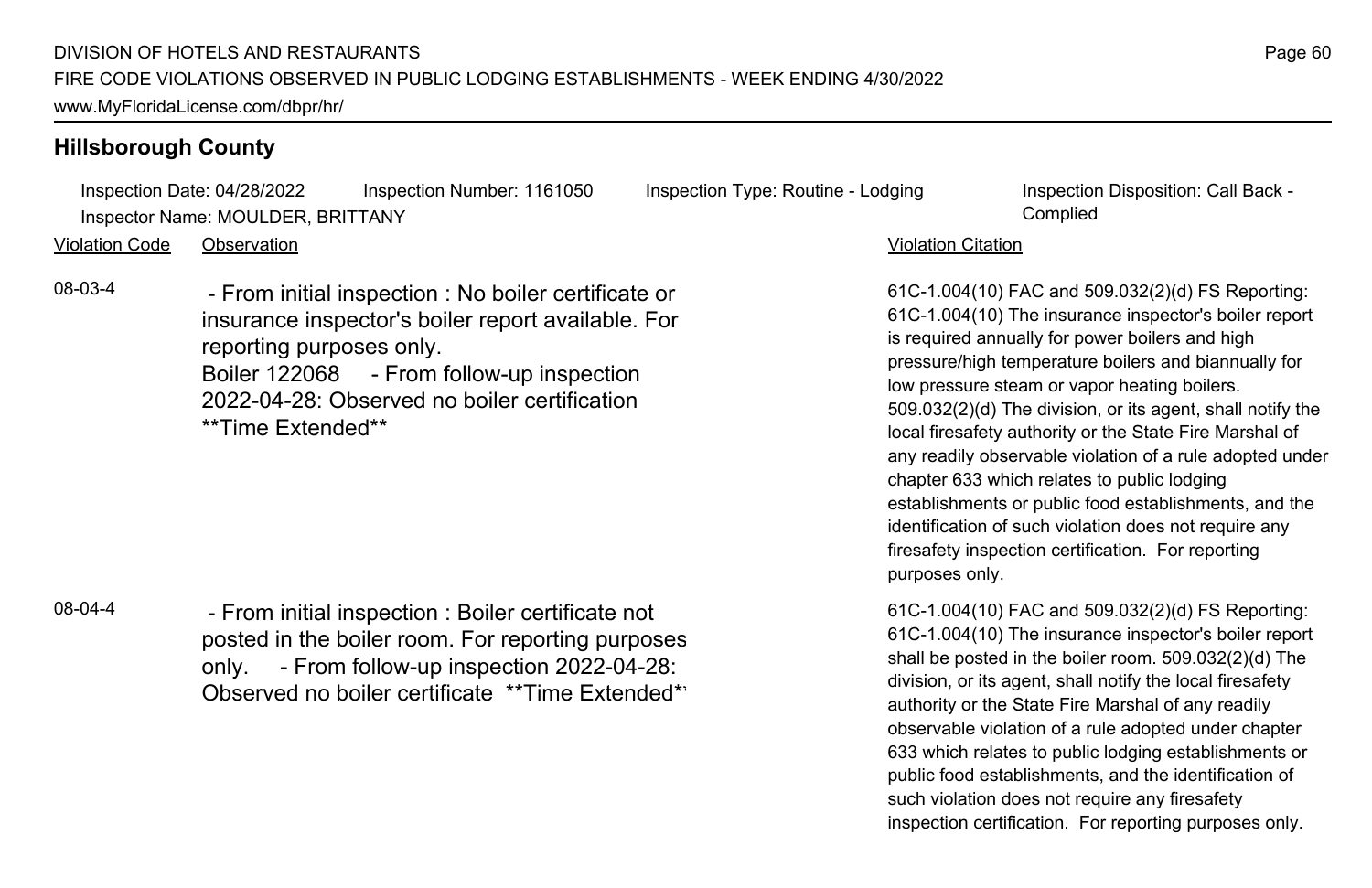License Number: 3913720 License Type: Apartment

8014 TOMMY COURT APARTMENTS 8014 TOMMY CT, TAMPA 33619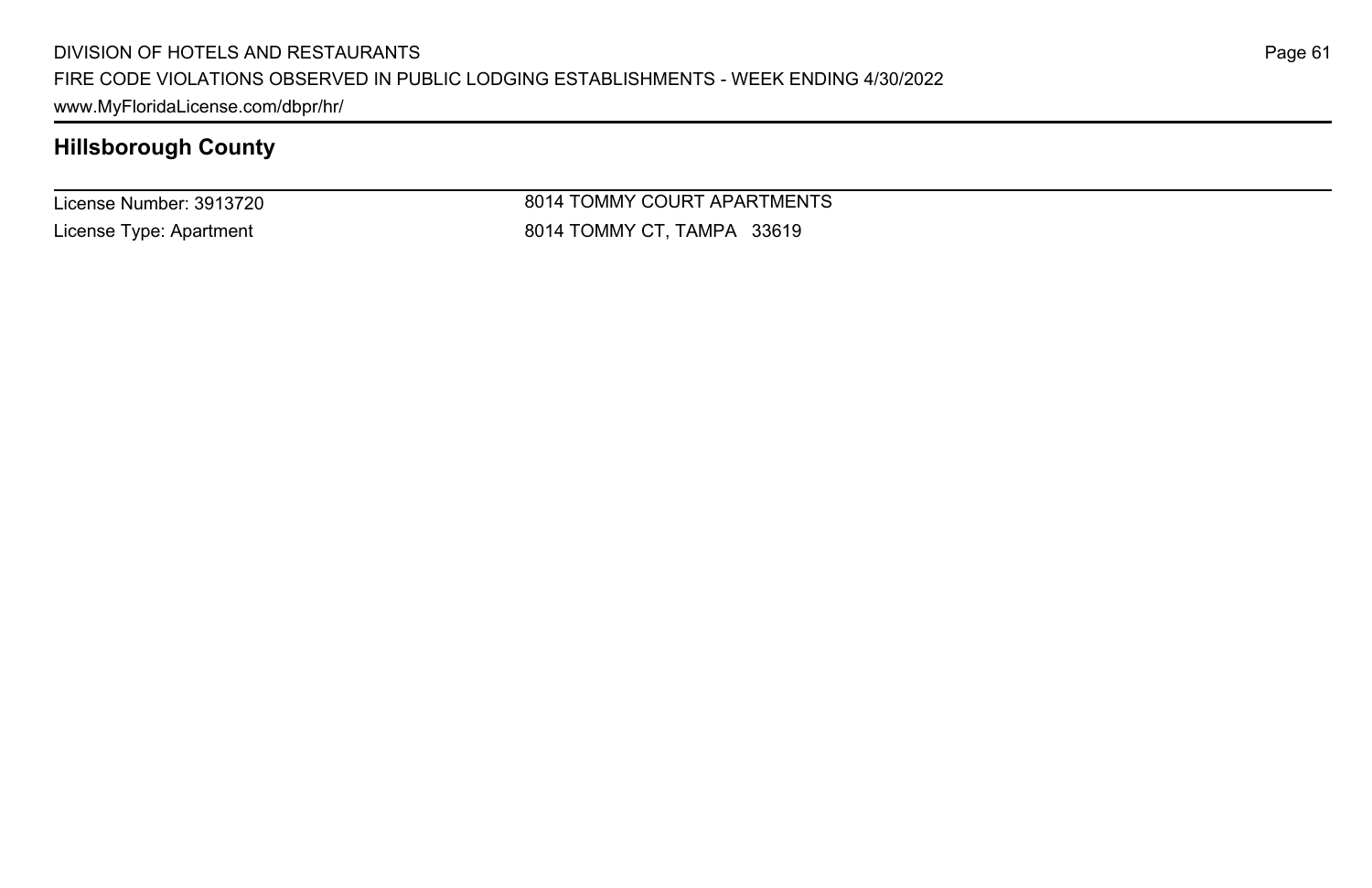Inspection Date: 04/28/2022 Inspection Number: 1534844 Inspection Type: Complaint Full Inspection Disposition: Call Back - Inspector Name: MOULDER, BRITTANY Admin. complaint recommended

Violation Code Observation Violation Citation

01-03-4 - From initial inspection : Portable fire extinguisher missing from it's designated location (sign present indicating designated location). For reporting purposes only. Building 8001 - From follow-up inspection 2022-04-28: Building 8001 \*\*Admin Complaint\*\*

01-03-4 - From initial inspection : Observed: Portable fire extinguisher missing from it's designated location (sign present indicating designated location). For reporting purposes only. Building 8001 Priority: Reporting - From follow-up inspection 2022-04-11: \*\*Time Extended\*\* - From follow-up inspection 2022-04-28: Observed: Portable fire extinguisher missing from it's designated location (sign present indicating designated location) ,Building 8001 \*\*Admin Complaint\*\*

509.032(2)(d) FS Reporting: (d) The division, or its agent, shall notify the local firesafety authority or the State Fire Marshal of any readily observable violation of a rule adopted under chapter 633 which relates to public lodging establishments or public food establishments, and the identification of such violation does not require any firesafety inspection certification. For reporting purposes only.

509.032(2)(d) FS Reporting: (d) The division, or its agent, shall notify the local firesafety authority or the State Fire Marshal of any readily observable violation of a rule adopted under chapter 633 which relates to public lodging establishments or public food establishments, and the identification of such violation does not require any firesafety inspection certification. For reporting purposes only.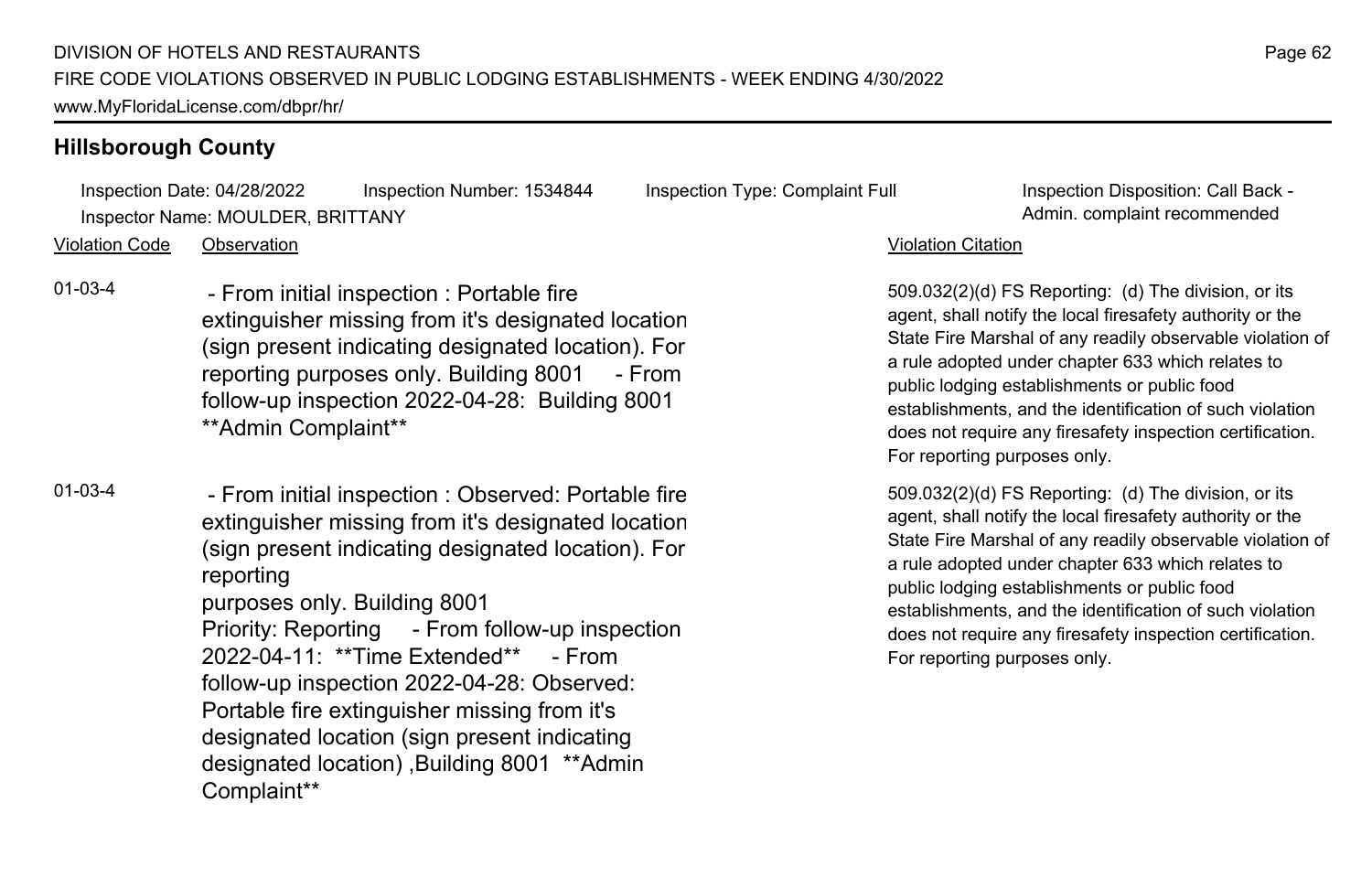07-01-4 - From initial inspection : Observed: Damaged electrical wire(s). For reporting purposes only. Electric panel meter by building 1029, handing of the walls. Priority: Reporting - From follow-up inspection 2022-04-11: \*\*Time Extended\*\* - From follow-up inspection 2022-04-28: building 1029, handing off the walls. \*\*Admin Complaint\*\*

07-01-4 - From initial inspection : Damaged electrical wire(s). For reporting purposes only. Electric panel meter by building 1029, handing off the walls - From follow-up inspection 2022-04-28: Electric panel meter by building 1029, handing of the walls \*\*Admin Complaint\*\*

509.032(2)(d) FS Reporting: (d) The division, or its agent, shall notify the local firesafety authority or the State Fire Marshal of any readily observable violation of a rule adopted under chapter 633 which relates to public lodging establishments or public food establishments, and the identification of such violation does not require any firesafety inspection certification. For reporting purposes only.

509.032(2)(d) FS Reporting: (d) The division, or its agent, shall notify the local firesafety authority or the State Fire Marshal of any readily observable violation of a rule adopted under chapter 633 which relates to public lodging establishments or public food establishments, and the identification of such violation does not require any firesafety inspection certification. For reporting purposes only.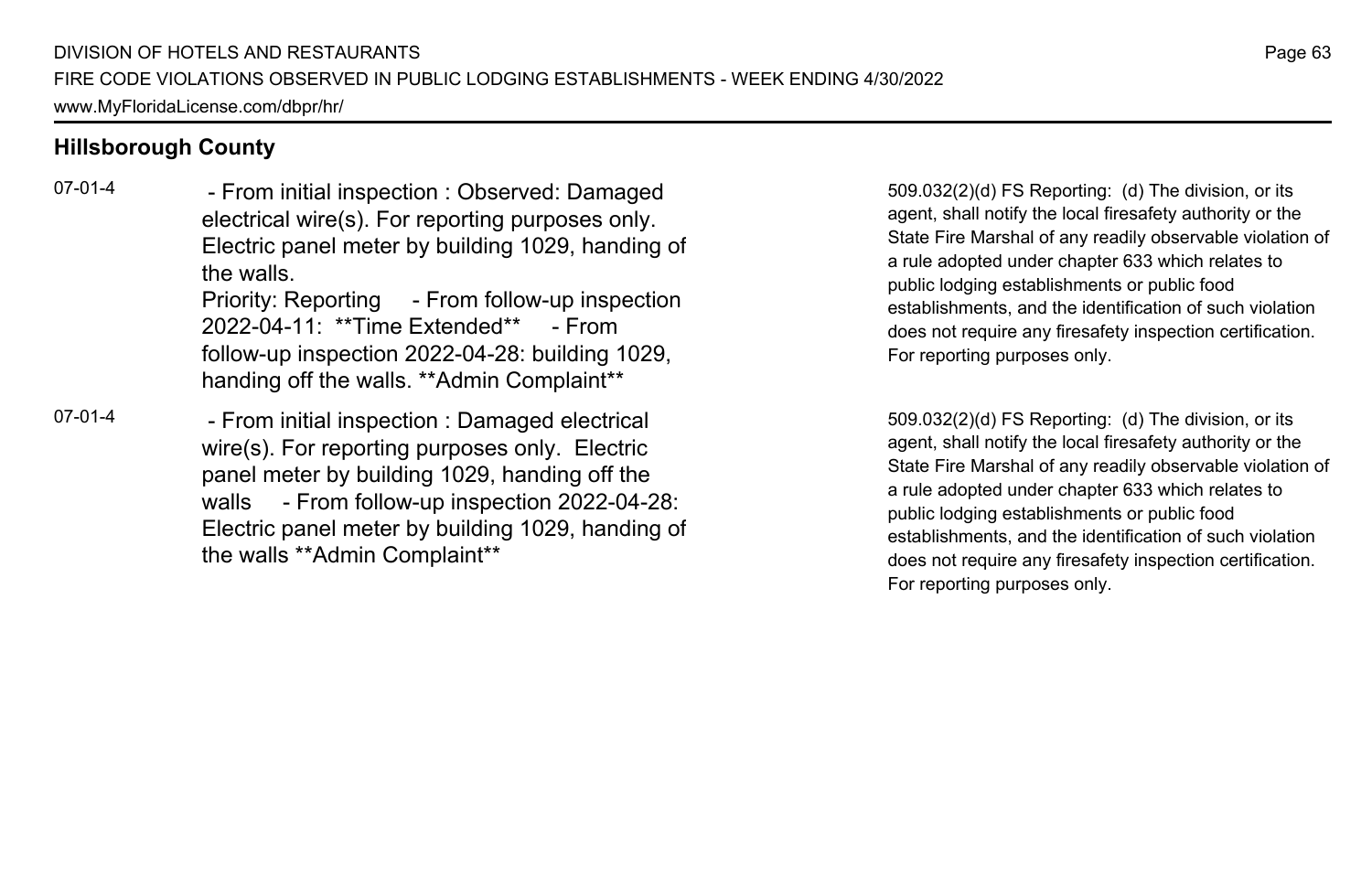#### **Lee County**

| License Number: 4600002 |                                                                                                                                                                    |                                 | GASPARILLA INN & #46 #47 & #59     |                                                                                                                                                                                                                                                                                                                                     |                                                                     |  |
|-------------------------|--------------------------------------------------------------------------------------------------------------------------------------------------------------------|---------------------------------|------------------------------------|-------------------------------------------------------------------------------------------------------------------------------------------------------------------------------------------------------------------------------------------------------------------------------------------------------------------------------------|---------------------------------------------------------------------|--|
| License Type: Hotel     |                                                                                                                                                                    | PALM AVE, BOCA GRANDE 339219999 |                                    |                                                                                                                                                                                                                                                                                                                                     |                                                                     |  |
|                         | Inspection Date: 04/30/2022<br>Inspector Name: SAYED, MOHAMMED                                                                                                     | Inspection Number: 1164199      | Inspection Type: Routine - Lodging |                                                                                                                                                                                                                                                                                                                                     | Inspection Disposition: Inspection<br>Completed - No Further Action |  |
| <b>Violation Code</b>   | Observation                                                                                                                                                        |                                 |                                    | <b>Violation Citation</b>                                                                                                                                                                                                                                                                                                           |                                                                     |  |
| $08-01-4$               | Boiler certificate or insurance inspector's boiler<br>report expired. For reporting purposes only.<br>Jurisdiction Number: 133673. Expiration Date:<br>05/16/2020. |                                 |                                    | 61C-1.004(10) FAC and 509.032(2)(d) FS Reporting:<br>61C-1.004(10) The insurance inspector's boiler report<br>is required annually for power boilers and high<br>pressure/high temperature boilers and biannually for<br>low pressure steam or vapor heating boilers.<br>509.032(2)(d) The division, or its agent, shall notify the |                                                                     |  |

local firesafety authority or the State Fire Marshal of any readily observable violation of a rule adopted under

establishments or public food establishments, and the identification of such violation does not require any firesafety inspection certification. For reporting

chapter 633 which relates to public lodging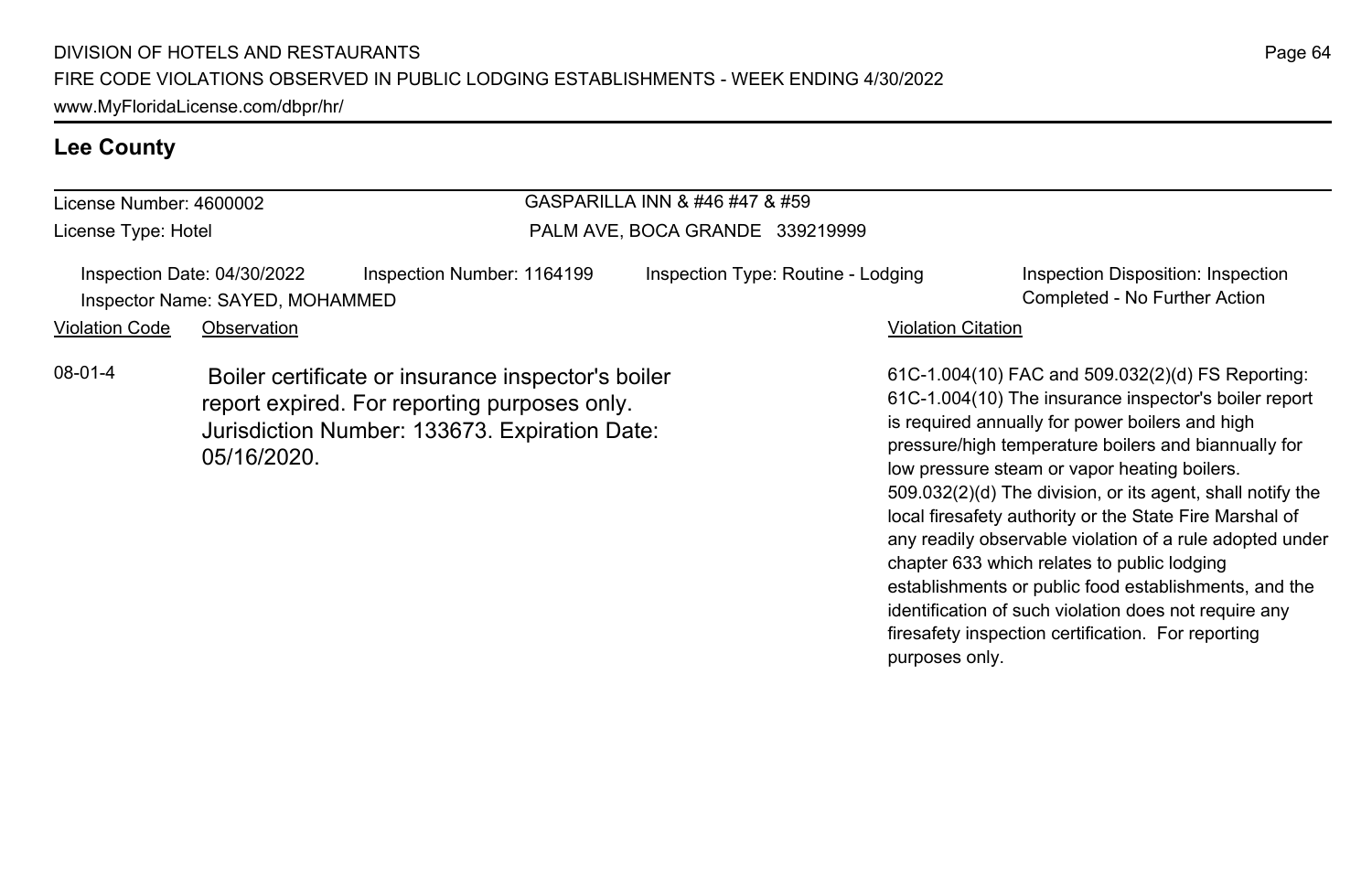### **Manatee County**

| License Number: 5102928                                         |                                                                                                                                                                                                                         | <b>M*STAR BRADENTON</b>       |                                    |                           |                                                                                                                                                                                                                                                                                                                                                              |
|-----------------------------------------------------------------|-------------------------------------------------------------------------------------------------------------------------------------------------------------------------------------------------------------------------|-------------------------------|------------------------------------|---------------------------|--------------------------------------------------------------------------------------------------------------------------------------------------------------------------------------------------------------------------------------------------------------------------------------------------------------------------------------------------------------|
| License Type: Motel                                             |                                                                                                                                                                                                                         | 6511 14 ST W, BRADENTON 34207 |                                    |                           |                                                                                                                                                                                                                                                                                                                                                              |
| Inspection Date: 04/26/2022<br>Inspector Name: CATTLEY, RAYMOND |                                                                                                                                                                                                                         | Inspection Number: 1217261    | Inspection Type: Routine - Lodging |                           | Inspection Disposition: Call Back -<br>Extension given, pending                                                                                                                                                                                                                                                                                              |
| <b>Violation Code</b>                                           | Observation                                                                                                                                                                                                             |                               |                                    | <b>Violation Citation</b> |                                                                                                                                                                                                                                                                                                                                                              |
| $04 - 01 - 4$                                                   | - From initial inspection : Trouble/alarm light<br>illuminated on the fire alarm control panel. For<br>reporting purposes only. - From follow-up<br>inspection 2022-04-26: Observed system silence<br>**Time Extended** |                               |                                    |                           | 509.032(2)(d) FS Reporting: The division, or its agent,<br>shall notify the local firesafety authority or the State<br>Fire Marshal of any readily observable violation of a<br>rule adopted under chapter 633 which relates to public<br>lodging establishments or public food establishments,<br>and the identification of quab violation does not require |

Page 65

and the identification of such violation does not require any firesafety inspection certification. For reporting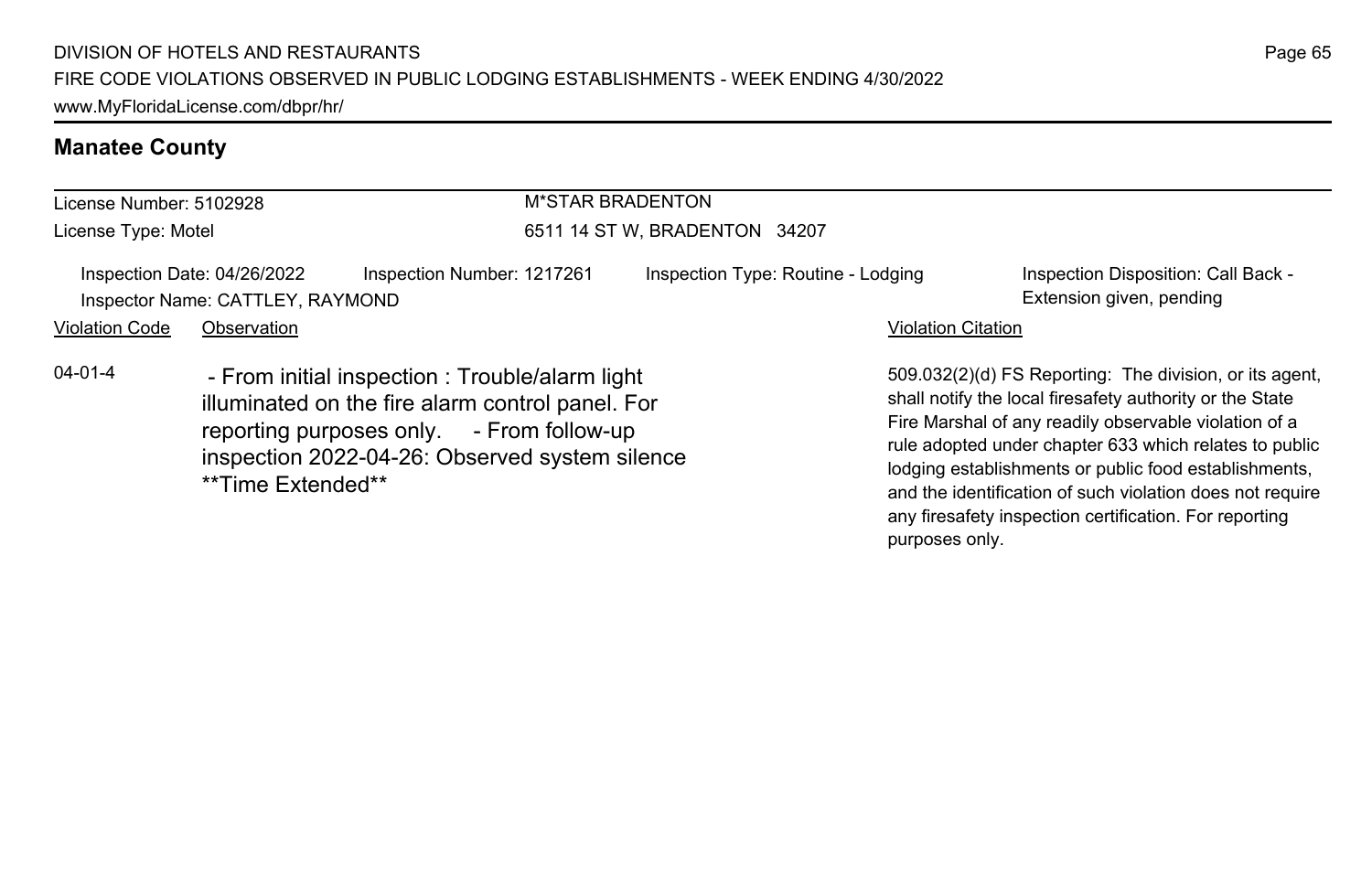### **Monroe County**

| License Number: 5400201                                          |                                                                                   |                            | PIER HOUSE                         |                                                                                                                                                                                                                                                                                                                                                |  |  |
|------------------------------------------------------------------|-----------------------------------------------------------------------------------|----------------------------|------------------------------------|------------------------------------------------------------------------------------------------------------------------------------------------------------------------------------------------------------------------------------------------------------------------------------------------------------------------------------------------|--|--|
| License Type: Motel                                              |                                                                                   | I DUVAL ST. KEY WEST 33040 |                                    |                                                                                                                                                                                                                                                                                                                                                |  |  |
| Inspection Date: 04/26/2022<br>Inspector Name: LEIDECKER, EDILMA |                                                                                   | Inspection Number: 1219835 | Inspection Type: Routine - Lodging | Inspection Disposition: Inspection<br>Completed - No Further Action                                                                                                                                                                                                                                                                            |  |  |
| <b>Violation Code</b>                                            | Observation                                                                       |                            |                                    | <b>Violation Citation</b>                                                                                                                                                                                                                                                                                                                      |  |  |
| 08-04-4                                                          | Boiler certificate not posted in the boiler room.<br>For reporting purposes only. |                            |                                    | 61C-1.004(10) FAC and 509.032(2)(d) FS Reporting:<br>61C-1.004(10) The insurance inspector's boiler report<br>shall be posted in the boiler room. 509.032(2)(d) The<br>division, or its agent, shall notify the local firesafety<br>authority or the State Fire Marshal of any readily<br>observable violation of a rule adopted under chapter |  |  |

Page 66

633 which relates to public lodging establishments or public food establishments, and the identification of such violation does not require any firesafety inspection certification. For reporting purposes only.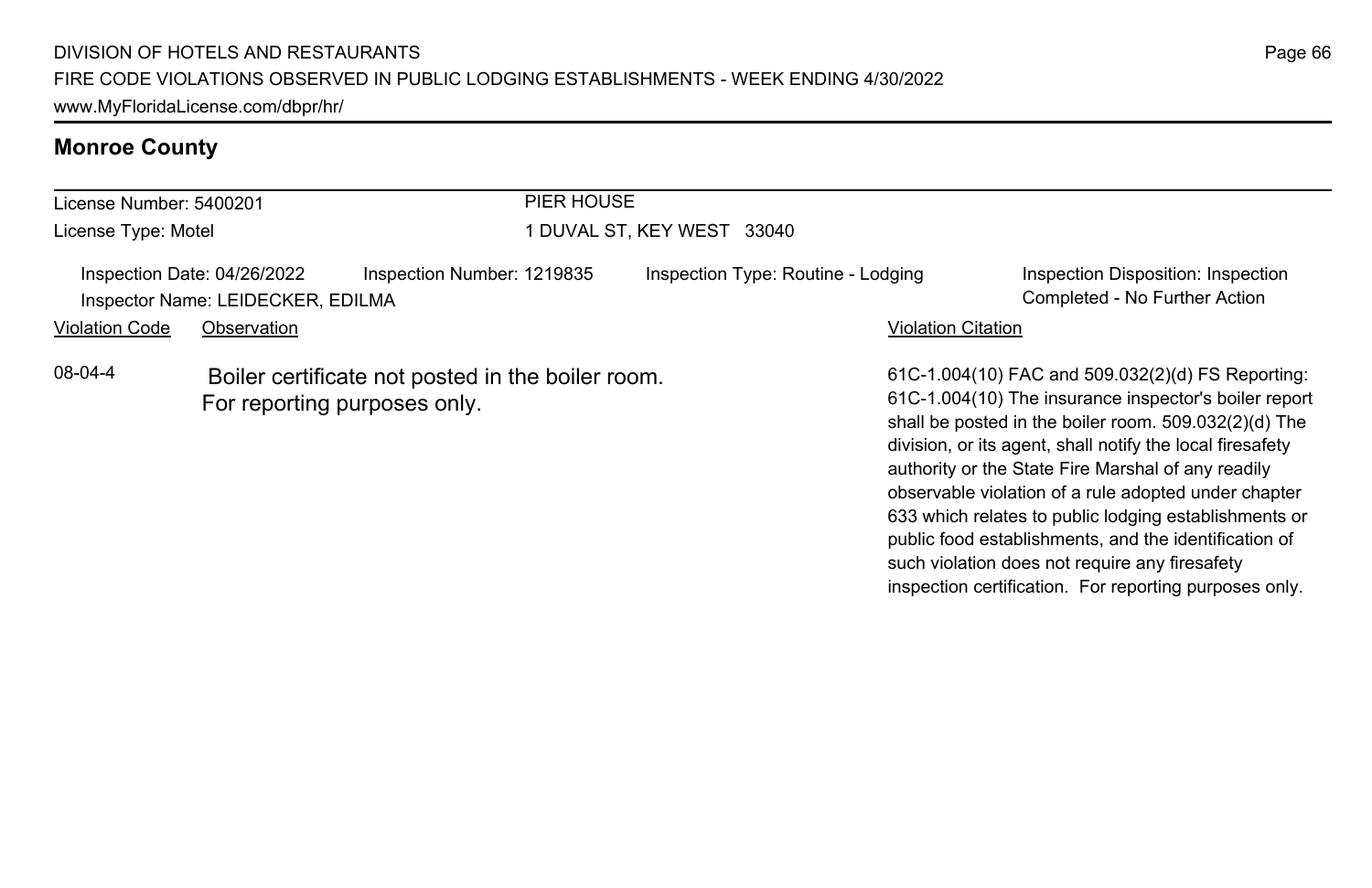### **Okaloosa County**

| License Number: 5603600                                       |                                               |                                                                                                   | <b>EMERALD GRANDE</b>              |                           |                                                                                                                                                                                                                                                                                                                                                                                                                                                            |  |
|---------------------------------------------------------------|-----------------------------------------------|---------------------------------------------------------------------------------------------------|------------------------------------|---------------------------|------------------------------------------------------------------------------------------------------------------------------------------------------------------------------------------------------------------------------------------------------------------------------------------------------------------------------------------------------------------------------------------------------------------------------------------------------------|--|
| License Type: Hotel                                           |                                               |                                                                                                   | 10 HARBOR BLVD, DESTIN 32541       |                           |                                                                                                                                                                                                                                                                                                                                                                                                                                                            |  |
| Inspection Date: 04/26/2022<br>Inspector Name: STEINMAN, MARC |                                               | Inspection Number: 1161082                                                                        | Inspection Type: Routine - Lodging |                           | Inspection Disposition: Inspection<br>Completed - No Further Action                                                                                                                                                                                                                                                                                                                                                                                        |  |
| <b>Violation Code</b>                                         | Observation                                   |                                                                                                   |                                    | <b>Violation Citation</b> |                                                                                                                                                                                                                                                                                                                                                                                                                                                            |  |
| 08-03-4                                                       | only.<br>Three boilers<br>One newly installed | No boiler certificate or insurance inspector's<br>boiler report available. For reporting purposes |                                    |                           | 61C-1.004(10) FAC and 509.032(2)(d) FS Reporting:<br>61C-1.004(10) The insurance inspector's boiler report<br>is required annually for power boilers and high<br>pressure/high temperature boilers and biannually for<br>low pressure steam or vapor heating boilers.<br>509.032(2)(d) The division, or its agent, shall notify the<br>local firesafety authority or the State Fire Marshal of<br>any readily observable violation of a rule adopted under |  |

chapter 633 which relates to public lodging

purposes only.

establishments or public food establishments, and the identification of such violation does not require any firesafety inspection certification. For reporting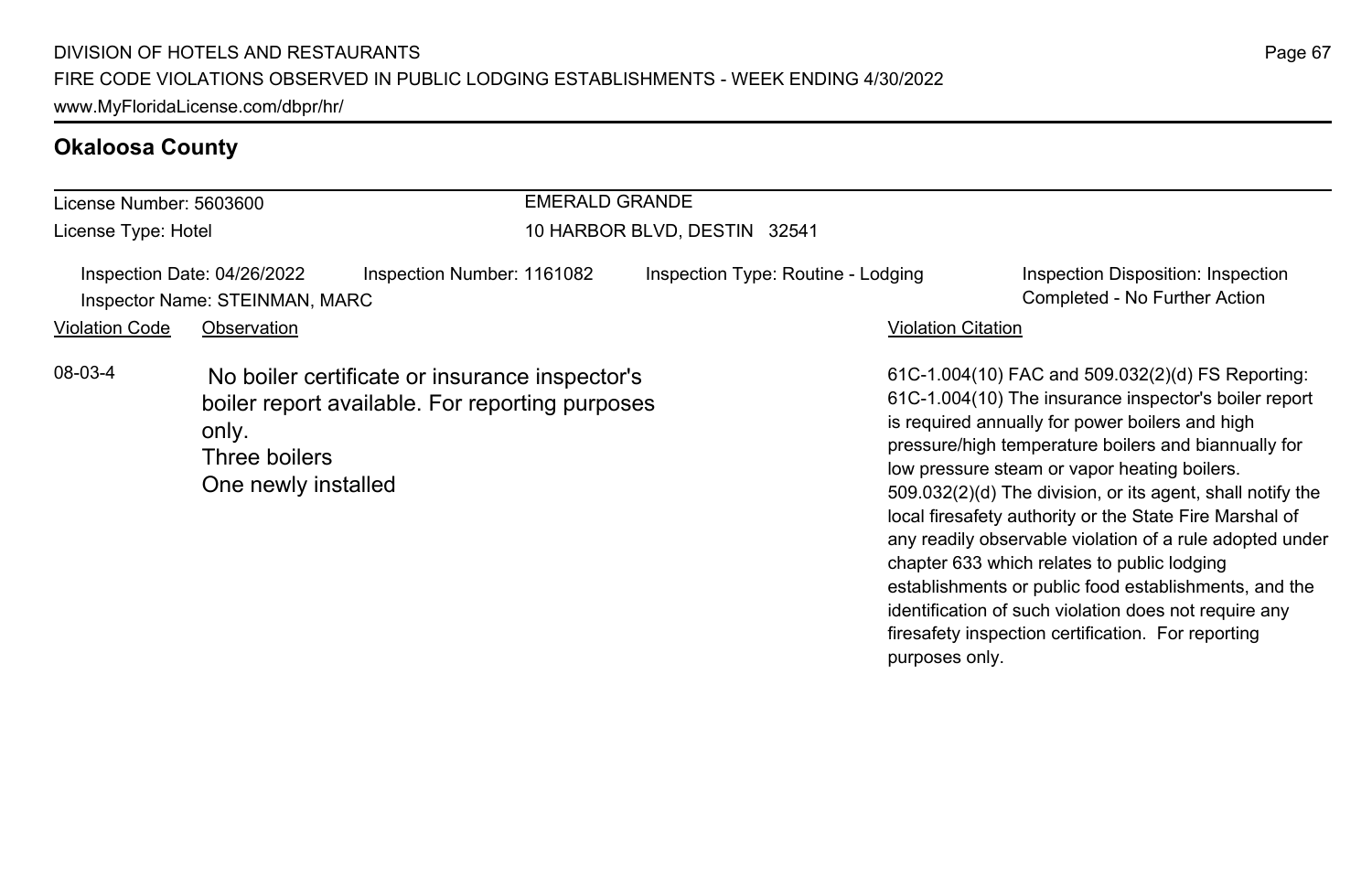#### **Okaloosa County**

#### License Number: 5600066 License Type: Apartment GREENS ON 5TH 5 MOONEY RD NE, FORT WALTON BEACH 32547 Inspection Date: 04/27/2022 Inspection Number: 1534912 Inspection Type: Lodging-Licensing Inspection Inspection Disposition: Inspection Inspector Name: BURROUGHS, RICHARD Completed - No Further Action Violation Code Observation **Violation Code** Observation **Violation** Violation Citation Citation Citation Citation 509.032(2)(d) FS Reporting: (d) The division, or its agent, shall notify the local firesafety authority or the State Fire Marshal of any readily observable violation of a rule adopted under chapter 633 which relates to public lodging establishments or public food establishments, and the identification of such violation does not require any firesafety inspection certification. 07-04-4 Electrical outlet/Electrical box damaged to indicate a malfunction. For reporting purposes only. - electrical panel on the side of Building C is missing the cover (it's on the ground) exposing the circuit breakers and wires.

For reporting purposes only.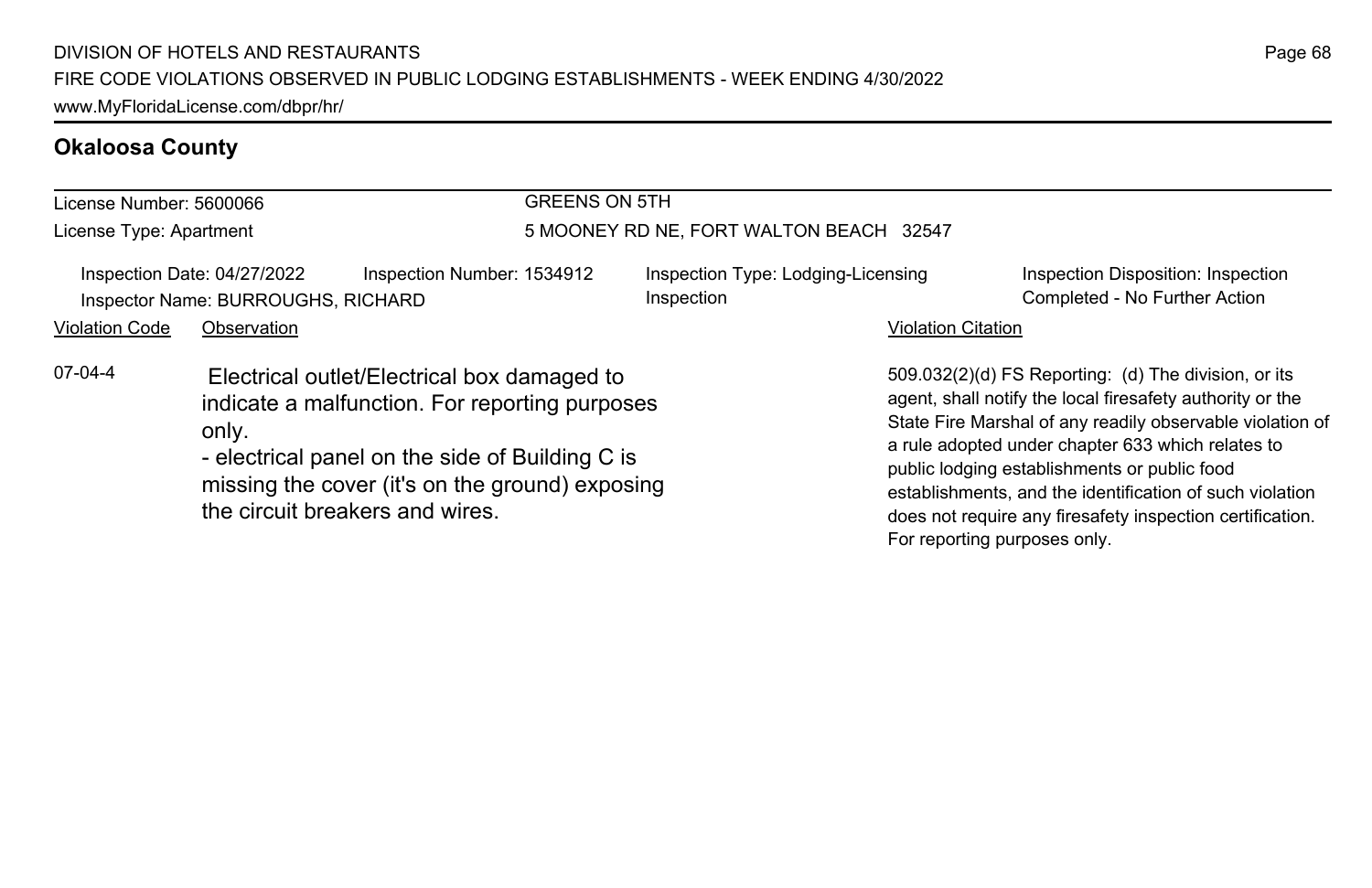#### **Orange County**

#### License Number: 5806331 License Type: Hotel EMBASSY SUITES RESORT LAKE BUENA VISTA 8100 LAKE AVE, ORLANDO 32836 Inspection Date: 04/29/2022 Inspection Number: 1161769 Inspection Type: Routine - Lodging Inspection Disposition: Inspection Inspector Name: LUI, SUK HAN Completed - No Further Action Violation Code Observation **Violation Code** Observation **Violation** Violation Citation Citation Citation Citation 61C-1.004(10) FAC and 509.032(2)(d) FS Reporting: 61C-1.004(10) The insurance inspector's boiler report is required annually for power boilers and high pressure/high temperature boilers and biannually for low pressure steam or vapor heating boilers. 509.032(2)(d) The division, or its agent, shall notify the 08-01-4 Boiler certificate or insurance inspector's boiler report expired. For reporting purposes only./all three boiler certificates expired 4/1/2022.

Page 69

local firesafety authority or the State Fire Marshal of any readily observable violation of a rule adopted under

establishments or public food establishments, and the identification of such violation does not require any firesafety inspection certification. For reporting

chapter 633 which relates to public lodging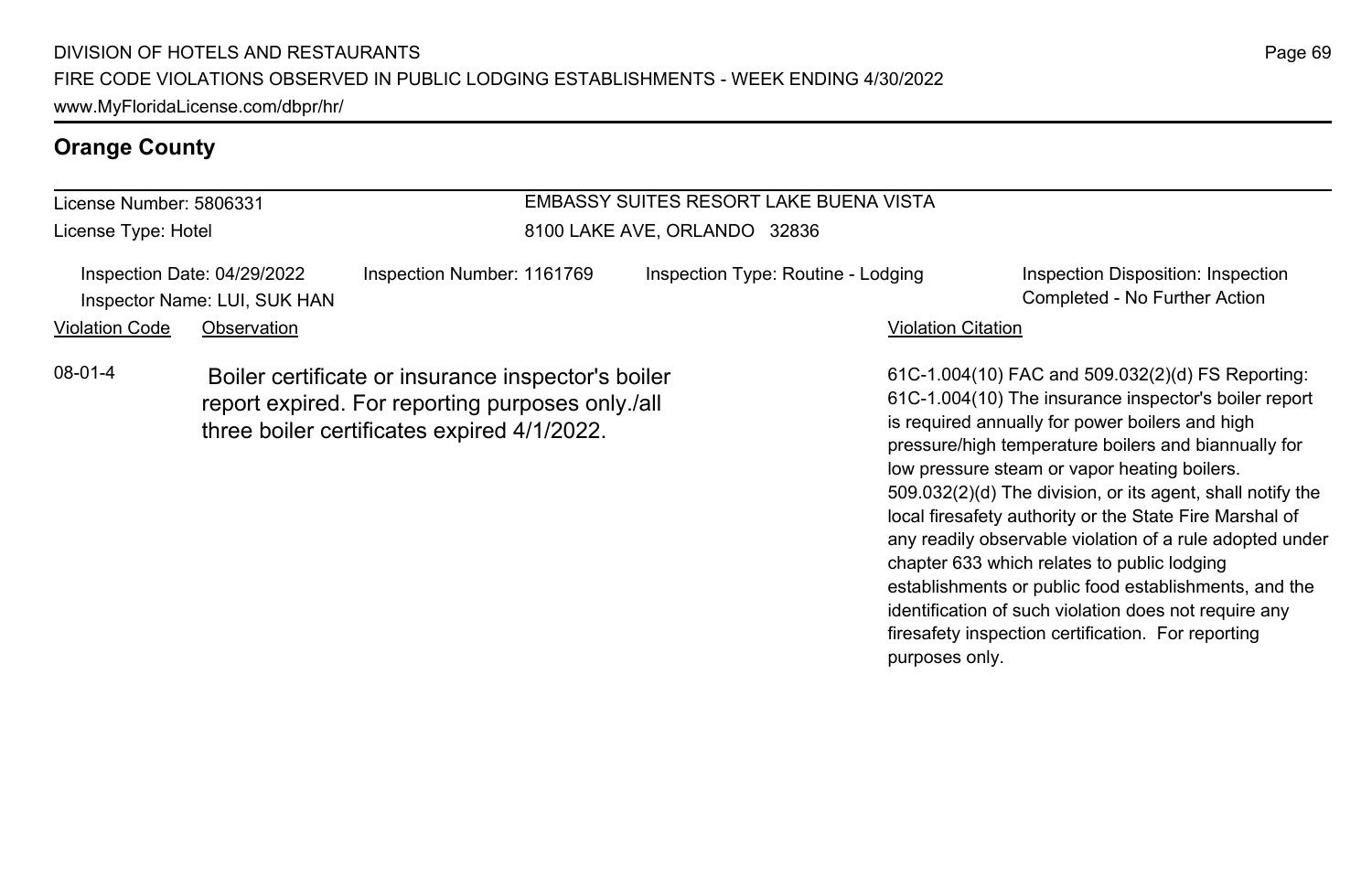#### **Osceola County**

#### License Number: 5900710 License Type: Motel KISSIMMEE MAINGATE 4694 W IRLO BRONSON MEMORIAL HWY, KISSIMMEE 34746 Inspection Date: 04/25/2022 Inspection Number: 1220656 Inspection Type: Routine - Lodging Inspection Disposition: Inspection Inspector Name: GUTTERMAN, KENNETH Completed - No Further Action Violation Code Observation **Violation Code** Observation **Violation** Violation Citation Citation Citation Citation 61C-1.004(10) FAC and 509.032(2)(d) FS Reporting: 61C-1.004(10) The insurance inspector's boiler report is required annually for power boilers and high pressure/high temperature boilers and biannually for low pressure steam or vapor heating boilers. 08-01-4 Boiler certificate or insurance inspector's boiler report expired. For reporting purposes only.

Page 70

509.032(2)(d) The division, or its agent, shall notify the local firesafety authority or the State Fire Marshal of any readily observable violation of a rule adopted under

establishments or public food establishments, and the identification of such violation does not require any firesafety inspection certification. For reporting

chapter 633 which relates to public lodging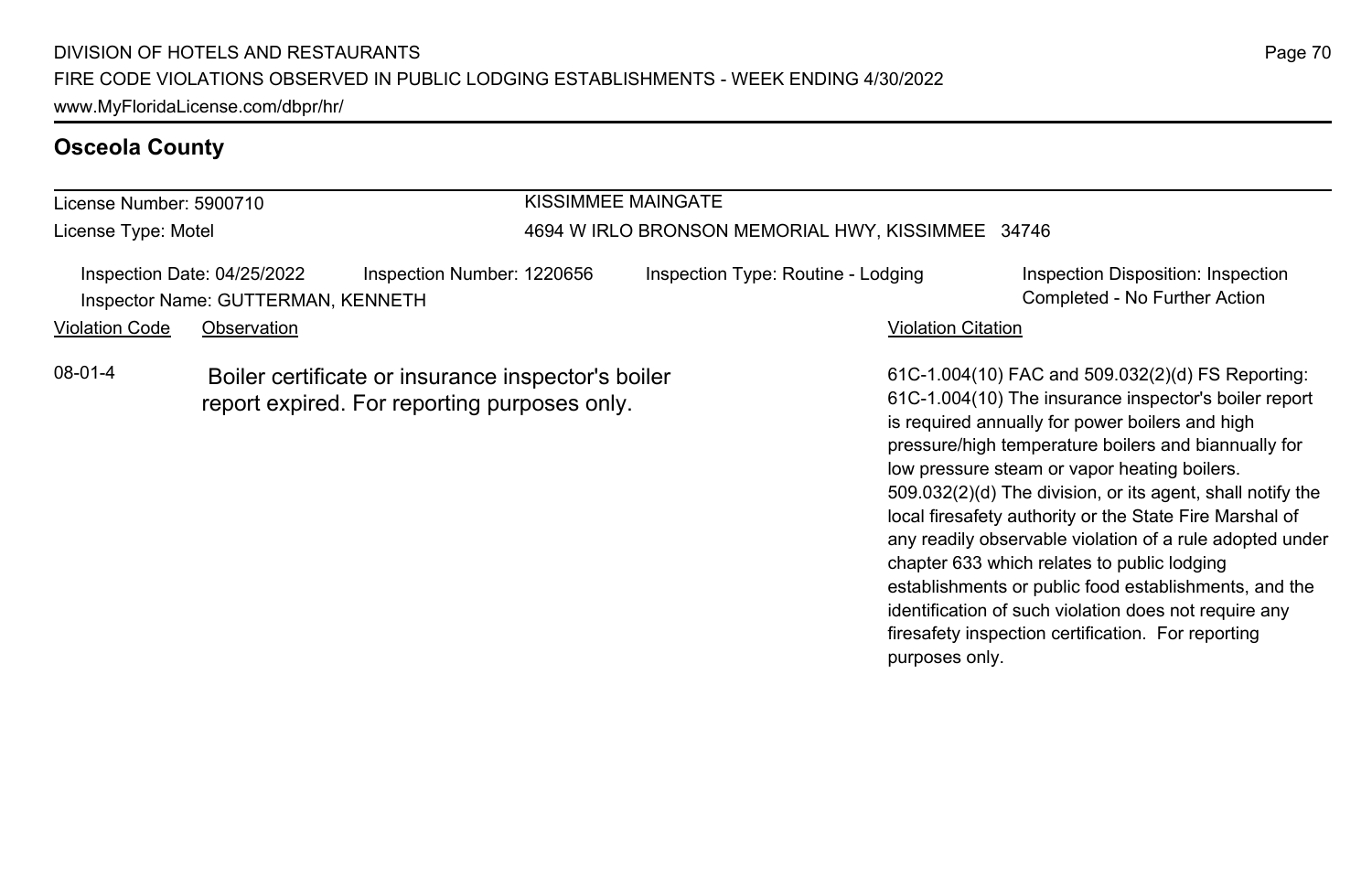#### **Palm Beach County**

License Number: 6014044 License Type: Hotel

#### HAWTHORN SUITES WEST PALM BEACH 301 LAMBERTON DR, WEST PALM BEACH 33401

Inspection Date: 04/29/2022 Inspection Number: 1163181 Inspection Type: Routine - Lodging Inspection Disposition: Call Back -Inspector Name: FRANCO, BROOKE **Extension given, pending** extension given, pending

Violation Code Observation **Violation Code** Observation **Violation** Violation Citation Citation Citation Citation

08-01-4 - From initial inspection : Boiler certificate or insurance inspector's boiler report expired. For reporting purposes only. - From follow-up inspection 2022-04-29: \*\*Time Extended\*\*

61C-1.004(10) FAC and 509.032(2)(d) FS Reporting: 61C-1.004(10) The insurance inspector's boiler report is required annually for power boilers and high pressure/high temperature boilers and biannually for low pressure steam or vapor heating boilers. 509.032(2)(d) The division, or its agent, shall notify the local firesafety authority or the State Fire Marshal of any readily observable violation of a rule adopted under chapter 633 which relates to public lodging establishments or public food establishments, and the identification of such violation does not require any firesafety inspection certification. For reporting purposes only.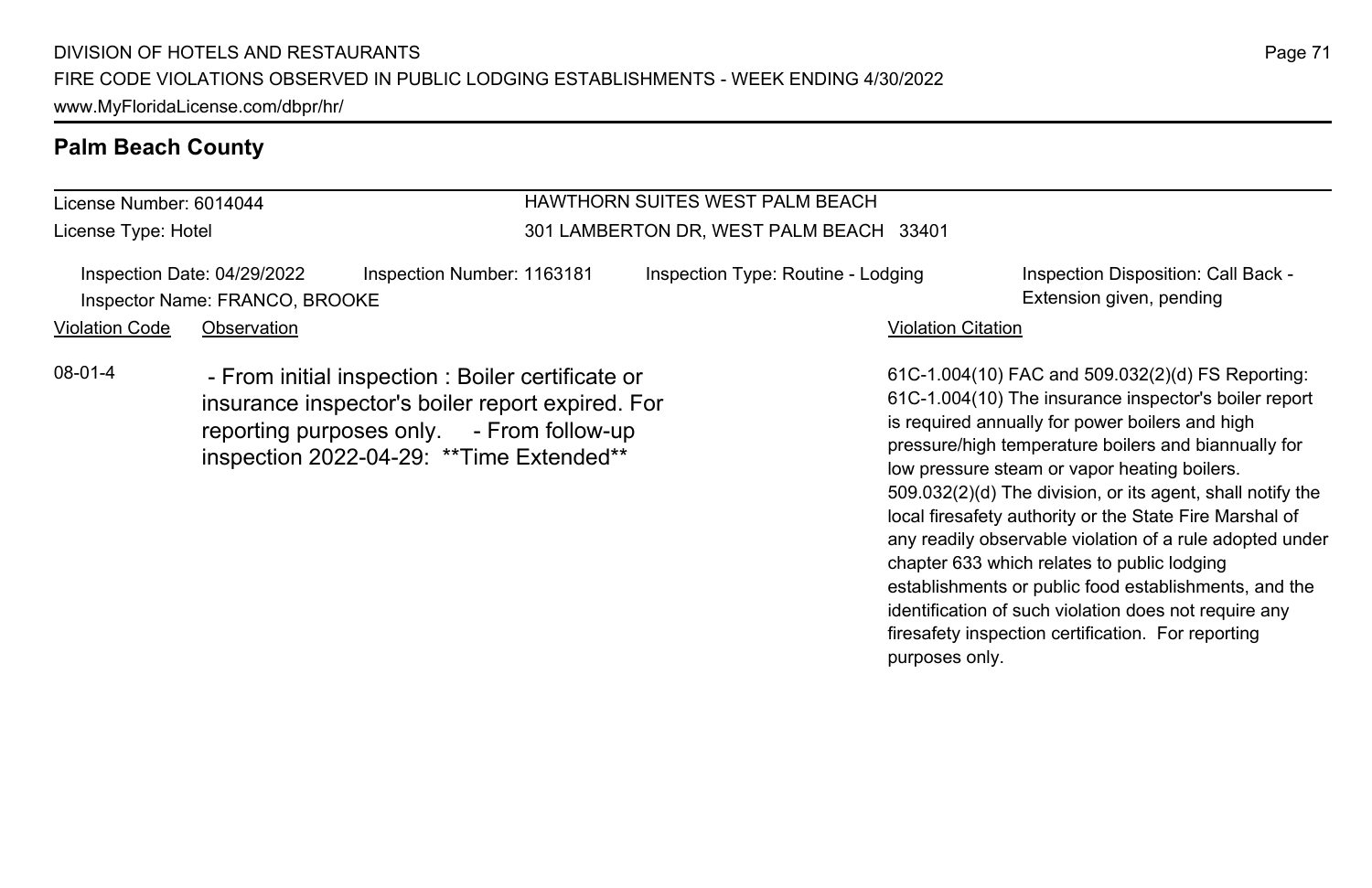### **Palm Beach County**

License Number: 6011425 License Type: Apartment

COVE AT BOYNTON BEACH 100 NEWLAKE DR, BOYNTON BEACH 33426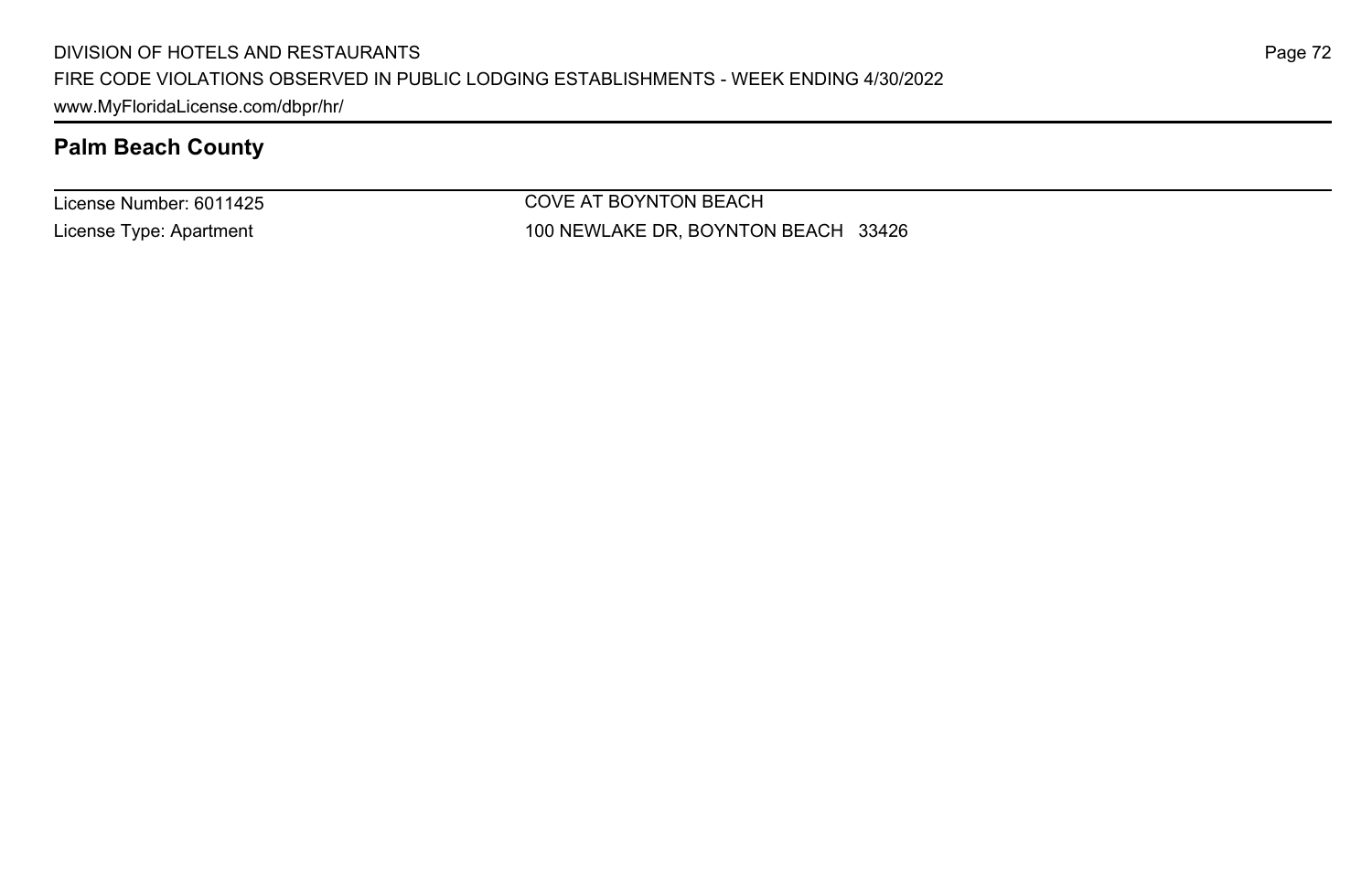Inspection Date: 04/26/2022 Inspection Number: 1524214 Inspection Type: Routine - Lodging Inspection Disposition: Inspection Inspector Name: CUDEMOS, HAIDA Completed - No Further Action

Violation Code Observation Violation Citation

- 01-01-4 Portable fire extinguisher pressure gauge indicates the extinguisher is overcharged. For reporting purposes only. #1: Observed between apartment 813 & 814. #2: Observed near apartment 1021. #3: observed near apartment 402.
- 01-02-4 Portable fire extinguisher pressure gauge indicates the extinguisher is in need of recharge. For reporting purposes only. Observed near apartment 617.

509.032(2)(d) FS Reporting: (d) The division, or its agent, shall notify the local firesafety authority or the State Fire Marshal of any readily observable violation of a rule adopted under chapter 633 which relates to public lodging establishments or public food establishments, and the identification of such violation does not require any firesafety inspection certification. For reporting purposes only.

509.032(2)(d) FS Reporting: (d) The division, or its agent, shall notify the local firesafety authority or the State Fire Marshal of any readily observable violation of a rule adopted under chapter 633 which relates to public lodging establishments or public food establishments, and the identification of such violation does not require any firesafety inspection certification. For reporting purposes only.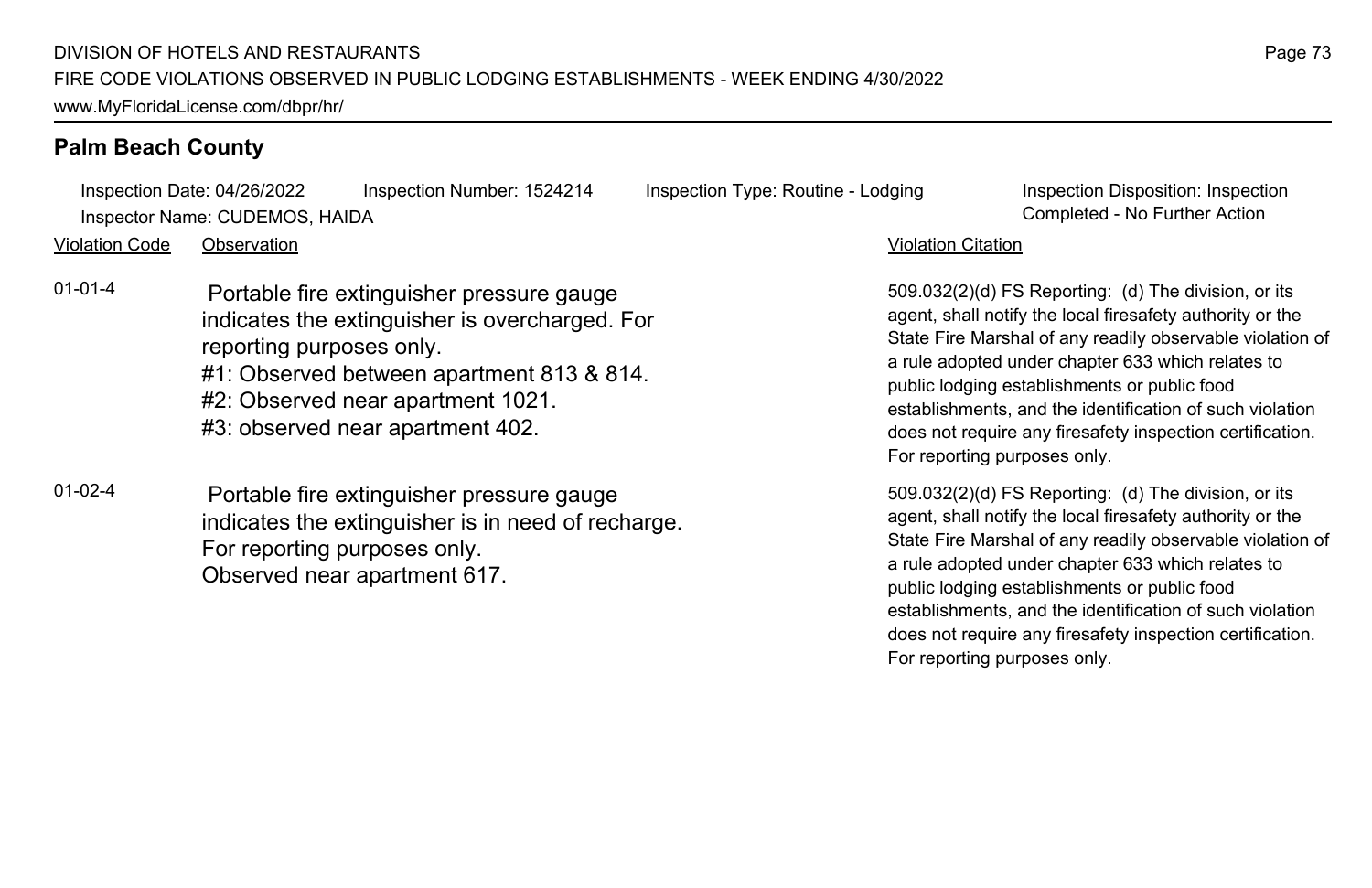01-03-4 Portable fire extinguisher missing from it's designated location (sign present indicating designated location). For reporting purposes only. Observed near apartment 221.

509.032(2)(d) FS Reporting: (d) The division, or its agent, shall notify the local firesafety authority or the State Fire Marshal of any readily observable violation of a rule adopted under chapter 633 which relates to public lodging establishments or public food establishments, and the identification of such violation does not require any firesafety inspection certification. For reporting purposes only.

does not require any firesafety inspection certification.

| License Number: 6012920<br>License Type: Apartment |                                                                                                                                                                              |                            | 948 SW MLK BLDG<br>948 SW AVE E, BELLE GLADE 33430 |                                                                                                                                                                                                                                                                                                                                                 |                                                                     |  |
|----------------------------------------------------|------------------------------------------------------------------------------------------------------------------------------------------------------------------------------|----------------------------|----------------------------------------------------|-------------------------------------------------------------------------------------------------------------------------------------------------------------------------------------------------------------------------------------------------------------------------------------------------------------------------------------------------|---------------------------------------------------------------------|--|
|                                                    |                                                                                                                                                                              |                            |                                                    |                                                                                                                                                                                                                                                                                                                                                 |                                                                     |  |
|                                                    | Inspection Date: 04/26/2022<br>Inspector Name: SEVILLA, FREDDY                                                                                                               | Inspection Number: 1523688 | Inspection Type: Routine - Lodging                 |                                                                                                                                                                                                                                                                                                                                                 | Inspection Disposition: Inspection<br>Completed - No Further Action |  |
| <b>Violation Code</b>                              | Observation                                                                                                                                                                  |                            |                                                    | <b>Violation Citation</b>                                                                                                                                                                                                                                                                                                                       |                                                                     |  |
| $01 - 03 - 4$                                      | Portable fire extinguisher missing from it's<br>designated location (sign present indicating<br>designated location). For reporting purposes only<br>Throughout the property |                            |                                                    | 509.032(2)(d) FS Reporting: (d) The division, or its<br>agent, shall notify the local firesafety authority or the<br>State Fire Marshal of any readily observable violation of<br>a rule adopted under chapter 633 which relates to<br>public lodging establishments or public food<br>establishments, and the identification of such violation |                                                                     |  |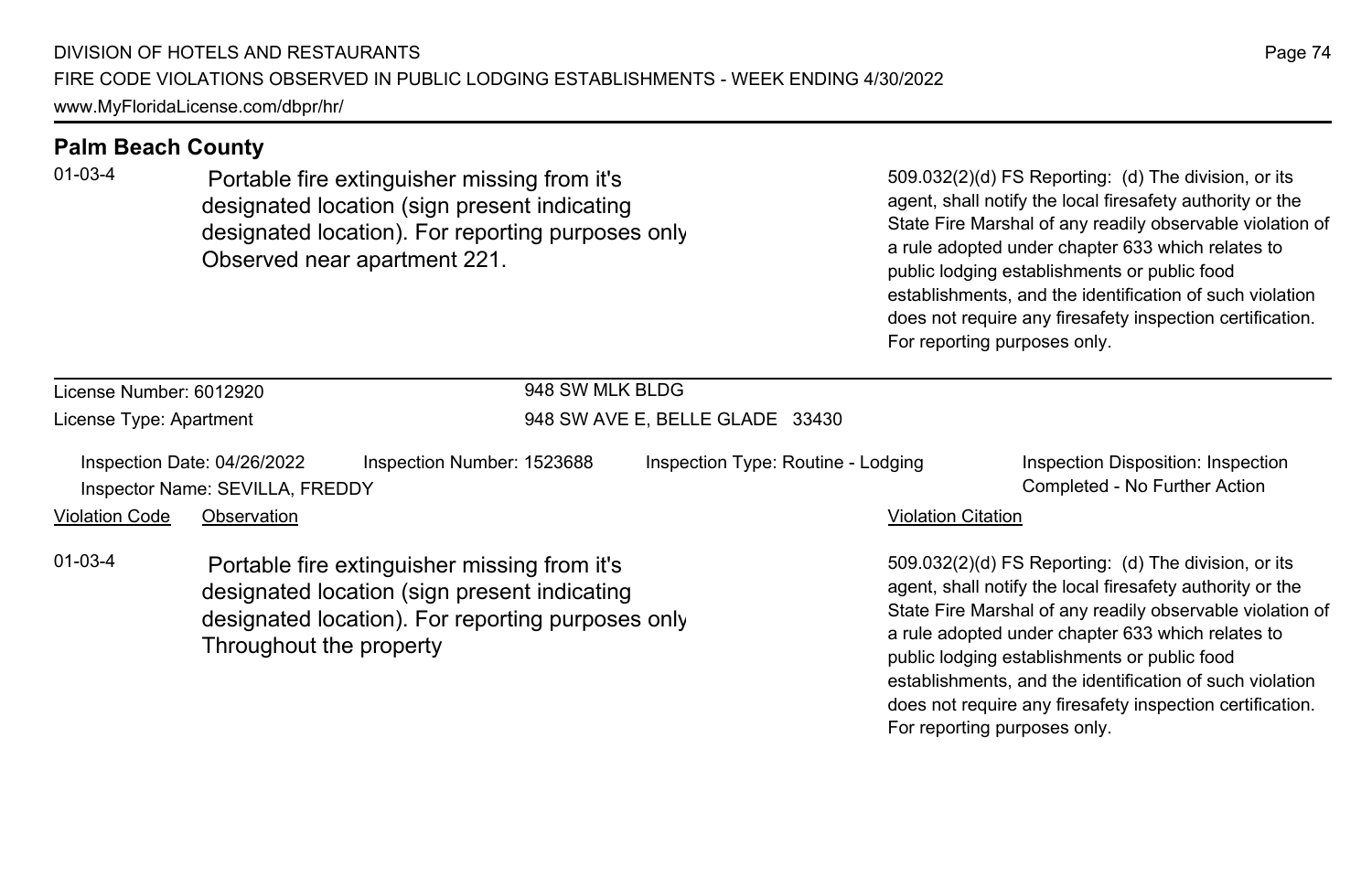#### License Number: 6013961 License Type: Apartment SAVONA GRAND APARTMENTS 7132 COLONY CLUB DR, LAKE WORTH 33463 Inspection Date: 05/02/2022 Inspection Number: 1515212 Inspection Type: Routine - Lodging Inspection Disposition: Administrative Inspector Name: AHLE, ROBERT complaint recommended Violation Code Observation **Violation Code** Observation **Violation** Violation Citation Citation Citation Citation 509.032(2)(d) FS Reporting: (d) The division, or its agent, shall notify the local firesafety authority or the State Fire Marshal of any readily observable violation of a rule adopted under chapter 633 which relates to public lodging establishments or public food establishments, and the identification of such violation 01-03-4 Portable fire extinguisher missing from it's designated location (sign present indicating designated location). For reporting purposes only. Observe in building 5 Near apt 105,101 \*\*Repeat Violation\*\*

does not require any firesafety inspection certification.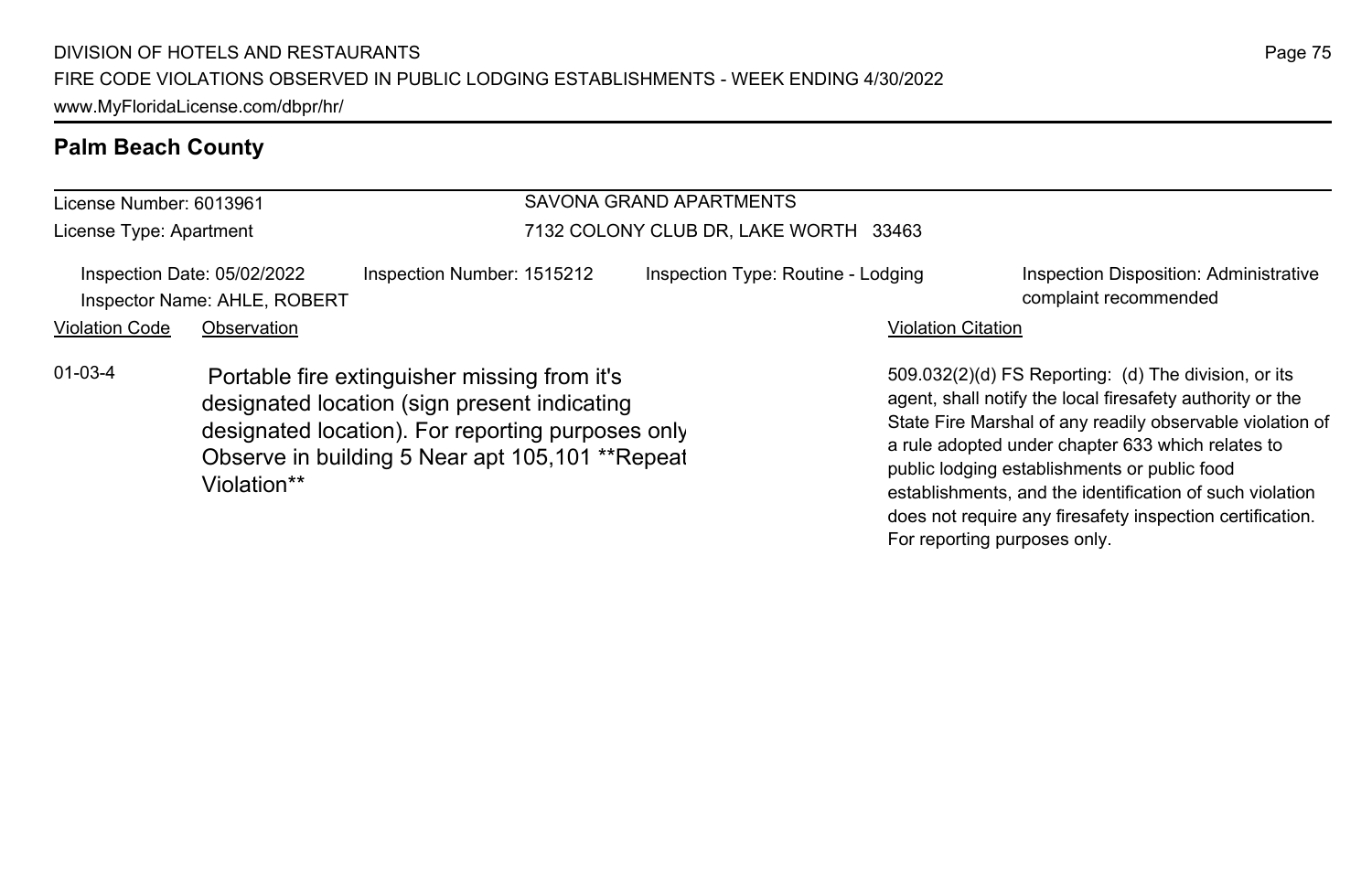| License Number: 6014128                                        |                                                                                                                                                                                                                | <b>DOVELAND</b>            |                                    |                                                                                                                                                                                                                                                                                                                                                 |  |  |
|----------------------------------------------------------------|----------------------------------------------------------------------------------------------------------------------------------------------------------------------------------------------------------------|----------------------------|------------------------------------|-------------------------------------------------------------------------------------------------------------------------------------------------------------------------------------------------------------------------------------------------------------------------------------------------------------------------------------------------|--|--|
| License Type: Apartment                                        |                                                                                                                                                                                                                |                            | 8733 DOVELAND DR, PAHOKEE 33476    |                                                                                                                                                                                                                                                                                                                                                 |  |  |
| Inspection Date: 04/29/2022<br>Inspector Name: SEVILLA, FREDDY |                                                                                                                                                                                                                | Inspection Number: 1526308 | Inspection Type: Routine - Lodging | Inspection Disposition: Inspection<br>Completed - No Further Action                                                                                                                                                                                                                                                                             |  |  |
| <b>Violation Code</b>                                          | Observation                                                                                                                                                                                                    |                            |                                    | <b>Violation Citation</b>                                                                                                                                                                                                                                                                                                                       |  |  |
| $01 - 03 - 4$                                                  | Portable fire extinguisher missing from it's<br>designated location (sign present indicating<br>designated location). For reporting purposes only<br>building 8645 missing fire extinguisher by<br>apartment E |                            |                                    | 509.032(2)(d) FS Reporting: (d) The division, or its<br>agent, shall notify the local firesafety authority or the<br>State Fire Marshal of any readily observable violation of<br>a rule adopted under chapter 633 which relates to<br>public lodging establishments or public food<br>establishments, and the identification of such violation |  |  |

Page 76

does not require any firesafety inspection certification.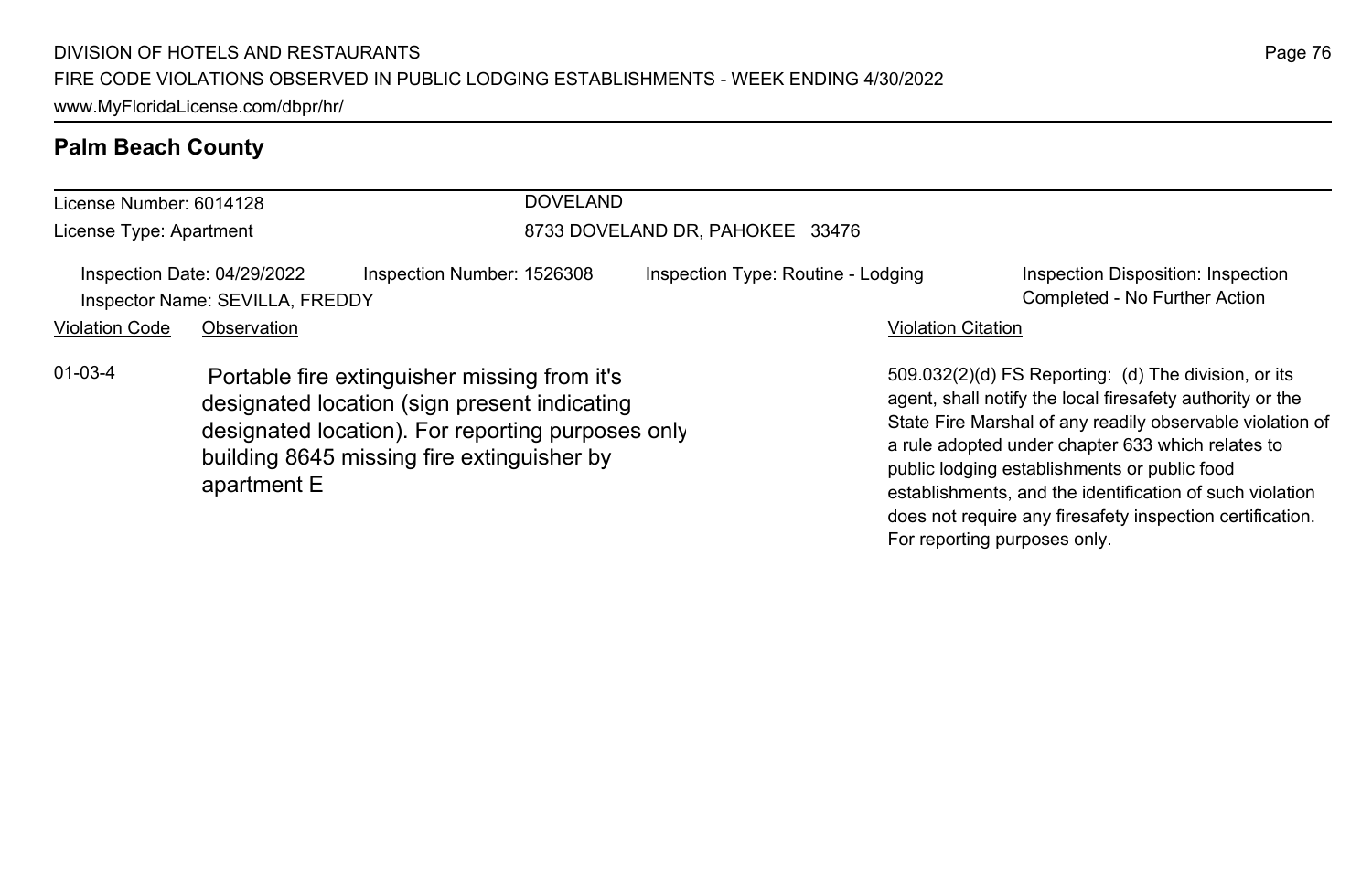#### **Pinellas County**

### License Number: 6214076 License Type: Motel EXTENDED STAY HOTELS 2311 ULMERTON RD, CLEARWATER 33762 Inspection Date: 04/29/2022 Inspection Number: 1221529 Inspection Type: Routine - Lodging Inspection Disposition: Inspection Inspector Name: HOBBS, ANDREW Completed - No Further Action Violation Code Observation **Violation Code** Observation **Violation** Violation Citation Citation Citation Citation 08-01-4 Boiler certificate or insurance inspector's boiler report expired. For reporting purposes only.

61C-1.004(10) FAC and 509.032(2)(d) FS Reporting: 61C-1.004(10) The insurance inspector's boiler report is required annually for power boilers and high pressure/high temperature boilers and biannually for low pressure steam or vapor heating boilers. 509.032(2)(d) The division, or its agent, shall notify the local firesafety authority or the State Fire Marshal of any readily observable violation of a rule adopted under chapter 633 which relates to public lodging establishments or public food establishments, and the identification of such violation does not require any firesafety inspection certification. For reporting purposes only.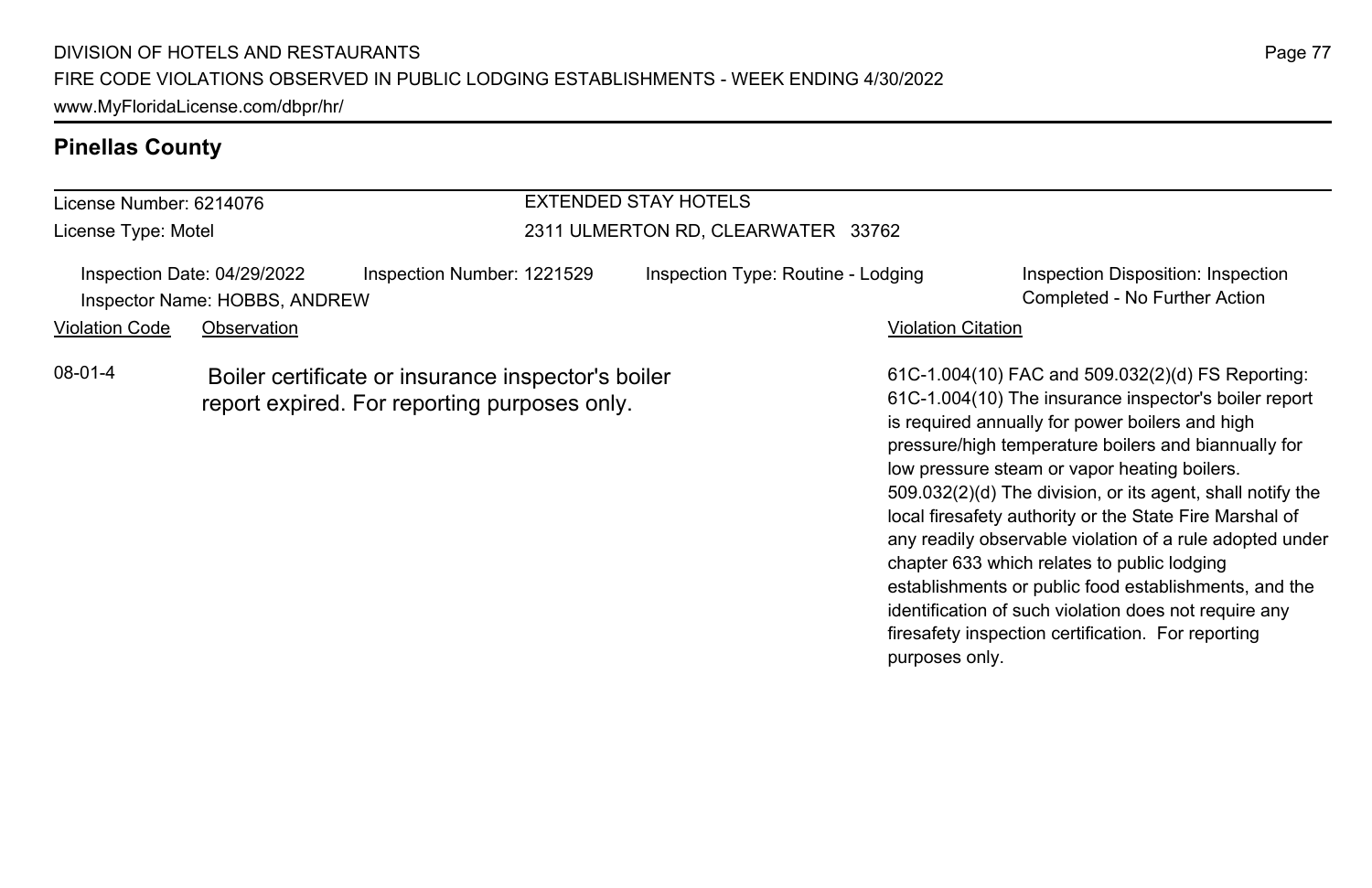#### **Pinellas County**

License Number: 6215784 License Type: Hotel

#### HYATT REGENCY CLEARWATER BEACH RESORT & SPA 301 GULF VIEW BLVD, CLEARWATER 33767

| Inspection Date: 04/29/2022      | Inspection Number: 1162514 |
|----------------------------------|----------------------------|
| Inspector Name: KOUSTIS, TIMOTHY |                            |

Inspection Type: Routine - Lodging Inspection Disposition: Inspection

Completed - No Further Action

Violation Code Observation **Violation Code** Observation **Violation** Violation Citation Citation Citation Citation

08-01-4 Boiler certificate or insurance inspector's boiler report expired. For reporting purposes only. Fl123659 exp 7/25/2021, Fl123660 exp 7/25/2021 \*\*Repeat Violation\*\*

61C-1.004(10) FAC and 509.032(2)(d) FS Reporting: 61C-1.004(10) The insurance inspector's boiler report is required annually for power boilers and high pressure/high temperature boilers and biannually for low pressure steam or vapor heating boilers. 509.032(2)(d) The division, or its agent, shall notify the local firesafety authority or the State Fire Marshal of any readily observable violation of a rule adopted under chapter 633 which relates to public lodging establishments or public food establishments, and the identification of such violation does not require any firesafety inspection certification. For reporting purposes only.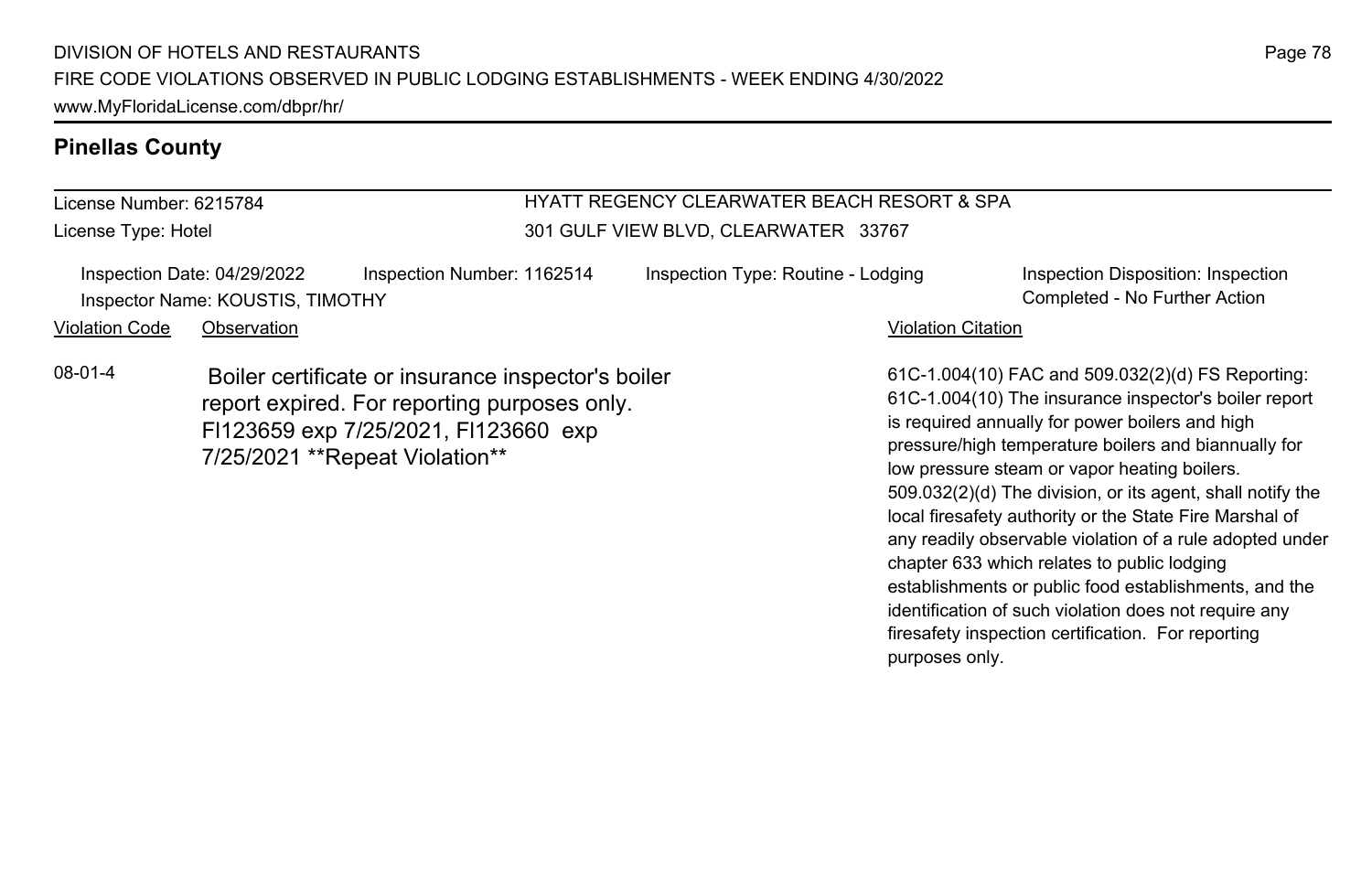## **Polk County**

#### License Number: 6309178 License Type: Hotel STREAMSONG RESORT 1000 STREAMSONG DR, STREAMSONG 33834 Inspection Date: 04/26/2022 Inspection Number: 1163869 Inspection Type: Routine - Lodging Inspection Disposition: Inspection Inspector Name: GARCIA, GUADALUPE Completed - No Further Action Violation Code Observation **Violation Code** Observation **Violation** Violation Citation Citation Citation Citation 61C-1.004(10) FAC and 509.032(2)(d) FS Reporting: 08-01-4 Boiler certificate or insurance inspector's boiler report expired. For reporting purposes only.

61C-1.004(10) The insurance inspector's boiler report is required annually for power boilers and high pressure/high temperature boilers and biannually for low pressure steam or vapor heating boilers. 509.032(2)(d) The division, or its agent, shall notify the local firesafety authority or the State Fire Marshal of any readily observable violation of a rule adopted under chapter 633 which relates to public lodging establishments or public food establishments, and the identification of such violation does not require any firesafety inspection certification. For reporting purposes only.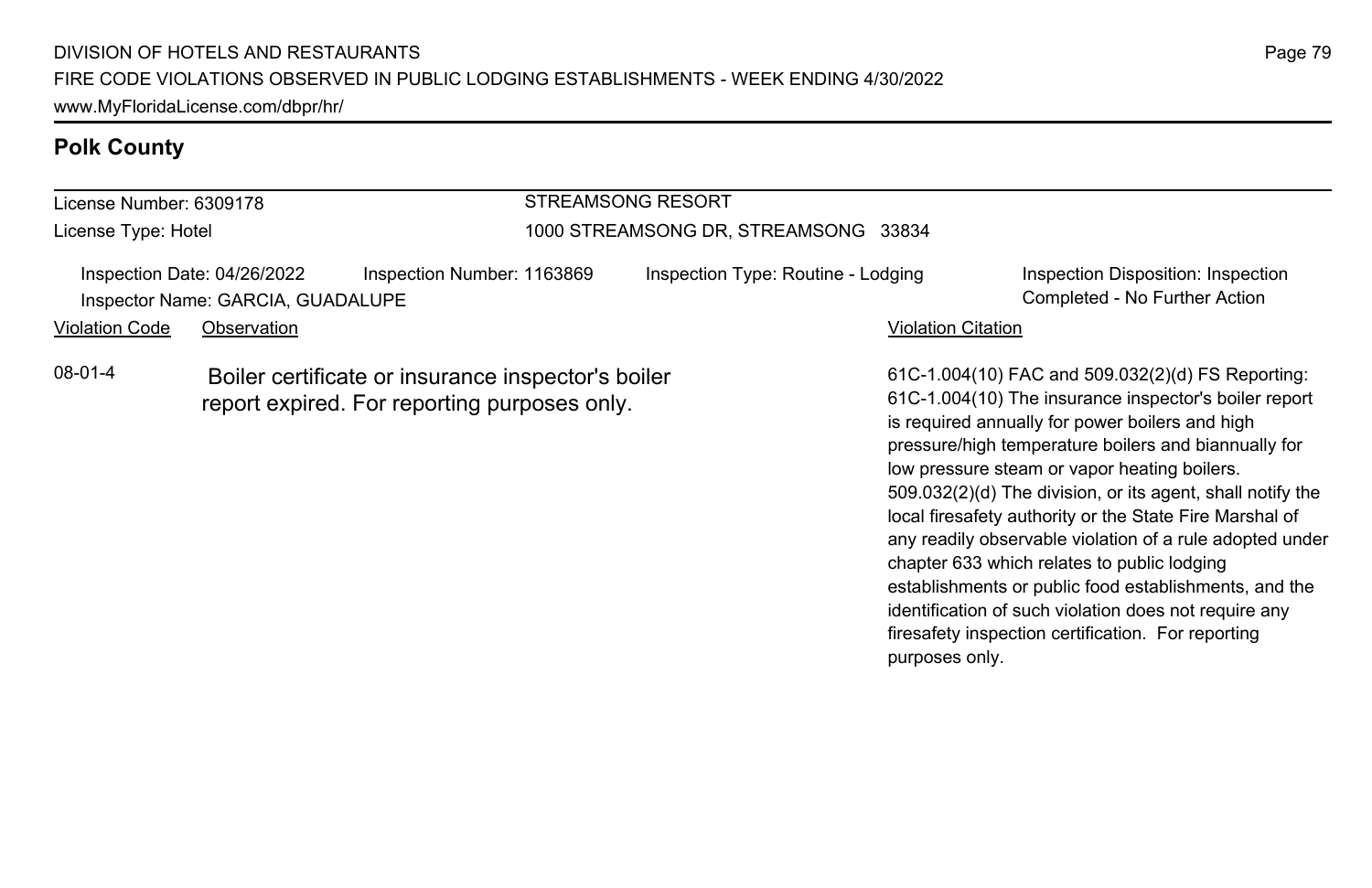## **Putnam County**

| License Number: 6400085 |                                                              |                                                                                                                                 | BASSWORLD LODGE & MARINA                   |                                                                                                                                                                                                                                                                                                                                                 |                                           |  |  |
|-------------------------|--------------------------------------------------------------|---------------------------------------------------------------------------------------------------------------------------------|--------------------------------------------|-------------------------------------------------------------------------------------------------------------------------------------------------------------------------------------------------------------------------------------------------------------------------------------------------------------------------------------------------|-------------------------------------------|--|--|
| License Type: Apartment |                                                              |                                                                                                                                 | 209 N BROWN FISH CAMP RD, GEORGETOWN 32139 |                                                                                                                                                                                                                                                                                                                                                 |                                           |  |  |
|                         | Inspection Date: 05/02/2022<br>Inspector Name: PERRY, DENNIS | Inspection Number: 1526892                                                                                                      | Inspection Type: Routine - Lodging         |                                                                                                                                                                                                                                                                                                                                                 | Inspection Disposition: Warning<br>Issued |  |  |
| <b>Violation Code</b>   | Observation                                                  |                                                                                                                                 |                                            | <b>Violation Citation</b>                                                                                                                                                                                                                                                                                                                       |                                           |  |  |
| $01 - 02 - 4$           | In unit 3.                                                   | Portable fire extinguisher pressure gauge<br>indicates the extinguisher is in need of recharge.<br>For reporting purposes only. |                                            | 509.032(2)(d) FS Reporting: (d) The division, or its<br>agent, shall notify the local firesafety authority or the<br>State Fire Marshal of any readily observable violation of<br>a rule adopted under chapter 633 which relates to<br>public lodging establishments or public food<br>establishments, and the identification of such violation |                                           |  |  |

does not require any firesafety inspection certification.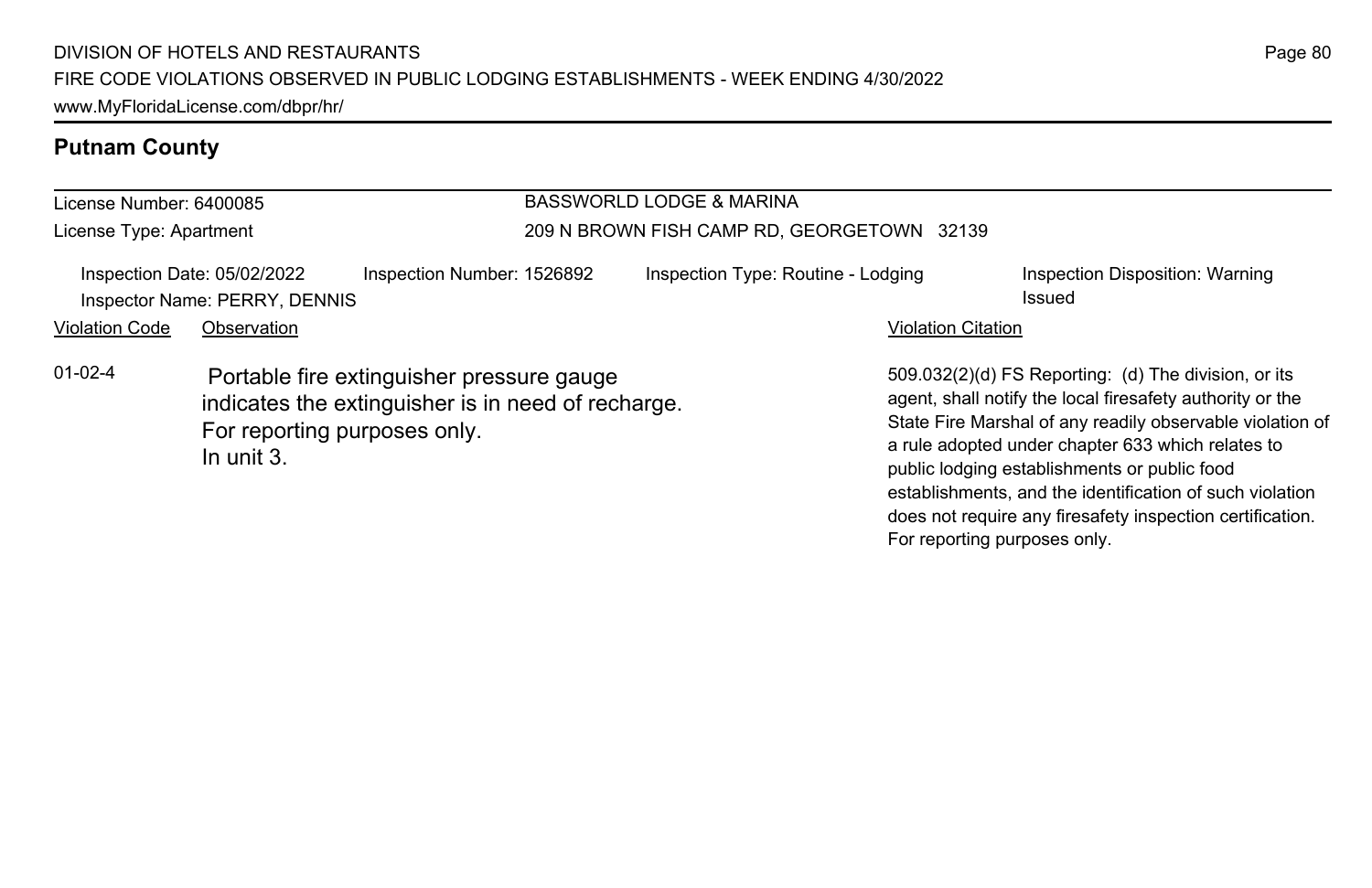## **St. Johns County**

| License Number: 6501024<br>License Type: Motel                                            |                                                                                                                                                   |  | SUPER 8 ST. AUGUSTINE<br>311 A1A BEACH BLVD, SAINT AUGUSTINE 32080 |  |                                           |                                                                                                                  |  |
|-------------------------------------------------------------------------------------------|---------------------------------------------------------------------------------------------------------------------------------------------------|--|--------------------------------------------------------------------|--|-------------------------------------------|------------------------------------------------------------------------------------------------------------------|--|
| Inspection Number: 1222036<br>Inspection Date: 04/29/2022<br>Inspector Name: GROTZ, CINDY |                                                                                                                                                   |  | Inspection Type: Routine - Lodging                                 |  | Inspection Disposition: Warning<br>Issued |                                                                                                                  |  |
| <b>Violation Code</b>                                                                     | Observation                                                                                                                                       |  |                                                                    |  | <b>Violation Citation</b>                 |                                                                                                                  |  |
| $12 - 04 - 4$                                                                             | High Priority - Balcony/starway/platform<br>collapsed.<br>Deck/platform in front of North Building next to<br>office is in disrepair. **Warning** |  |                                                                    |  | good repair.                              | 61C-1.004(5) FAC High Priority: All building structural<br>components, attachments and fixtures shall be kept in |  |